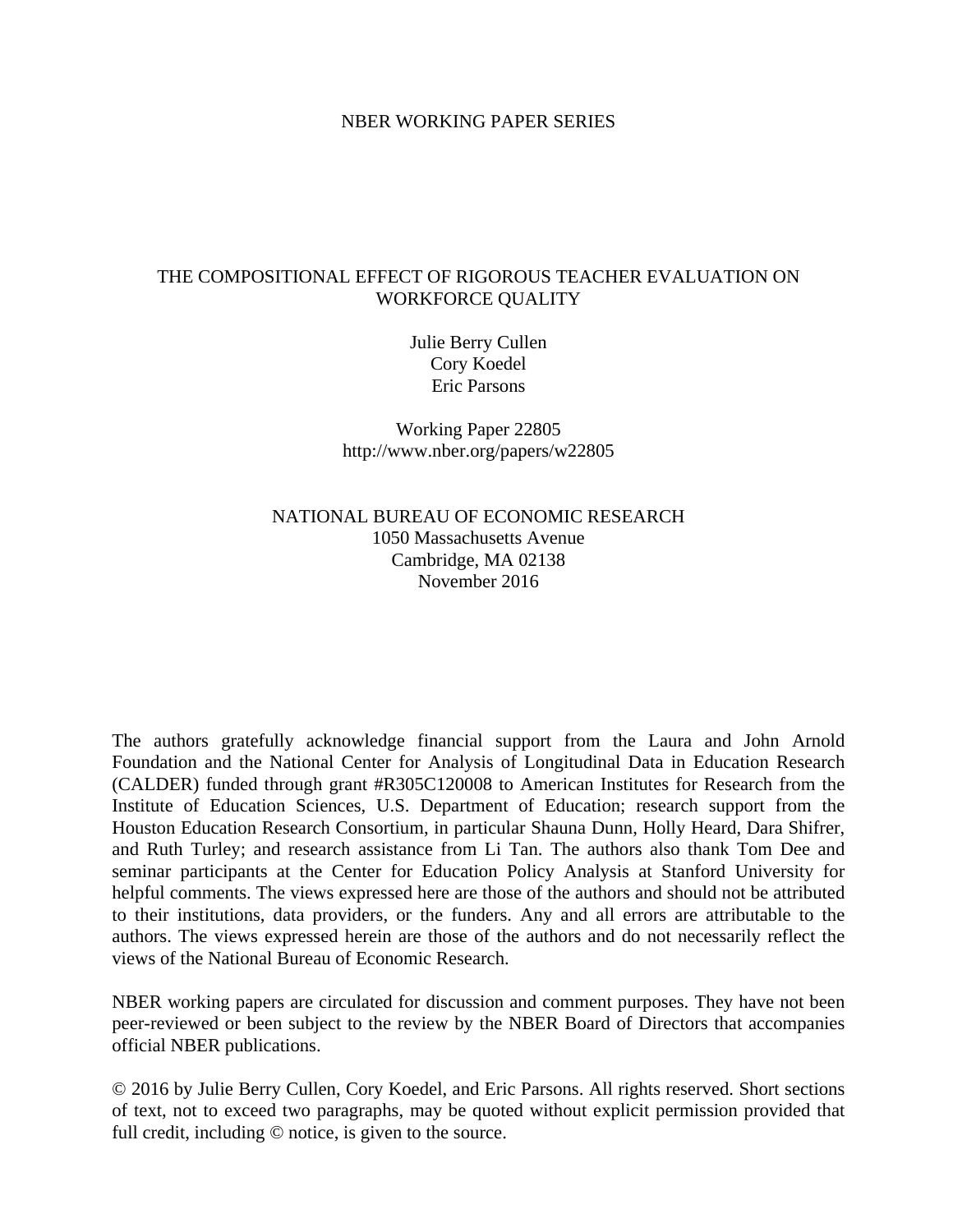The Compositional Effect of Rigorous Teacher Evaluation on Workforce Quality Julie Berry Cullen, Cory Koedel, and Eric Parsons NBER Working Paper No. 22805 November 2016 JEL No. H75,I28,J45

# **ABSTRACT**

Improving public sector workforce quality is challenging in sectors such as education where worker productivity is difficult to assess and manager incentives are muted by political and bureaucratic constraints. In this paper, we study how providing information to principals about teacher effectiveness and encouraging them to use the information in personnel decisions affects the composition of teacher turnovers. Our setting is the Houston Independent School District, which recently implemented a rigorous teacher evaluation system. Prior to the new system teacher effectiveness was negatively correlated with district exit and we show that the policy significantly strengthened this relationship, primarily by increasing the relative likelihood of exit for teachers in the bottom quintile of the quality distribution. Low-performing teachers working in low-achieving schools were especially likely to leave. However, despite the success, the implied change to the quality of the workforce overall is too small to have a detectable impact on student achievement.

Julie Berry Cullen Department of Economics - 0508 University of California, San Diego 9500 Gilman Drive La Jolla, CA 92093-0508 and NBER jbcullen@ucsd.edu

Cory Koedel Dept. of Economics University of Missouri 118 Professional Building Columbia, MO 65211 koedelc@missouri.edu

Eric Parsons Dept. of Economics University of Missouri 231 Professional Building Columbia, Missouri 65211 parsonses@missouri.edu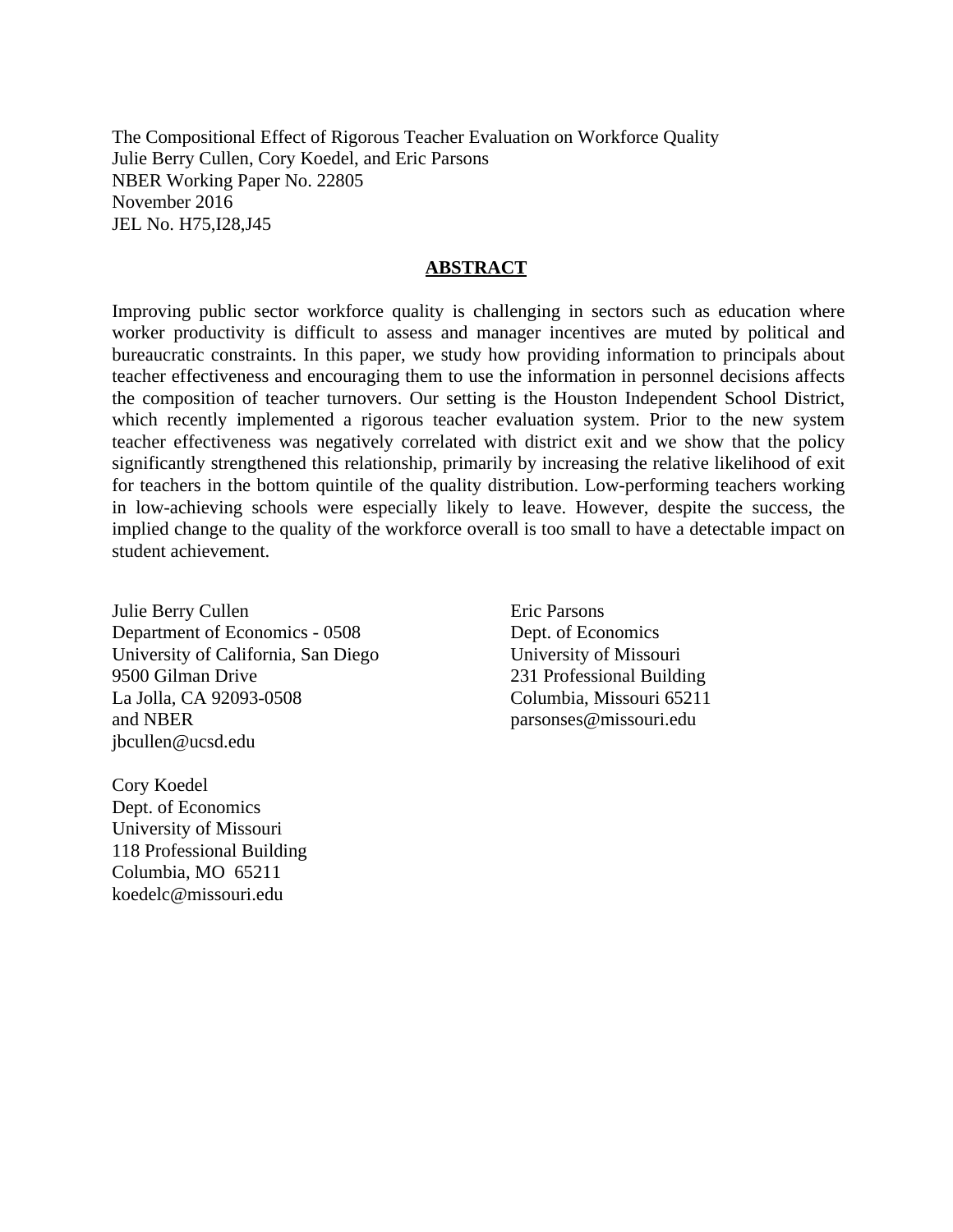#### **1. Introduction**

Government agencies that provide services, such as education and health, are settings where it is difficult to observe both inputs and outputs. These are also sectors where there are ongoing concerns about efficiency and equity. In elementary and secondary education, efforts to improve the effectiveness of schools have ranged from increases in resources via school finance reforms, to increased competition via school choice, to performance standards via school accountability. The success of any of these depends on the quality and commitment of the workforce.

Recent research provides powerful evidence confirming that high-quality teachers are of great value to students (Chetty, Friedman, and Rockoff, 2014a/b; Hanushek, 2011; Hanushek and Rivkin, 2010). A challenge facing school administrators and principals in managing the teacher workforce is that teacher effectiveness is not easy to measure and is not strongly correlated with observable characteristics. In this type of setting, improved information about quality can lead to more productive personnel policies. Given the two-sided nature of matches, better information may also have equity implications because low-achieving schools struggle to attract and retain good teachers (Bates, 2015; Clotfelter, Ladd, Vigdor, and Wheeler, 2006).

In this paper, we study the impact of introducing a rigorous teacher evaluation system on the level and distribution of teacher quality. The context for our study is the Houston Independent School District (HISD), which is the seventh largest school district in the United States. The new evaluation system was phased in from 2011 to 2013 and is centered on a standardized method for annually evaluating teachers. The objective is to generate teacher performance data that empower principals to exit ineffective and retain effective teachers at higher rates, as well as improve ongoing skill development. Recognizing that teacher hiring and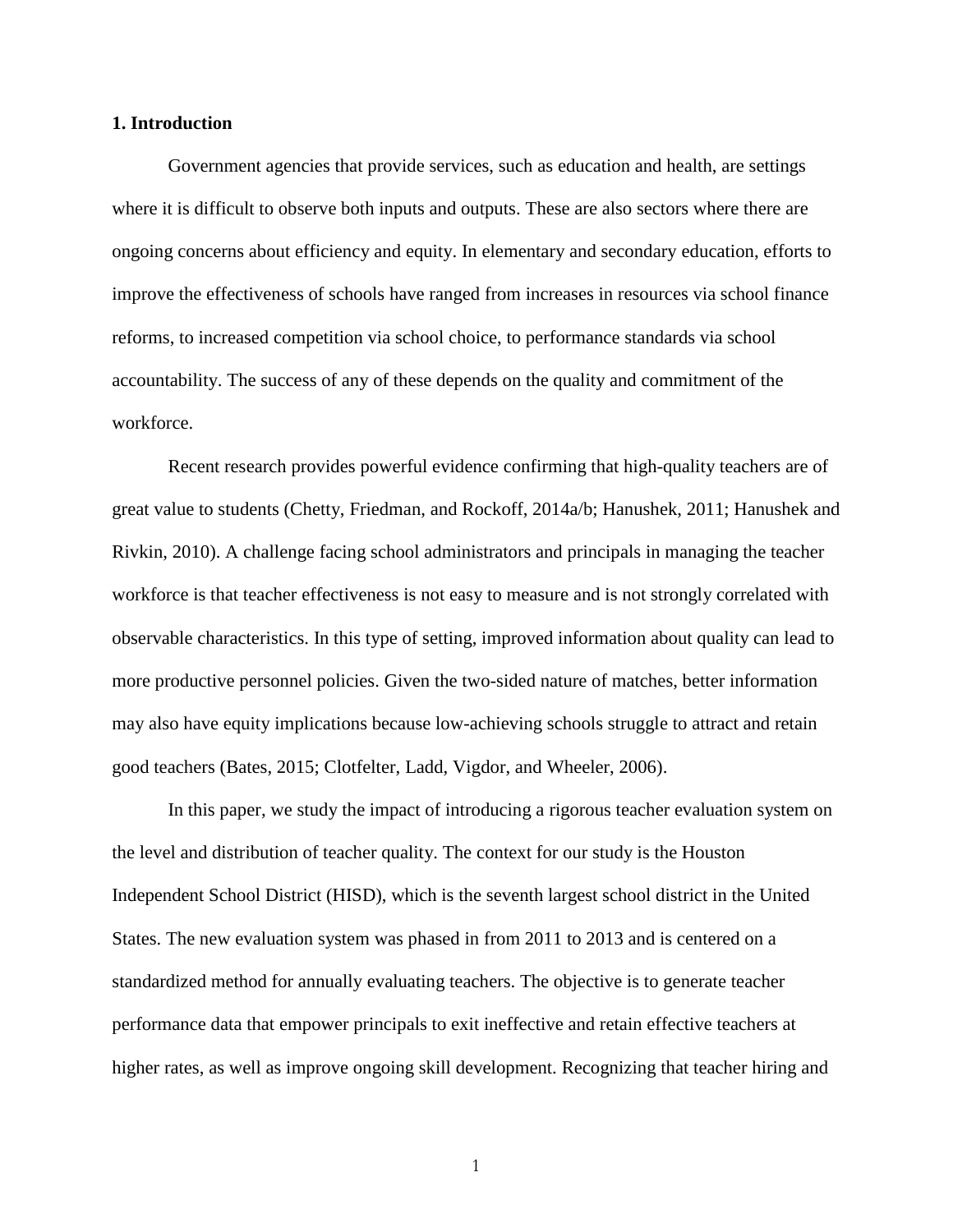development also play a role in overall policy efficacy, we focus on how the policy impacted patterns of attrition by teacher effectiveness.

The empirical analyses rely on administrative data tracking teachers for three years before to three years after the reform. In order to classify teachers by quality, we construct and validate proxies for value added to student achievement. Then, using difference-in-differences and event-study analyses, we show that the relationships between teacher quality and both school and district exit became more negative in the post-policy period. The key driver is an increase in the relative likelihood of exit from the district of teachers in the bottom quintile of the quality distribution, concentrated in low-achieving schools.

As far as impacts on student achievement through the turnover channel, there are two important issues to consider. First, overall turnover sharply increased after the reform, though it is unclear what share of this level shift is attributable to the reform. Second, while we document non-negligible changes to the composition of teacher exits implying an improvement in workforce quality, differential turnover would have to be much more highly targeted to have a detectable impact on student achievement. We demonstrate this point in illustrative models that relate observed school-by-grade-specific exits of teachers to student achievement gains.

Our study contributes in a number of ways to the few existing studies of policies that are designed to improve workforce quality by providing better information on teacher effectiveness. In contrast to the rigid rules that characterize the high-profile IMPACT program in Washington DC, which is studied by Dee and Wyckoff (2015), HISD principals have flexibility in how to act on the new performance information.<sup>1</sup> The presumption is that they know their own schools best and should be able to leverage their local knowledge. One way to view the HISD system is as a

<sup>&</sup>lt;sup>1</sup> Using a regression discontinuity design, Dee and Wyckoff (2015) find that dismissal threats induce voluntary exit and raise the performance of low performing teachers who remain.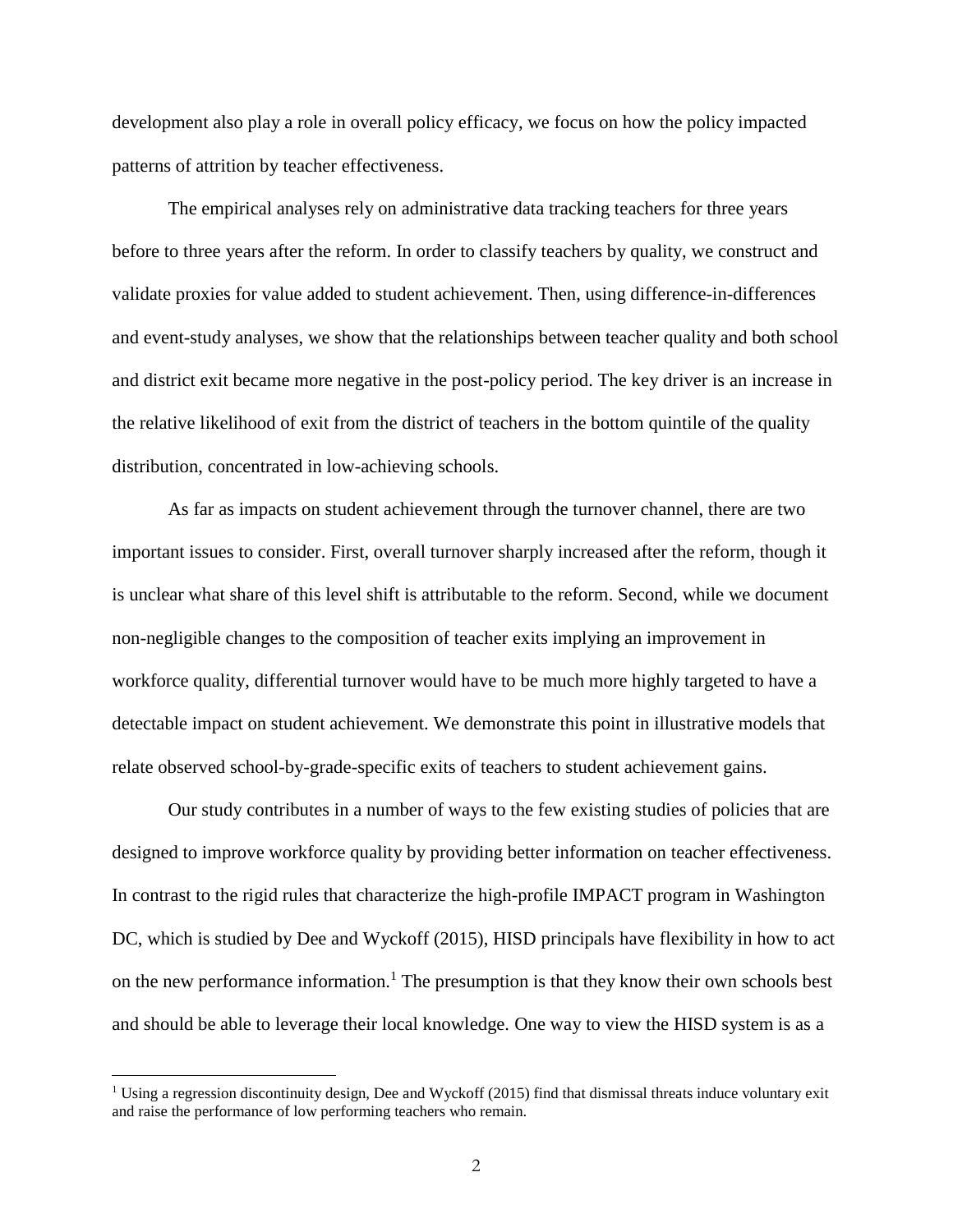scaled up version of the experimental pilot interventions studied by Sartain and Steinberg (forthcoming) and Rockoff, Staiger, Kane, and Taylor (2012), with the added feature of a district-wide emphasis on tying personnel decisions more closely to quality.<sup>2</sup> Beyond differences in the setting in terms of discretion and scale, we also examine the distributional impacts that can arise when an entire school system is treated.

## **2. Policy background**

 $\overline{a}$ 

HISD has implemented several policies designed to raise staff quality and effort over the past decade. First, a merit pay program (ASPIRE) was introduced in 2006-07 to reward teachers and administrators for raising student achievement. Then, four years later, the district began phased development and implementation of the Effective Teachers Initiative (ETI). This comprehensive reform effort is designed to improve teacher quality through more effective recruitment at the front end, individualized professional development in the middle, and targeted retention and exit on the back end.

The cornerstone of the ETI reform is the implementation of a rigorous teacher evaluation system intended to provide more informative reviews of teacher performance. The system was designed by the district during the 2010-11 school year with input from stakeholders and formally approved by the school board in spring 2011. The new appraisals involve three components: instructional practice, professional expectations, and student performance. Scores on the first two components are based on principal observations and reviews conducted inside and outside the classroom. For instructional practice, a teacher's skills are evaluated using well-

<sup>&</sup>lt;sup>2</sup> In their New York City experiment, Rockoff et al. (2012) provided principals with improved information on teacher performance and found that after providing the information, lower-performing teachers were more likely to exit. Sartain and Steinberg (forthcoming) study a pilot program in Chicago which teachers were more rigorously evaluated in classroom observations and found that while there was no main effect on teacher exits, the pilot increased exits for low-rated and non-tenured teachers.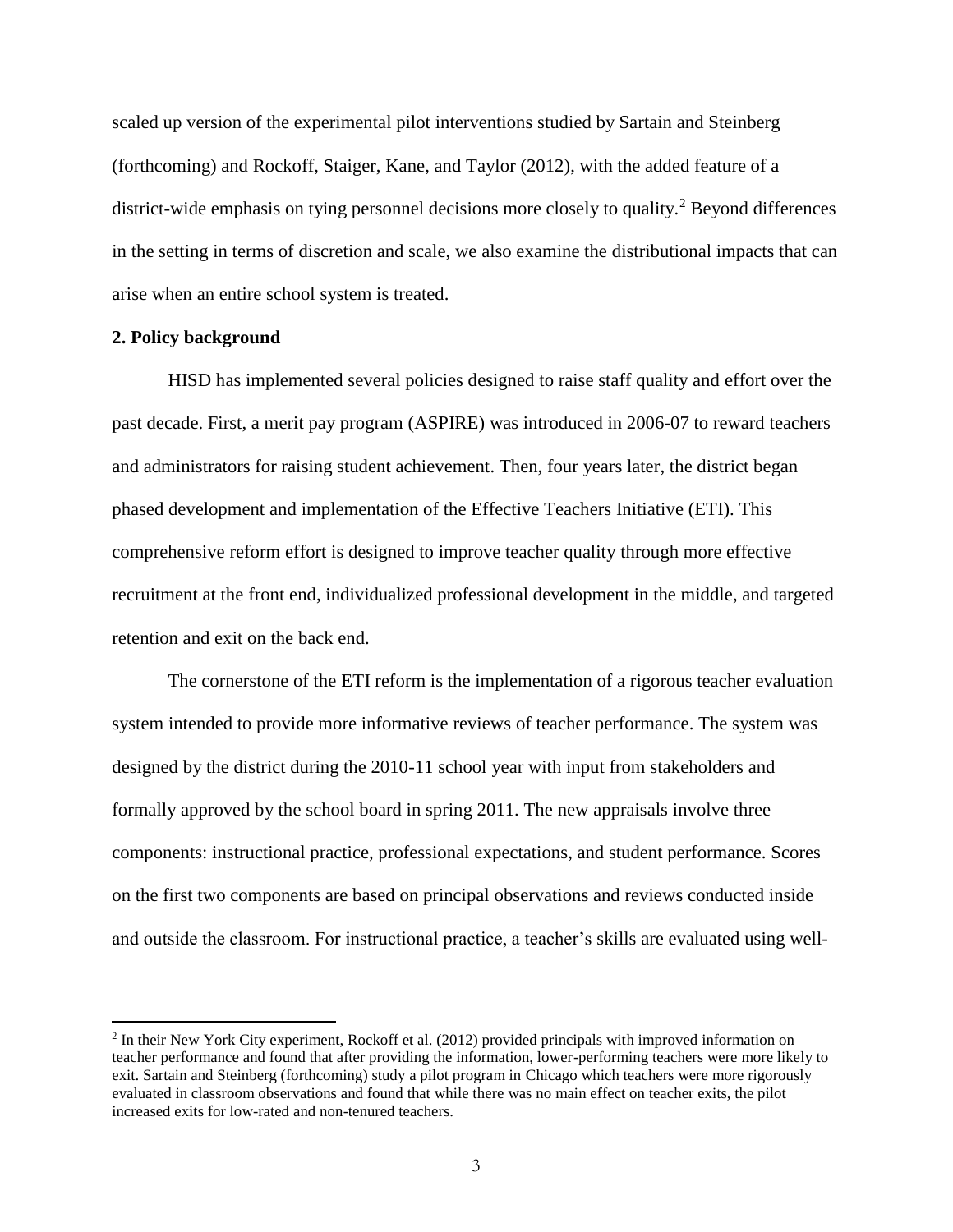defined rubrics that cover setting student expectations, lesson planning, and classroom management. For the professional expectations component, teachers are evaluated relative to a set of objective measures of compliance with policies, interactions with colleagues, and participation in professional development. The student performance scores are based on estimates of the teacher's impact on student learning. Teachers are scored on a scale from 1 to 4 on each component, and these are then averaged to deliver a summary rating.

The initial step in transitioning to the new system was ensuring that all teachers were assigned ratings in 2010-11. Prior to the 2010-11 school year, ratings for almost one in three teachers were not recorded with the district. Further, ratings were high and did not meaningfully differentiate teachers (Weisberg et al., 2009). The 2010-11 ratings were based on at least two classroom observations and, though not formally scored under the new system, these observations were conducted in an environment where differentiating teachers by quality was a leading district concern and most principals had already received training. In the following year, 2011-12, teachers were scored under the two new observational components: instructional practice and professional expectations. Due to delays in approving student performance metrics for teachers, the student performance measures were not formally incorporated until 2012-13. Despite this, principals already had access to test-based performance measures for a subset of teachers, as the SAS Institute has provided proprietary teacher-level value-added estimates (EVAAS® scores) to HISD for many years as key inputs to the merit pay system. Thus, the shift in teacher evaluation occurred informally in 2010-11, and at that point principals already had much of the information that was to be formally incorporated over the next two years.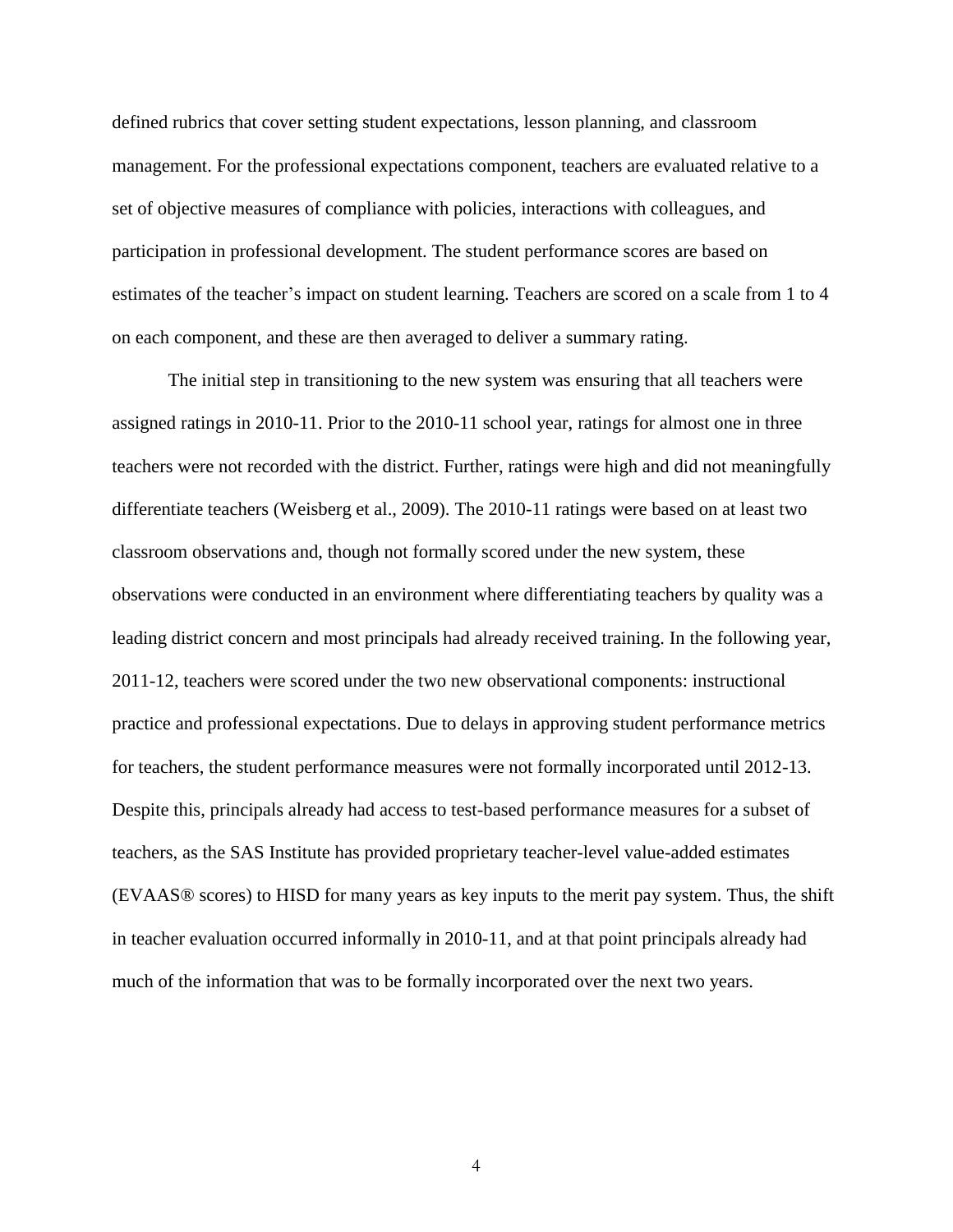A side effect of the phased implementation is that the official ratings for teachers changed significantly from 2011-12 to 2012-13.<sup>3</sup> When only the observational components were included, the majority of teachers were labeled effective, with 0.5% ineffective, 10.0% needing improvement, 57.6% effective, and 31.9% highly effective. Once student performance was explicitly factored in, these shares changed to 6.0%, 27.7%, 39.7%, and 26.6%, respectively. The downward shift is due to the fact that the student performance measures are relative, so that some teachers will necessarily be deemed ineffective, while the other criteria are absolute.

The districtwide emphasis on tying personnel decisions more closely to quality was made explicit in retention objectives set for district administrators at the onset of the ETI.<sup>4</sup> A notable feature of the new system, which is still in effect today, is that principals are the primary agents of policy implementation and are given substantial autonomy in translating the information provided by the assessments into personnel decisions. Further, principals have significant latitude in exiting teachers since, unlike many districts, teachers at HISD do not have tenure and most teachers are on one-year contracts.

We examine how the introduction of ETI has affected teacher turnover patterns in ways that are related to teacher quality. It is important to recognize that the initiative included other relevant bundled interventions. For example, in the same year as the assessment system was being developed, the district initiated an early notification program to encourage schools to identify next-year vacancies earlier in the calendar year (during the prior spring), which may have allowed for easier teacher transfers between schools. As with other rigorous appraisal

<sup>3</sup> Unfortunately we do not have access to personnel evaluations for 2010-11 (or prior years) to document any initial shifts.

<sup>4</sup> Selective retention has continued to be a focus of district policy, as indicated in reports from the superintendent such as the one submitted for the Board of Education meeting on 12.11.2014, retrieved by the authors online on 06.21.2016 at:

[http://www.houstonisd.org/cms/lib2/TX01001591/Centricity/Domain/7949/121114\\_EVAAS\\_TeacherRetention\\_SA](http://www.houstonisd.org/cms/lib2/TX01001591/Centricity/Domain/7949/121114_EVAAS_TeacherRetention_SAT-ACT.pdf) [T-ACT.pdf.](http://www.houstonisd.org/cms/lib2/TX01001591/Centricity/Domain/7949/121114_EVAAS_TeacherRetention_SAT-ACT.pdf)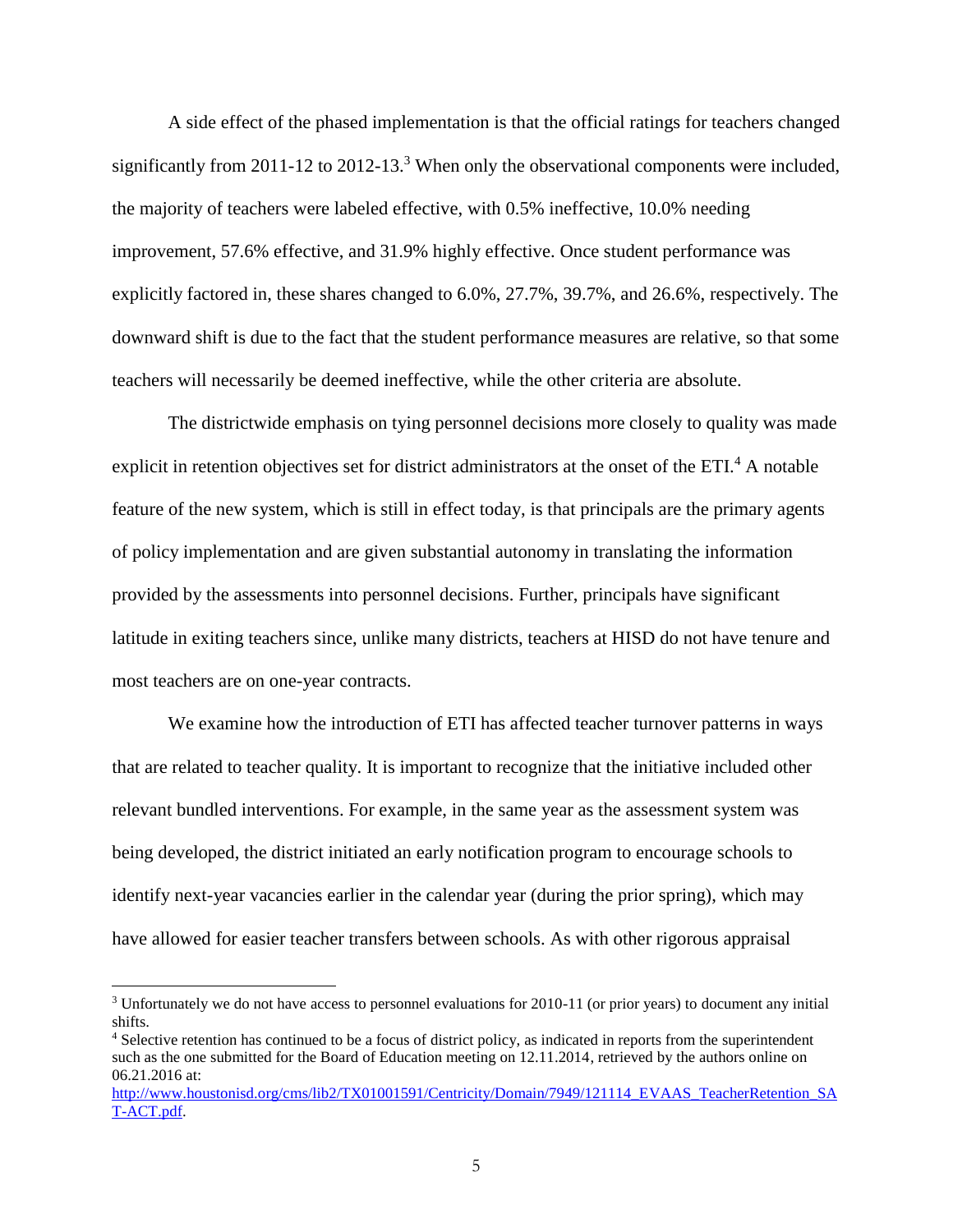systems, teachers are provided regular feedback on progress and opportunities for development to address their specific needs. Over time, new leadership roles were established for effective teachers to mentor others, and the merit pay system was adjusted to improve alignment with the new assessment system. Associated changes in the work environment and career opportunities could alter the relative attractiveness of teaching in the district and of teaching in more and less advantaged schools. Any impacts on turnover of existing teachers reflect both demand-side and supply-side responses to the initiative as a whole.

Of course, turnover is also only one channel through which the new human capital policies could affect the quality of the workforce. Additional objectives were to improve the quality of incoming teachers and to raise the quality of incumbent teachers. Though our study is silent on progress on these objectives, turnover is arguably the lever that principals can affect most, particularly in the short run.

## **3. Data and summary statistics**

We aim to estimate the effects of the new human capital policies on turnover for teachers of differing effectiveness, across low- and high-achieving schools. We have access to detailed school, teacher, and student administrative data files for school years 2007-08 through 2013-14. These data allow us to measure teacher turnover through 2012-13 (where 2013-14 data are used to measure turnover for 2012-13 teachers), leaving us with a six-year panel centered around 2010-11, which is the first year the human capital policies began to take force.

#### *3.1 Measuring school disadvantage and selecting analysis schools*

We begin with a sample of 201 traditional public schools in HISD that were operational during our sample period and serve students in grades 3 to 8, which are the grade levels for which we are able to construct measures of teacher quality consistently over the course of our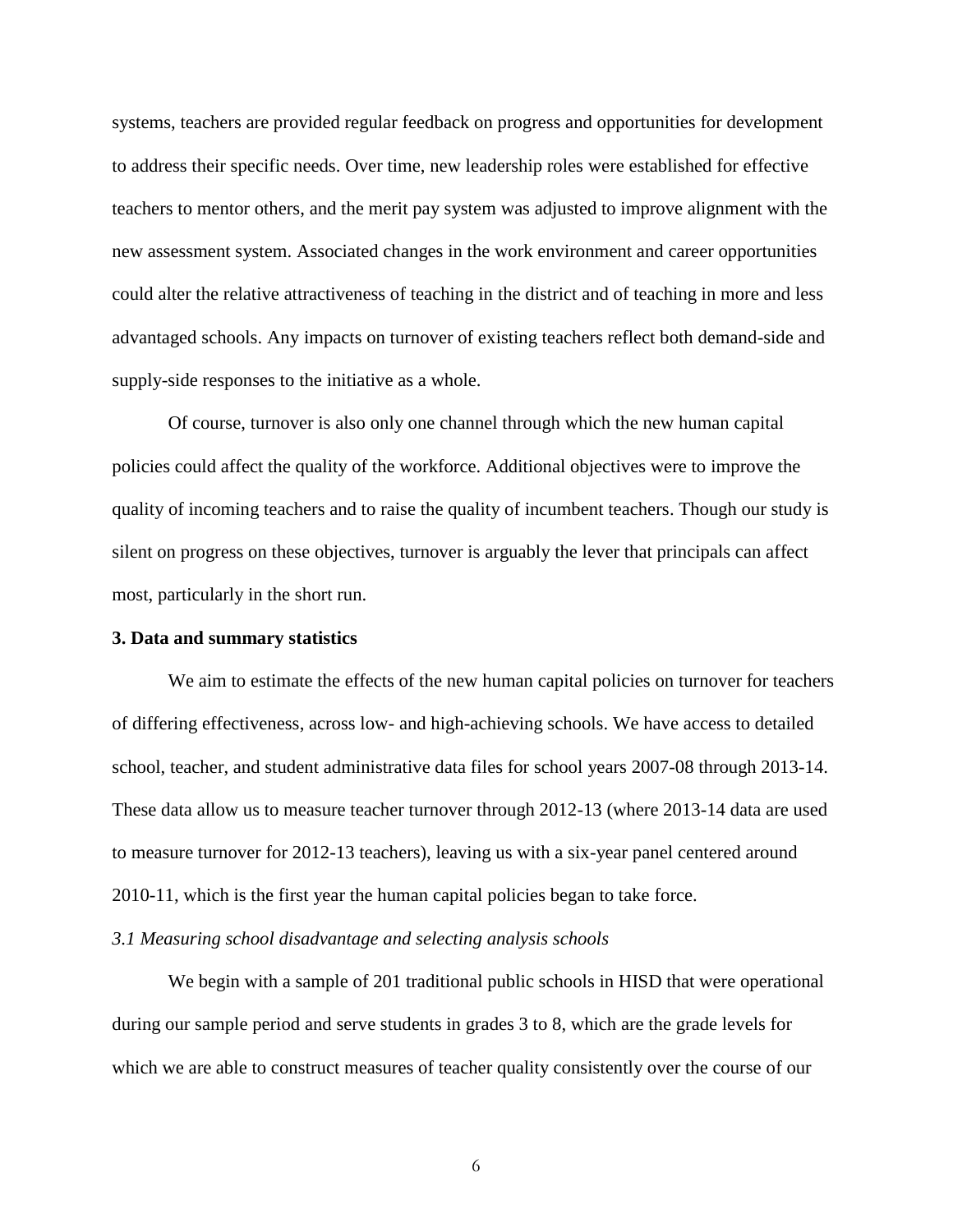data panel (see below).<sup>5</sup> As a summary measure of each school's context we use the achievement level, which is defined as the average of students' math and reading scores on statewide exams, standardized within grade and year, and taken over the pre-policy years 2007-08 to 2009-10. We divide schools into three groups based on pre-policy achievement levels: low (bottom quintile), middle (quintiles 2-4), and high (top quintile).

After classifying schools by achievement, we exclude an additional set of schools due to a concurrent intervention conducted in HISD as described by Fryer (2014). Fryer (2014) led an intervention starting in 2010-11—the year that the more rigorous evaluation policies were initiated—that introduced a bundle of best practices from effective charter schools in 15 traditional elementary and middle schools. The onset of the intervention included changes to teaching and leadership personnel. To avoid contamination, we drop the schools where Fryer intervened from our analytic sample. Consistent with his description, all but one of these schools are in the bottom quintile of achievement. We assign schools to quintiles prior to dropping these schools so that our school groupings are unconditional. This allows for straightforward interpretation, with the practical consequence that our sample size of bottom quintile schools is reduced. 6

Table 1 shows summary statistics for the schools included in our analysis, broken down by achievement group. The top panel shows differences in the characteristics of the student bodies served across these schools. Beyond the construct-driven differences in achievement, low-achieving schools serve a disproportionate share of black students and students with English

<sup>&</sup>lt;sup>5</sup> We exclude the few schools from which less than five teacher-year observations are available for these grades, where a teacher-year observation requires an EVAAS® score. These cases are most likely due to errors in the school code assigned to the teacher.

<sup>&</sup>lt;sup>6</sup> In the appendix (Appendix Table A.4) we show that our main findings are qualitatively similar if we include these schools in the analytic sample.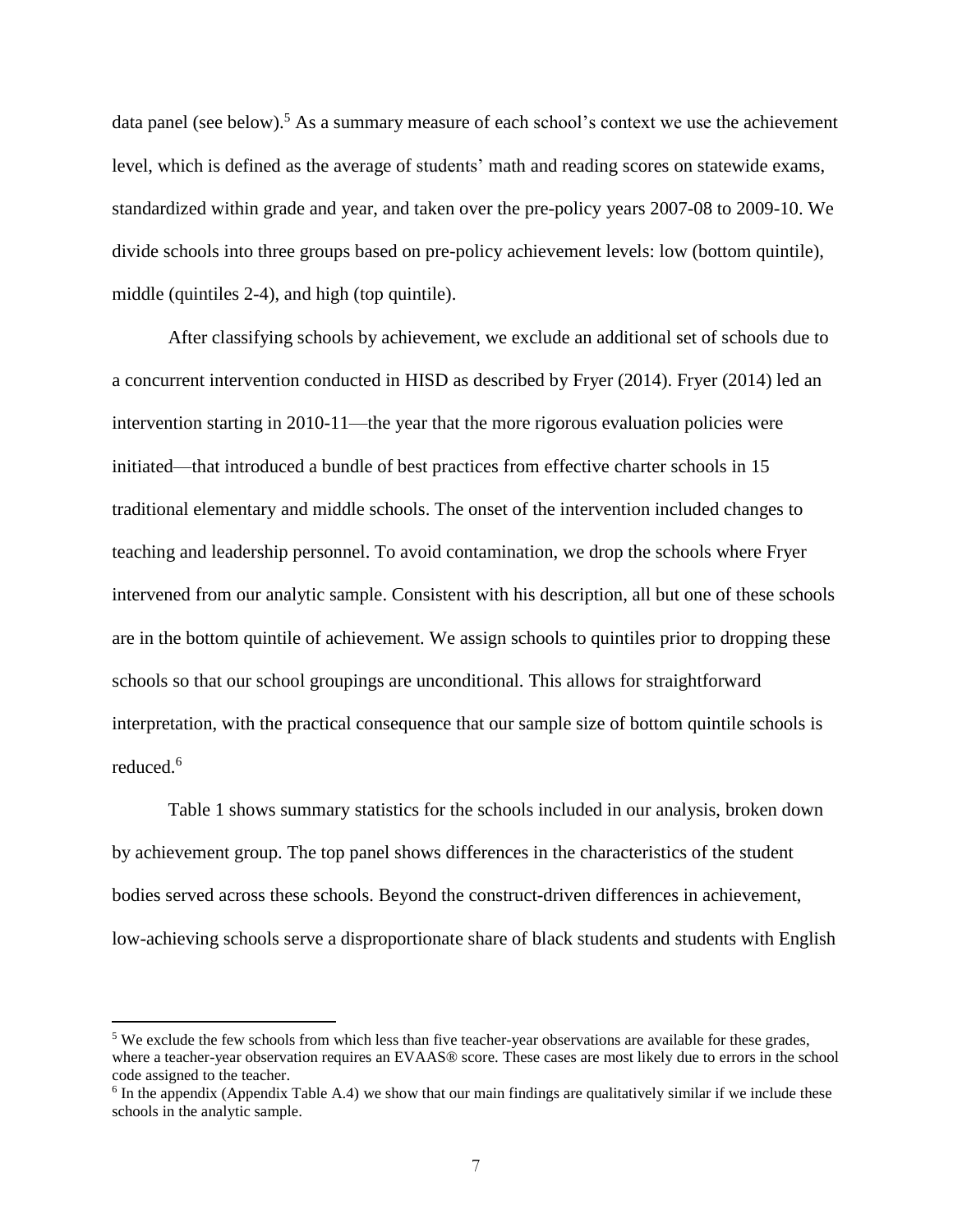as a second language, while high-achieving schools serve markedly fewer economically disadvantaged students.

#### *3.2 Measuring teacher turnover and selecting analysis teachers*

In addition to measuring school exits, we decompose school exits into exits from the district and transfers to other schools within the district. A complication we face is that the staffing data provided to us in 2013-14 include only teachers. In all previous years the staffing data include all positions. For consistency, throughout our analysis we identify a teacher as having exited the school at the conclusion of year *t* if the teacher is not observed teaching in the school in year  $t+1$ . Thus, we code switches to non-teaching positions (e.g., school leadership) as exits. In the appendix, we confirm that our results are substantively the same if we exclude the last year of data and code position changes as non-exits.<sup>7</sup>

We define teacher turnover by looking forward in the data one year. A benefit of using a single-year measure instead of a multi-year measure is that we can calculate turnover for more years. That said, the limitation of the single-year exit measures is that they are noisy and overstate exit rates. It has been well documented that teachers – particularly young teachers – move in and out of the workforce (Grissom and Reininger, 2012). We therefore test robustness to using alternative two-year definitions for campus and district exit, where a teacher is classified as having exited if she is also not present in year *t*+2.

The middle panel of Table 1 shows single-year turnover rates for math teachers in grades 3-8 in the pre-policy period. Pre-policy turnover is 13.7% at low- and middle-achieving schools, versus 12.1% at high-achieving schools. The difference is driven primarily by a lower rate of

<sup>7</sup> More specifically, while the overall exit rates that we estimate annually decline slightly if we re-code position changes as non-exits (on the order of 1-2 percentage points), the cross-year and pre-post comparative results are qualitatively unaffected. See Appendix Table A.1.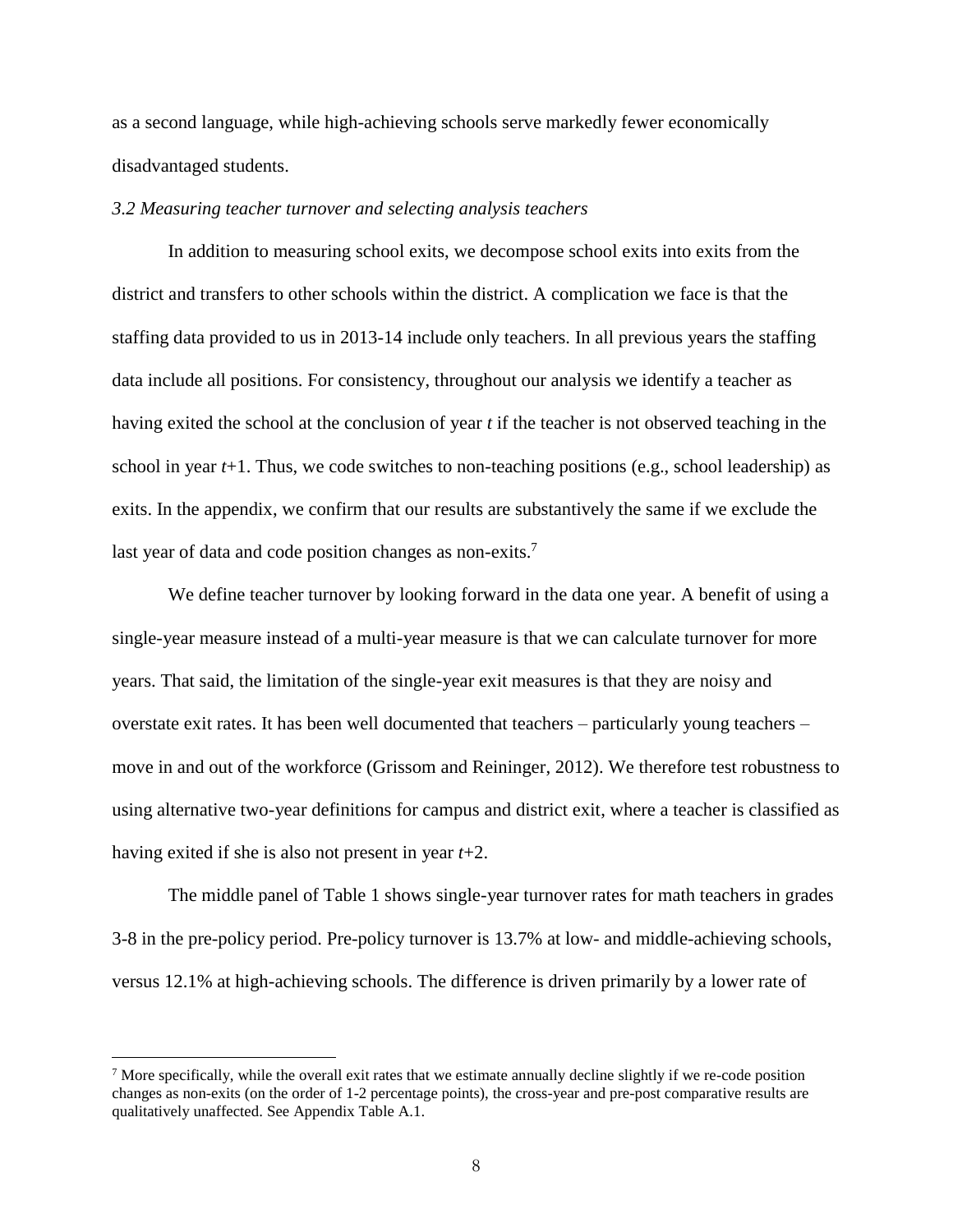within-district transfer from high-achieving schools. Unsurprisingly, two-year exit rates (not shown) indicate marginally lower turnover by approximately 0.4 percentage points, or 3 percent.<sup>8</sup>

## *3.3 Measuring teacher quality*

 $\overline{a}$ 

Critical to our analysis is being able to measure teacher effectiveness in a comparable way over the full sample period. While teacher experience and education levels might be candidates, the literature has consistently shown that these observable characteristics explain little of the variation in student learning and are not consistently linked to teacher quality (Aaronson, Barrow, and Sander, 2007; Hanushek and Rivkin, 2006; Harris and Sass, 2011). We also have scores from principal appraisals for the components that were part of the official evaluation system in 2011-12 and 2012-13, but not only are these unavailable in prior years, the observational components are difficult to compare across campuses with differentially challenging environments and map much more weakly to student learning (Kane et al., 2013; Steinberg and Garrett, 2016; Whitehurst, Chingos, and Lindquist, 2014).

For these reasons, we construct quality measures derived from the value-added estimates that have been provided to principals for teachers in tested grades and subjects for many years at HISD. These teacher-specific EVAAS® scores are single-year measures of student test score growth produced using a propriety method developed by the SAS Institute. Although the technical estimation details differ from standard value-added models, conceptually they are similar (Ballou, Sanders, and Wright, 2004). Teachers' EVAAS® scores are estimated from regressions of student achievement on a set of indicators for each teacher the student had in the current and prior two years, as well as indicators for subject, grade, and year. These scores are

<sup>8</sup> The pre-policy turnover statistics in Table 1 are similar to turnover statistics provided for grade 4 to 5 teachers in New York City by Ronfeldt, Loeb, and Wyckoff (2013).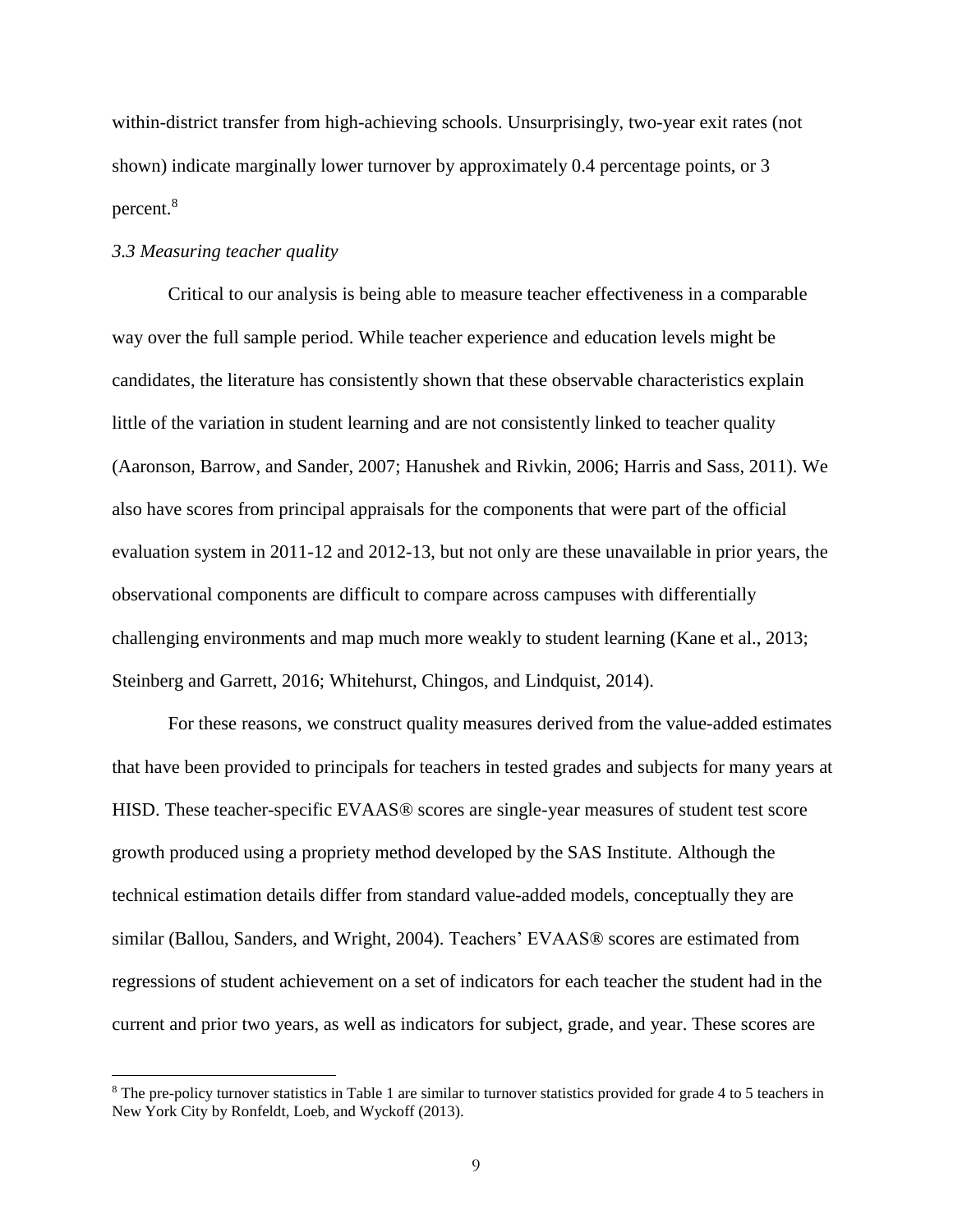available to us back to the 2006-07 school year, and we restrict our analysis to teachers in grades 3-8 who have been assigned math or reading EVAAS® scores.

Because the single-year estimates are quite noisy,  $9$  we construct a more informative measure of teacher effectiveness by combining multiple years of teachers' scores per the following regression based on Chetty, Friedman, and Rockoff (2014a):

$$
V_{ikt} = \delta_0 + \mathbf{V}_{ikt} \cdot \mathbf{\delta}_1 + \eta_{ikt}
$$
 (1)

In equation (1),  $V_{ikt}$  is teacher *i*'s EVAAS® score in subject *k* and year *t*,  $V_{ikt}$  is a vector of teacher *i*'s EVAAS® scores in the same subject in years prior to year *t*, and  $\eta_{ik}$  is an values from the regression,  $\hat{V}_{ikt} = \hat{\delta}_0 + V_{ikt} \cdot \hat{\delta}_1$ , are jackknifed quality measures where a value of idiosyncratic error term. The EVAAS® scores are normalized by subject and year. The fitted one, for example, implies that the teacher is one standard deviation above average in the true distribution for teachers in the district.<sup>10</sup> Because not all teachers have a complete panel of prior scores to be used in the estimation of equation (1), separate regression models are estimated for all possible combinations as in Chetty, Friedman, and Rockoff (2014a). We do require, though, that the teacher have a time *t* EVAAS® score to be included in the sample, which ensures the individual is teaching the relevant subject contemporaneously. An implication of including only scores from years prior to *t* as explanatory variables is that first-year teachers are necessarily excluded from the sample. However, our reliance on prior-year performance guards against

<sup>9</sup> Brehm, Imberman, and Lovenheim (2015) show that relative rankings of teachers under the merit pay system based on EVAAS® estimates vary greatly from year to year.

 $10$  The jackknifed quality measures are not renormalized to have a standard deviation of one, and in fact have a standard deviation less than one. Theoretically, a one-unit change in the jackknifed measures corresponds to a one standard deviation change in the distribution of teacher quality (see, e.g., Chetty, Friedman, Rockoff, 2014b).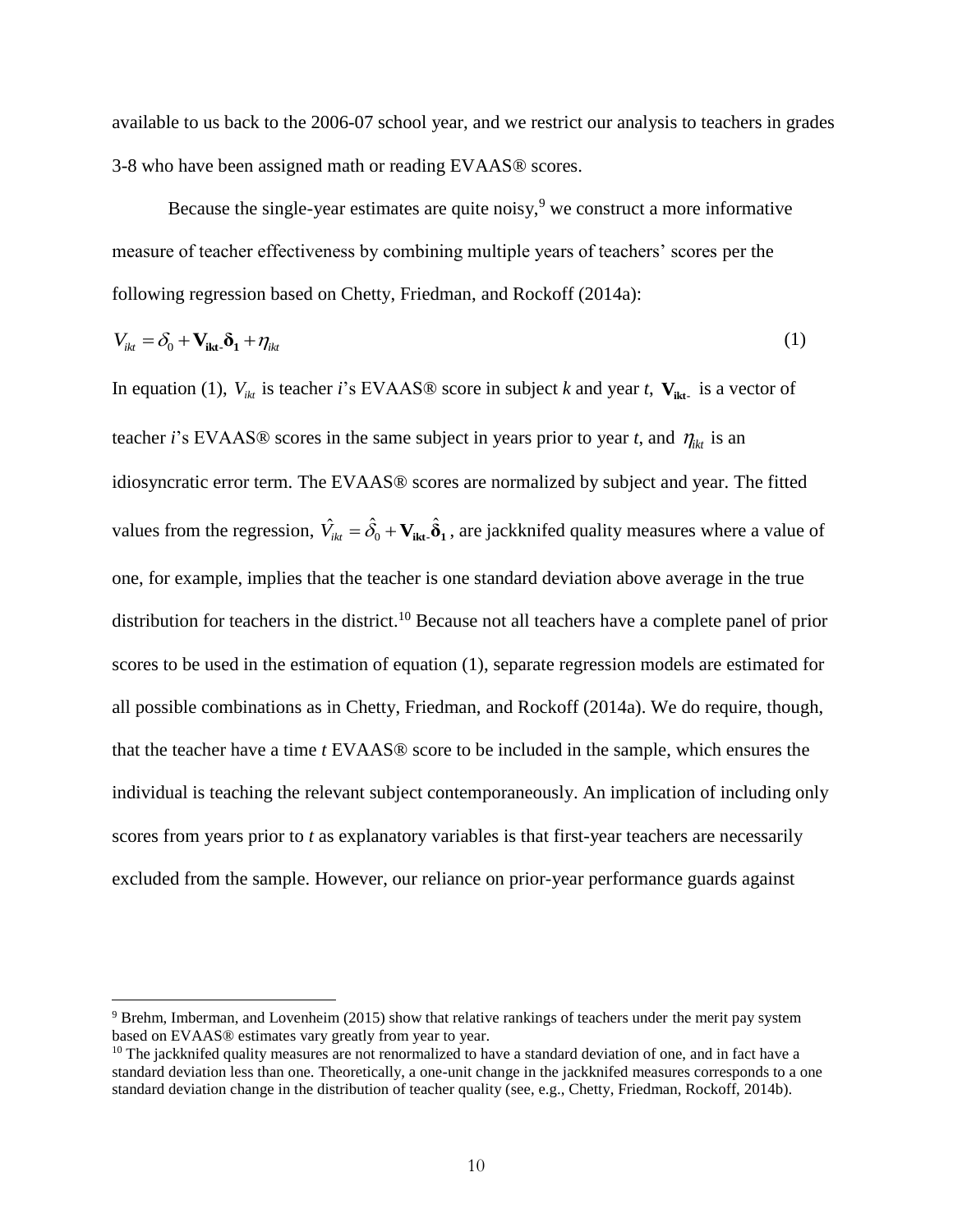survivor bias, since otherwise teachers who persist would be more likely to have quality measures available. $11$ 

It is important to demonstrate that our measures meaningfully capture teacher effectiveness in raising student achievement. Recent studies show that conceptually similar jackknifed measures based on value-added are forecast-unbiased estimates of teacher quality in other contexts (see Bacher-Hicks, Kane, and Staiger, 2014; Chetty, Friedman, and Rockoff, 2014a). Adopting their methods, we test whether our measures have the same property by examining whether changes in teacher quality at the school-by-grade level caused by staffing changes accurately predict changes in student test scores, as would be expected if the measures are unbiased. For example, if a teacher with high measured effectiveness moves to a new school and/or a different grade, test scores for students in the new school-by-grade combination should increase in the year after the change. Moreover, if the quality metric is properly scaled, the magnitude of the change in teacher quality should predict the magnitude of the change in student achievement.

We implement the forecasting test by estimating the following regression model, weighted by time *t* school-by-grade enrollment:

$$
\Delta \overline{A}_{sgkt} = \gamma_0 + \Delta \overline{\hat{V}}_{sgkt} \gamma_1 + \Delta \overline{X}_{sgt} \gamma_2 + \phi_t + \varepsilon_{ikt}
$$
\n(2)

The dependent variable,  $\Delta A_{sgkt}$ , is the change in the average test score on the statewide exam (standardized by grade and year) between years *t* and *t-1* for school *s* and grade *g* in subject *k*. Only students taught by a teacher with an available effectiveness measure at time *t* are included

 $11$  Note that our jackknifed measures rely on more observations for years that are later in the panel, so it may seem that a relative reduction in noise could confound our estimated relationships over time. Not only have we empirically confirmed that our results are robust to restricting the backward-looking windows to be comparable across years, but the implicit shrinkage is also a theoretical argument against this concern (Jacob and Lefgren, 2008).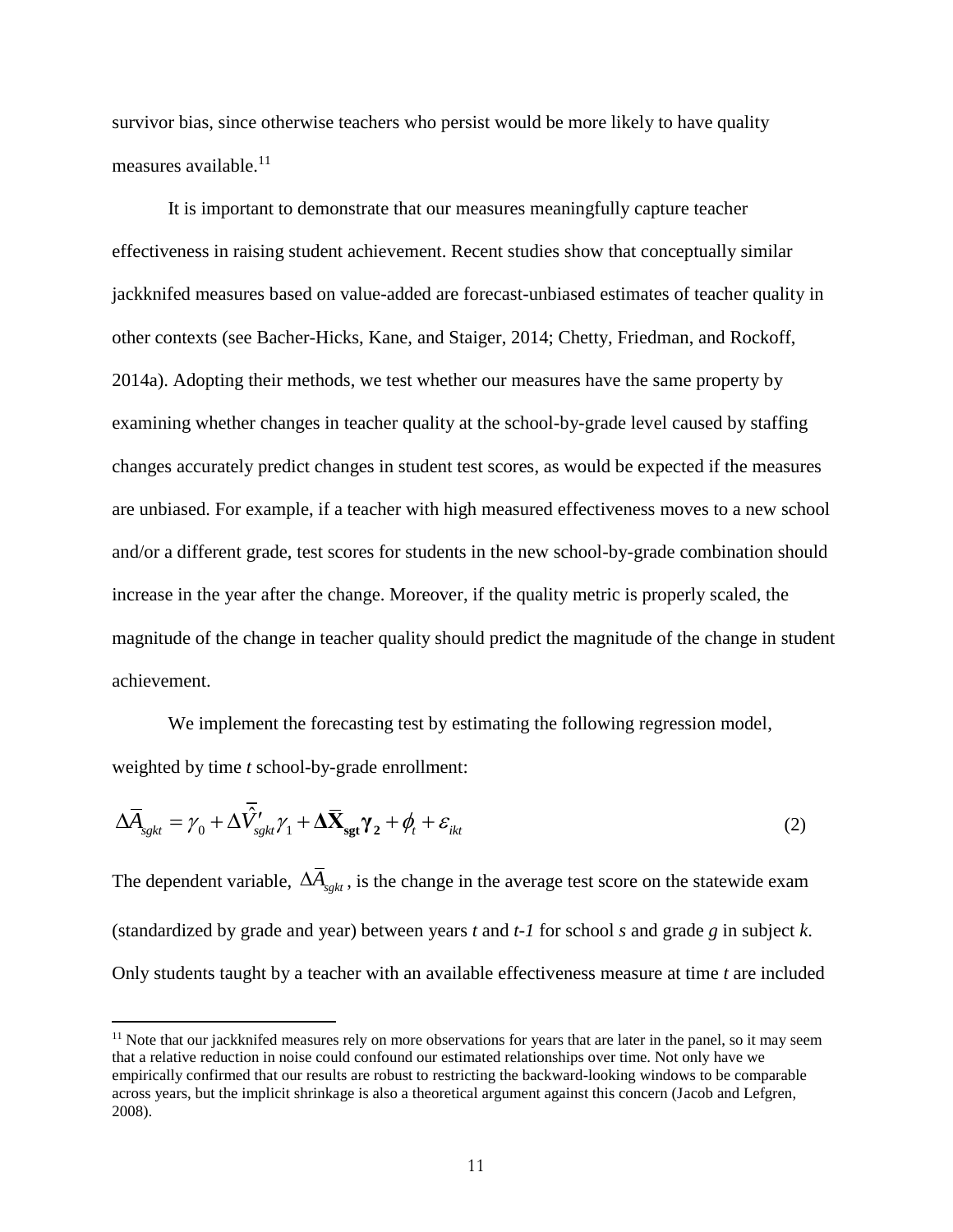in the regression and used to calculate  $\overline{A}_{sgkt}$ . In addition to year effects, the control set includes  $\Delta \hat{V}_{sgkt}$  , which is the change in average measured teacher quality, and  $\Delta \overline{\bf{X}}_{sgt}$  , which captures the change in student demographics between years *t* and *t-1*.

For the purposes of the validation exercise, we make adjustments to the way teacher quality is measured, which is why the variable is denoted with a prime in equation (2). First, we rescale teachers' EVAAS® scores to student exam score units. This permits one-to-one forecasting between the teacher quality metrics and the dependent variable. Then, we calculate leave-two-year-out jackknife estimates, where neither the time *t* nor the *t-1* teacher scores are included in  $V_{ikt}$ . This is important to remove the influence of the mechanical correlation between the change in average student test scores between those two periods and the estimation error in the annual teacher scores. We conduct the test for both purely backward looking quality measures and, to increase precision, for measures that also allow post-period performance data to inform the current-year quality measure (as in Chetty, Friedman, and Rockoff 2014a).<sup>12</sup>

We test the null hypothesis  $\gamma_1 = 1$  separately for math and reading and report the results in Table 2. With the caveat that our tests are less powerful than in previous studies that exploit larger datasets, our findings are consistent with the jackknifed quality measures being forecast unbiased predictors of future student achievement. Specifically, we cannot reject that the coefficient on the change in teacher quality is unity in any of the models. Yet, the larger standard errors in the reading regressions leave open the possibility of non-negligible bias and suggest more individual-level prediction errors. For these reasons our reading-based teacher quality estimates are less informative, which is consistent with findings in previous research (Backes et

 $12$  Jackknifing based on pre- and post-period data is not a problem for this exercise because the internally valid estimates of forecasting bias can still be obtained even if survivors are over-sampled.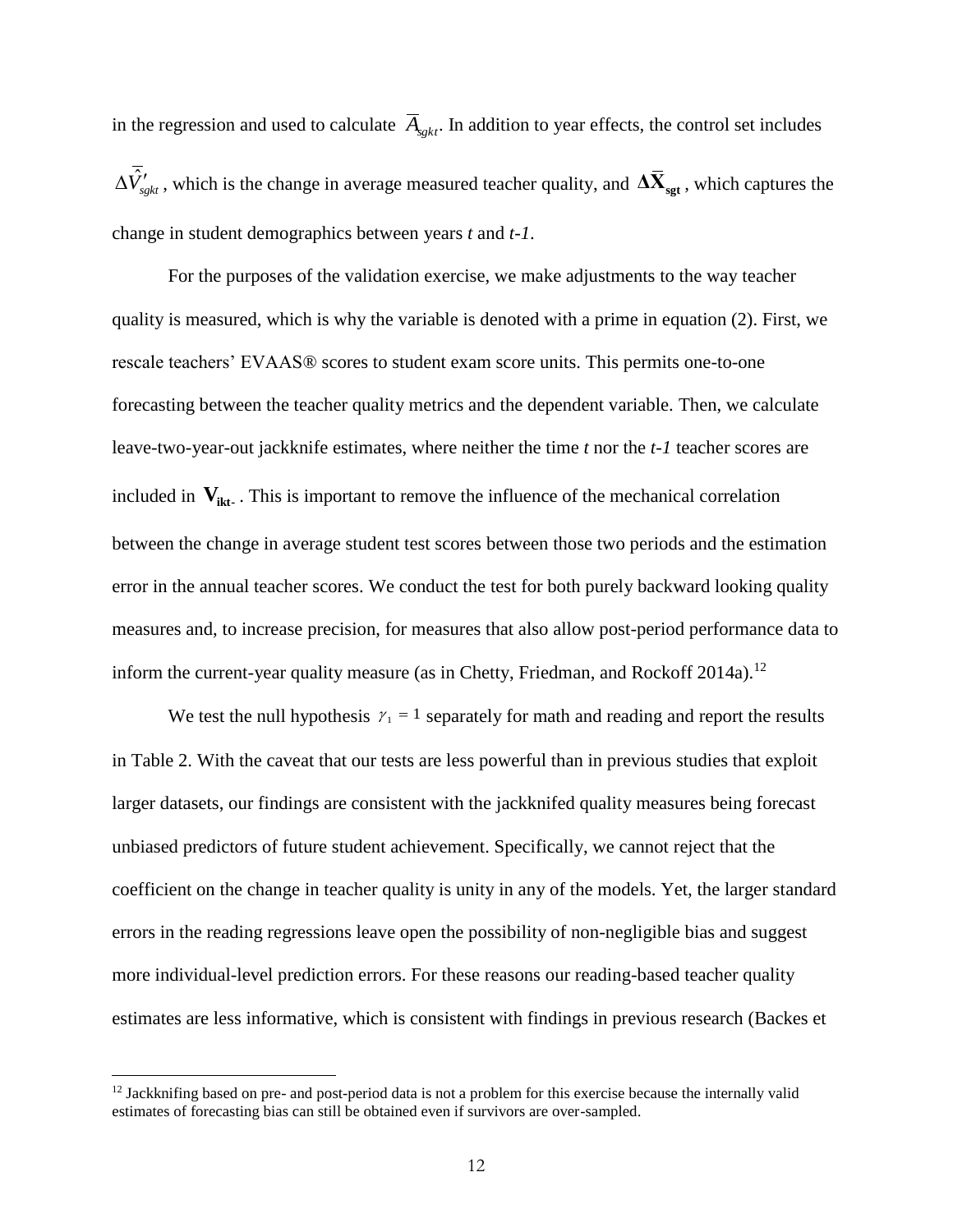al., 2016; Lefgren and Sims, 2012). Thus, we choose to present results restricted to teachers for whom we can observe effectiveness in teaching math in the main text, and present selected results for reading in the appendix. The reading results are very similar to the math results (see Appendix Tables A.2 and A.3).

The bottom panel of Table 1 shows how math teacher quality is distributed across schools in the pre-policy period. In addition to our measure of effectiveness, where the numbers reported are in standard deviations of the teacher distribution, we also include other observable teacher characteristics. Based on our measure, Table 1 shows that teacher quality is not evenly distributed across the district. More low-quality teachers and fewer high-quality teachers are found at low-achieving schools. Low-achieving schools also employ teachers with less experience, but teachers at these schools tend to be more educated. A simple regression of our jackknifed quality measure in math on teacher experience and indicators for education levels using the pre-policy data yields an R-squared of just 0.01.

Finally, it is important to note that our quality measures are not directly available to school principals. Instead, principals have access to year-by-year EVAAS® scores and observational assessments, in addition to other indicators of quality that we do not observe. In 2012-13, the first year that all components of the assessment were formally scored, our measure of quality explains approximately 24 percent of the variation in overall appraisal ratings among our sample of teachers with EVAAS® scores. It explains 13, 4, and 23 percent of the instructional practice, professionalism, and student learning components, respectively, where the student learning component is a categorical rating based on the contemporaneous EVAAS® score and at least one other student-learning measure that is determined in collaboration between the teacher and principal. One reason that the correlation with the classroom-observation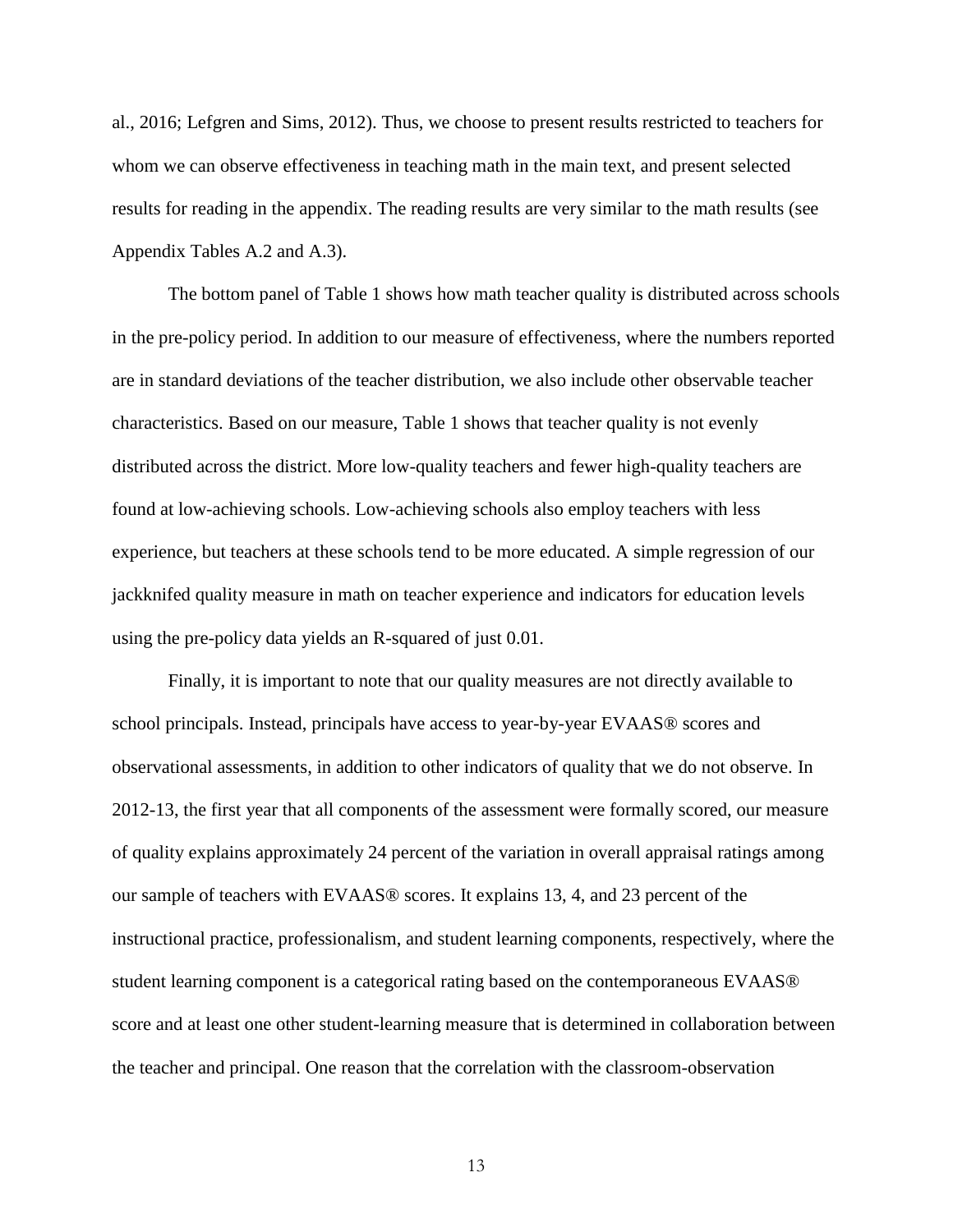component is not higher is that scores on these types of best practices metrics have been shown to be sensitive to the composition of students in the classroom (Steinberg and Garrett, 2016; Whitehurst, Chingos, and Lindquist, 2014). By building our program evaluation around our validated but unobserved jackknife measures, we can determine whether teacher and principal responses to the new system are affecting workforce quality in a way that is likely to have direct implications for student achievement.

#### **4. Empirical strategy**

To estimate effects on turnover, we estimate difference-in-differences models of the following form, specified as linear probability models:<br>  $Y_{ist} = \delta_0 + \delta_1 Post_t + \delta_2 Q_{it} + \delta_3 Post_t \times Q_{it} + \mathbf{X}_{st} \mathbf{\beta} + \phi_s + \varepsilon_{ist}$ 

$$
Y_{ist} = \delta_0 + \delta_1 Post_t + \delta_2 Q_{it} + \delta_3 Post_t \times Q_{it} + \mathbf{X}_{st} \mathbf{\beta} + \phi_s + \varepsilon_{ist}
$$
(3)

In equation (3),  $Y_{\text{int}}$  is a binary variable indicating whether teacher *i* at school *s* exits the school  $\mathbf{r}$ (or exits the district or transfers to another school) at the conclusion of year *t*. *Post<sup>t</sup>* is an indicator set to one for 2010-11 and later years.  $Q_i$  is our measure of teacher quality. In some into quality quintiles and include a vector of indicator variables for the quintile assignments. variants of the model we include  $Q_i$  as a continuous variable, and in others we divide teachers Shrinkage is implicit in the jackknifing procedure and thus our estimates will not be affected by attenuation bias from using a generated regressor as would be the case with a standard linear predictor (Jacob and Lefgren, 2008). The **X**-vector contains teacher characteristics that might have independent effects on turnover, such as race, gender, experience, and education. Our findings are not sensitive to which subset of these characteristics we include in the regressions, nor are they sensitive to omitting the **X**-vector entirely. Finally,  $\phi_s$  is a school fixed effect to Throughout we report standard errors clustered at the school level.allow for fixed school attributes that affect teacher attrition rates, and  $\varepsilon_{\rm{ist}}$  is an error term.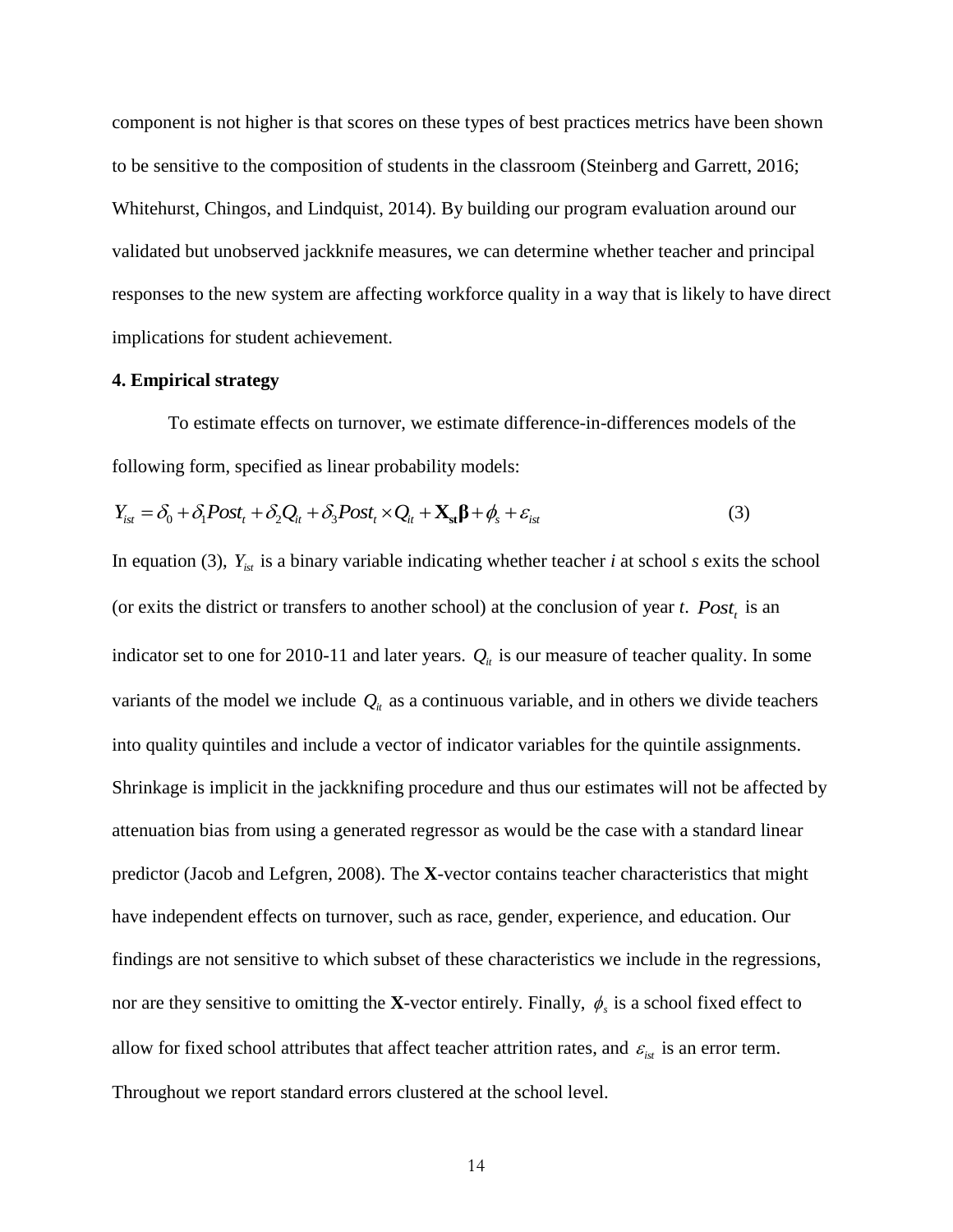The objective of the model is to identify shifts in the relationship between teacher quality and exit. We also report estimates of  $\delta_i$  to give a sense of how the overall teacher exit rate is they are indications of the policy impact on the *extensive margin*. Of course, it is difficult to rule changing over time. To the extent that these changes can be attributed to policy implementation, out that other time-varying factors are at play when estimating these simple differences. Thus, we emphasize estimates of  $\delta_3$ , which is the coefficient on the interaction between the post on the *intensive margin* – that is, on a per-exit basis it provides a measure of how workforce reform indicator and teacher quality. This parameter provides an indication of the policy impact quality is changing due to push and pull factors associated with the reform. Since a primary goal was to increase exit of ineffective teachers and increase retention of effective teachers, we would expect to find a negative coefficient on the interaction.

A necessary condition for identifying the policy impact on relative exit rates is that prepolicy trends in exit rates between teachers of different levels of quality are the same. To explore the validity of the design, as well as to provide evidence on the time pattern of any responses, we also estimate event time models. For these time-disaggregated models, we include a full set of year effects and year effects interacted with teacher quality.

In addition to estimating average impacts, we also study heterogeneity across schools to shed light on distributional effects. For these models, we add interactions between the time and quality variables with indicators for schools that are low (bottom-quintile) and high (top-quintile) achieving based on pre-period achievement. Principals at low-achieving schools might have benefited more from the information provided by the new system, but might also have less capacity to respond. Demand for effective teachers likely increased system-wide, opening up the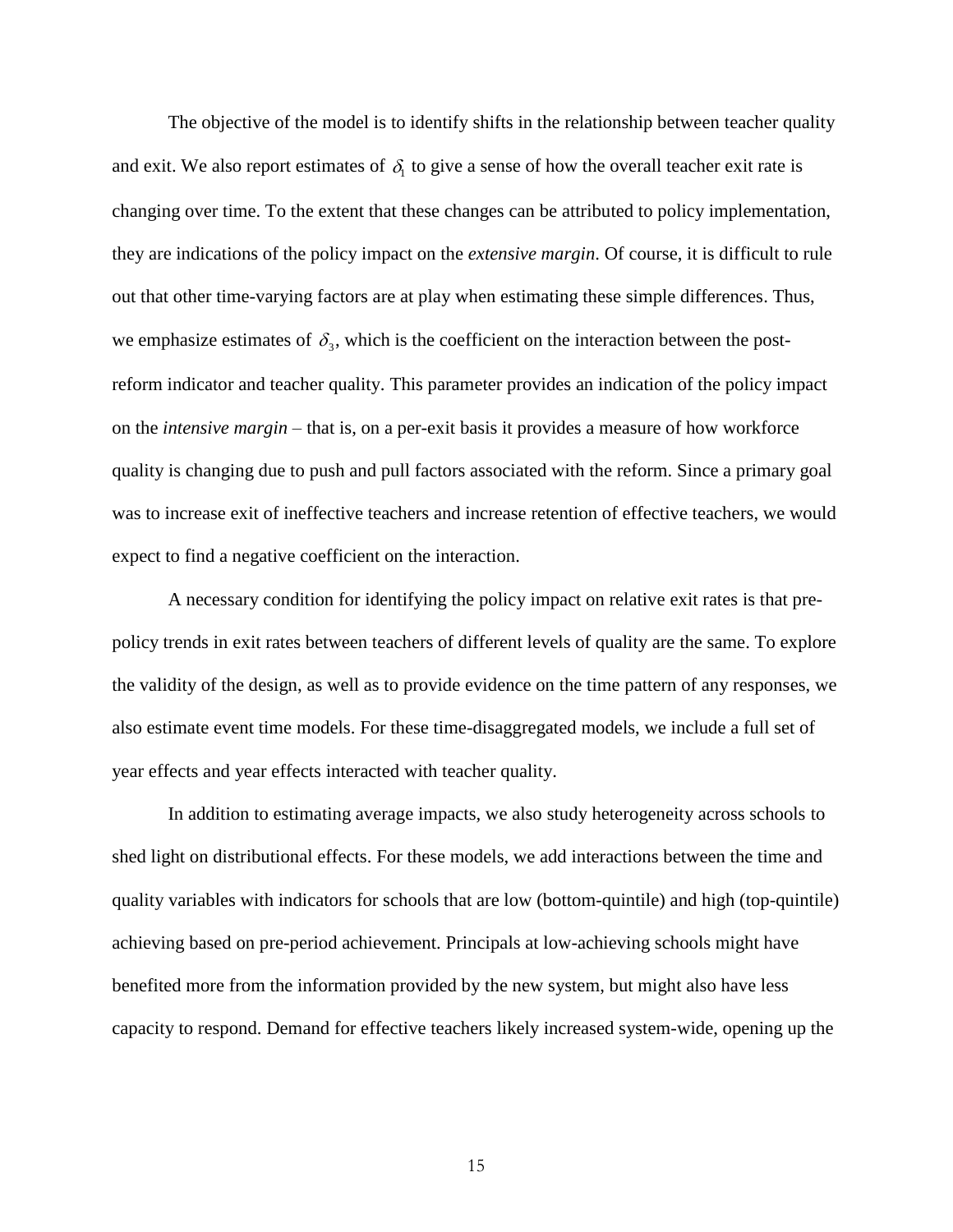possibility for the best teachers to trade-up in terms of school environment and making retention tougher at the bottom (Bates, 2015).

# **5. Effects of the reform on turnover**

#### *5.1 Descriptive analysis*

We begin by visually documenting trends in exit and turnover rates in Figure 1. The figure shows district-wide trends for our three different mobility measures: school exit, district exit, and school transfer. The former is the sum of the two latter measures. School years in the figure, and in all figures and tables to follow, are identified by the spring year – e.g., the 2010-11 school year is labeled as 2011. The figure shows that turnover by all three measures began to rise at the conclusion of the 2010-11 school year. Of total school exits, roughly half of the observed increase is attributable to an increase in district exits, and half is due to an increase in withindistrict school transfers.

Figure 2 provides similar information but divides teachers into groups based on our measure of quality. Teachers are assigned to the following groups based on their placement in the quality distribution each year: bottom quintile (least effective), middle quintiles (quintiles 2- 3-4), and top quintile (most effective). Panels A, B, and C report differences in the rates of school exit, district exit, and school transfers across teacher quality groups. It is visually apparent that the school exit rate increased more quickly in the post-policy period for the least effective teachers relative to other teachers, driven primarily by district exits. Although instances of school transfers are higher in the post-policy years overall (Figure 1), no systematic change in the relationship between teacher quality and school switching is apparent in Figure 2.

#### *5.2 Estimation results*

We estimate the models described in Section 4 to assess the significance and robustness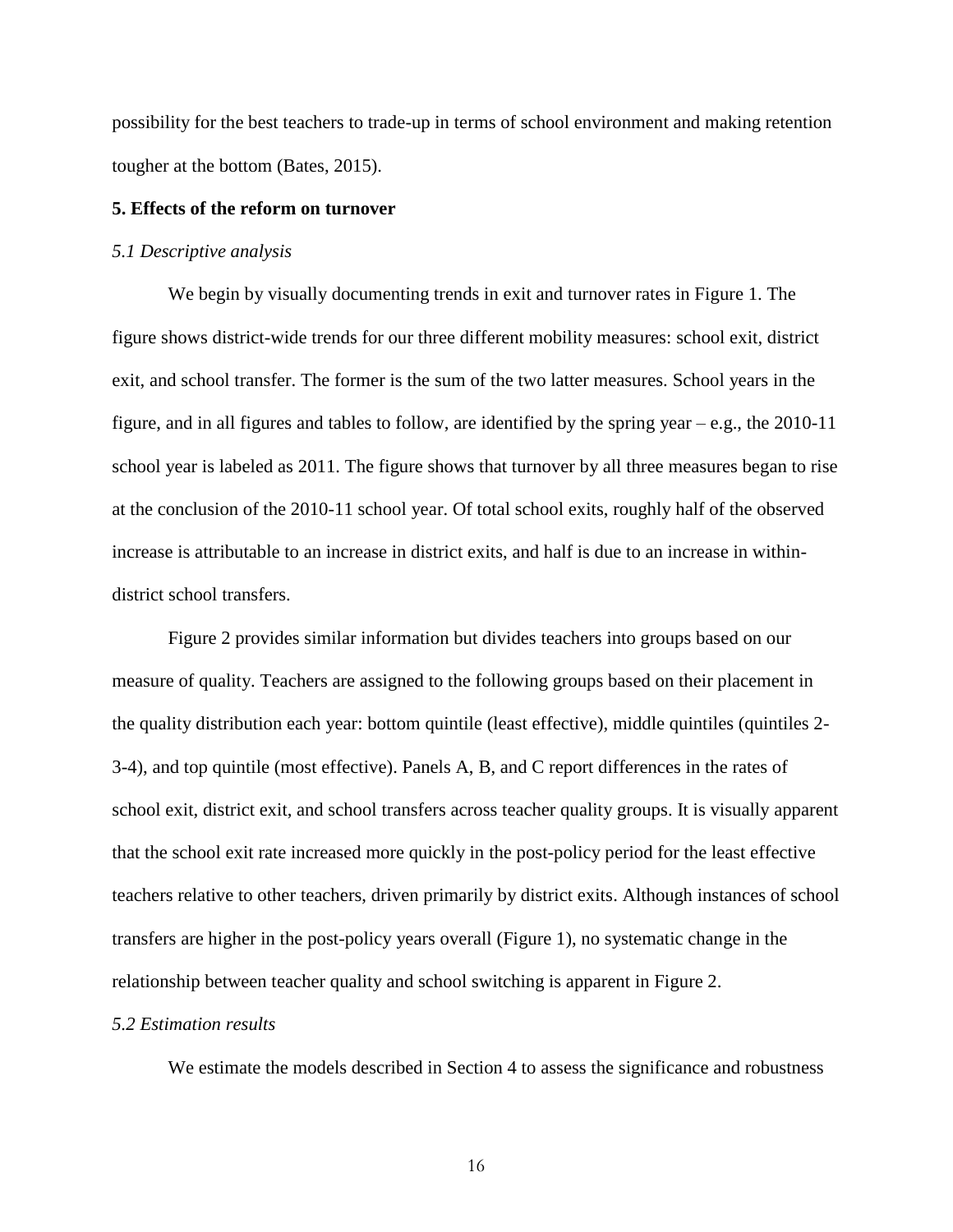of the patterns illustrated in Figures 1 and 2. First, Table 3 shows results from equation (3) where we enter the teacher-quality measure into the regressions linearly. We report results for the full specification, which is our preferred model, but in unreported results our estimates are very similar if we use sparser variants of the model that exclude teacher characteristics and even school fixed effects. For each turnover outcome, we present models that aggregate the pre- and post-policy time periods and models that fully disaggregate years. All control variables except for the post-period indicator (or year indicators) are mean-centered in the regressions, including the school indicator variables, so that the intercept can be interpreted as the exit rate at the mean values of all covariates.<sup>13</sup>

The general patterns from Figures 1 and 2 are reflected in the model estimates and confirmed to be statistically significant in Table 3. For example, in the model of district exits, our estimate in column (2a) implies that a teacher who is one standard deviation above average in the quality distribution is an additional 6.3 percentage points less likely to exit the district during the post-policy relative to the pre-policy period. The estimated impact is attenuated for the inclusive school exit outcome in column (1a) since, as suggested by Figure 2 and shown in column (3a), there is no change in the relationship between school switching and teacher quality.

The event time models in the table are useful for two reasons. First, they document that there were no pre-trends in turnover by quality (i.e., the coefficients on the interactions between teacher quality and the 2009 and 2010 indicators, which are estimated relative to the holdout year 2008, are small and statistically insignificant). Moreover, though the causal impact on overall turnover rates is not well identified by our model, the pre-period trend is in the opposite direction

<sup>&</sup>lt;sup>13</sup> The mean-centering does not affect model fit or the coefficients on the key parameters interacting time with teacher quality. It is used only to improve interpretability of the results with regard to the overall exit rate (Dalal and Zickar, 2012).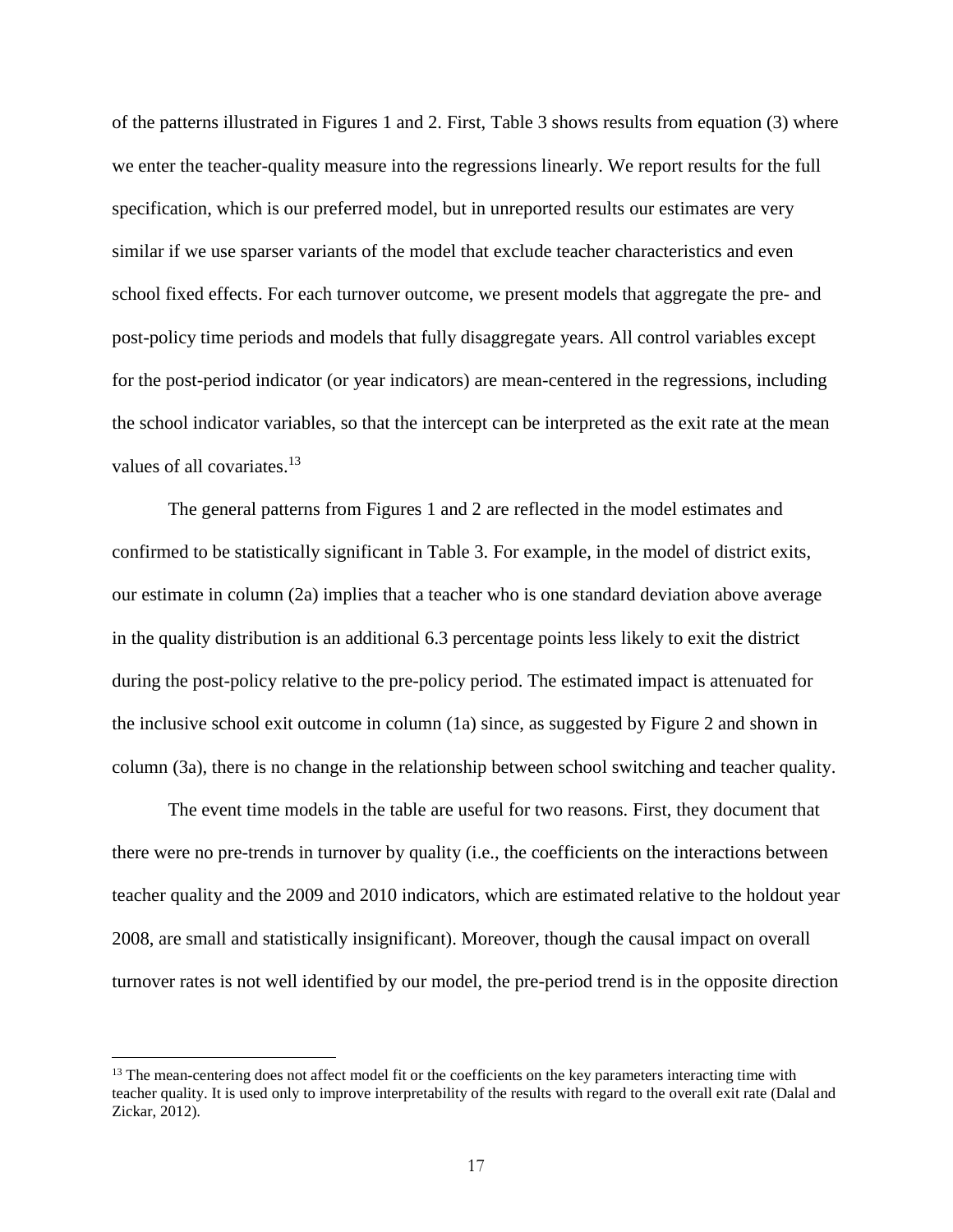of what we see in the post period. A second benefit of the disaggregated models is that, in principle, they allow us to test how impacts evolve over time. We do tend to find the largest and most statistically significant impacts in the final year, but are unfortunately not well enough powered to differentiate these from the estimates for the other reform years.

Next, in Table 4 we show results from models where we replace the linear quality measures in equation (3) with indicators for teachers' quality-quintile groups. The indicator identifying teachers in the middle quintiles (2-3-4) is omitted for comparison. We do not show the intercept coefficients and interactions to preserve space. Consistent with what we show in Figure 2, Table 4 confirms that the post-policy period is marked by a large and statistically significant increase in the likelihood of school and district exit for low-performing teachers relative to middle and high performing teachers. Between these two latter groups, there is no divergence in exit rates.

Table 5 reports on the robustness of our findings to two adjustments to the analysis. First, in the left panel, we consider the sensitivity of our results to using a 2-year exit measure for school and district exits. That is, rather than coding exits based on looking forward just one year in the data, we look forward two years to determine whether the exiting teacher remained either (a) out of the school or (b) out of the district. When we make this definitional change, we are no longer able to examine outcomes for the 2013 teacher cohort. Thus, we report results from models covering the 2008-2012 cohorts using the one-year and two-year exit definitions, which are otherwise comparable to the results we show in Table 3. Although the overall exit levels are slightly lower with the two-year definition, the patterns in our estimates are very similar using either measure.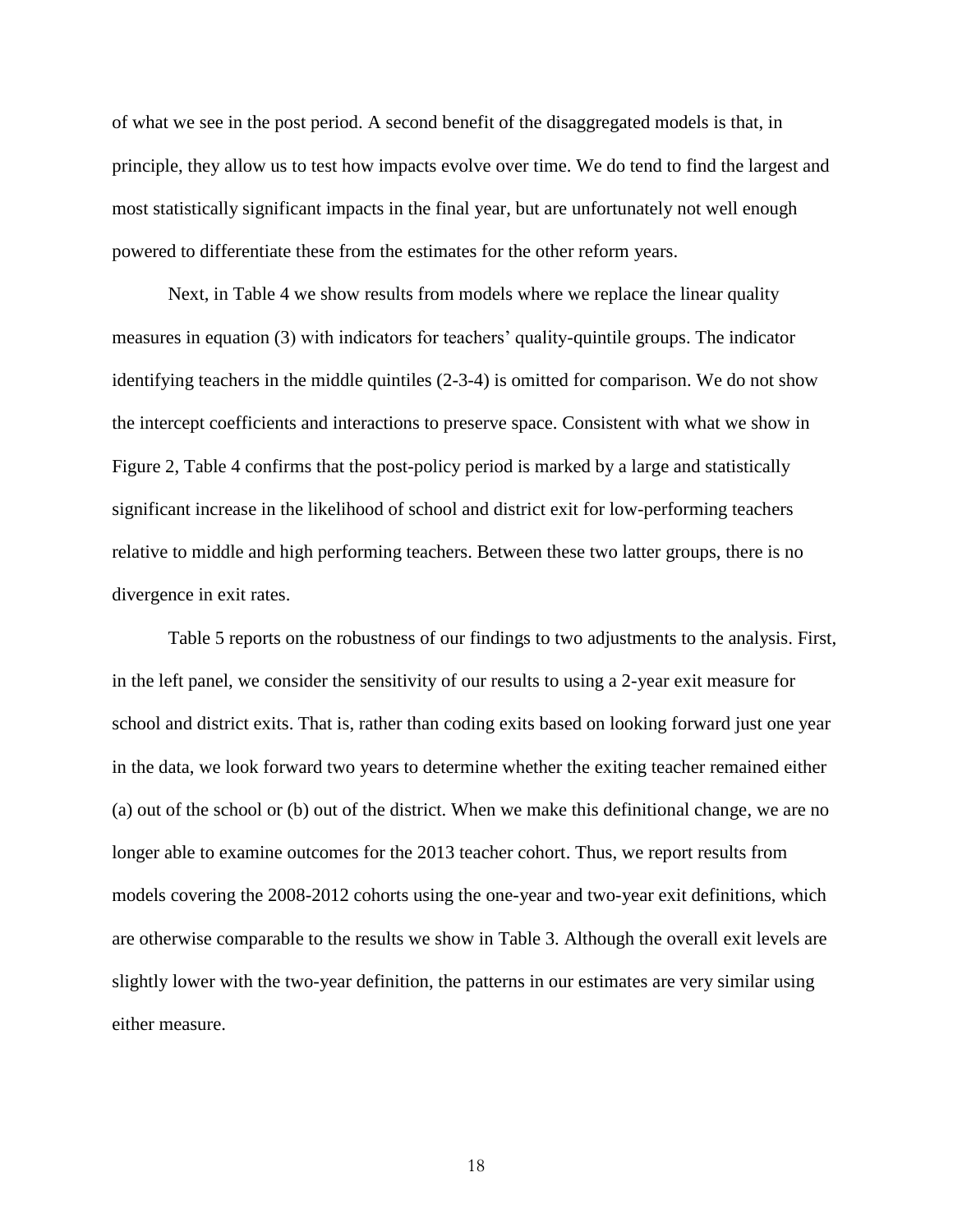In the right panel of Table 5 we return to using our full dataset and single-year exit measures and replicate the analysis in Table 3 (columns 1a, 2a, and 3a) after restricting the models to include only schools that did not experience a principal change. Changes in leadership are one mechanism by which the new evaluation system could influence the workforce. Approximately 38 percent of schools in our analytic sample retained the same principal over the course of the full data panel (this number is in line with data on principal tenure in Texas as reported by Branch, Hanushek, and Rivkin, 2012). The results are generally similar to what we report in Table 3, which suggests that principal changes are not a critical mediator of our findings.

Table 6 shows results from models run separately for teachers by experience level. We divide teachers into three groups based on experience:  $\leq$  5 years, 6-20 years, and more than 20 years, and run the model for each turnover outcome separately for each group. Overall exit rates increased for all experience groups and although noisily estimated, the pre-post change in the relationship between quality and exit/transfer is similar across experience groups. The consistency by experience is surely facilitated in part by the absence of tenure at HISD and the fact that teachers are primarily on 1-year contracts. This result would be unlikely to generalize to districts with strong tenure protections (Sartain and Steinberg, forthcoming).

Finally, in Table 7 we estimate models that are otherwise the same as those shown in Table 3, but we replace our jackknifed teacher quality measures with single-year EVAAS® scores. For ease of interpretation, we do not alter the analytic sample in Table 7 (although in principle using single-year EVAAS® scores would allow us to include novice teachers and, more generally, teachers new to teaching mathematics in grades 3-8). The results clearly show that turnover in the post period aligns much more strongly with our jackknifed quality measures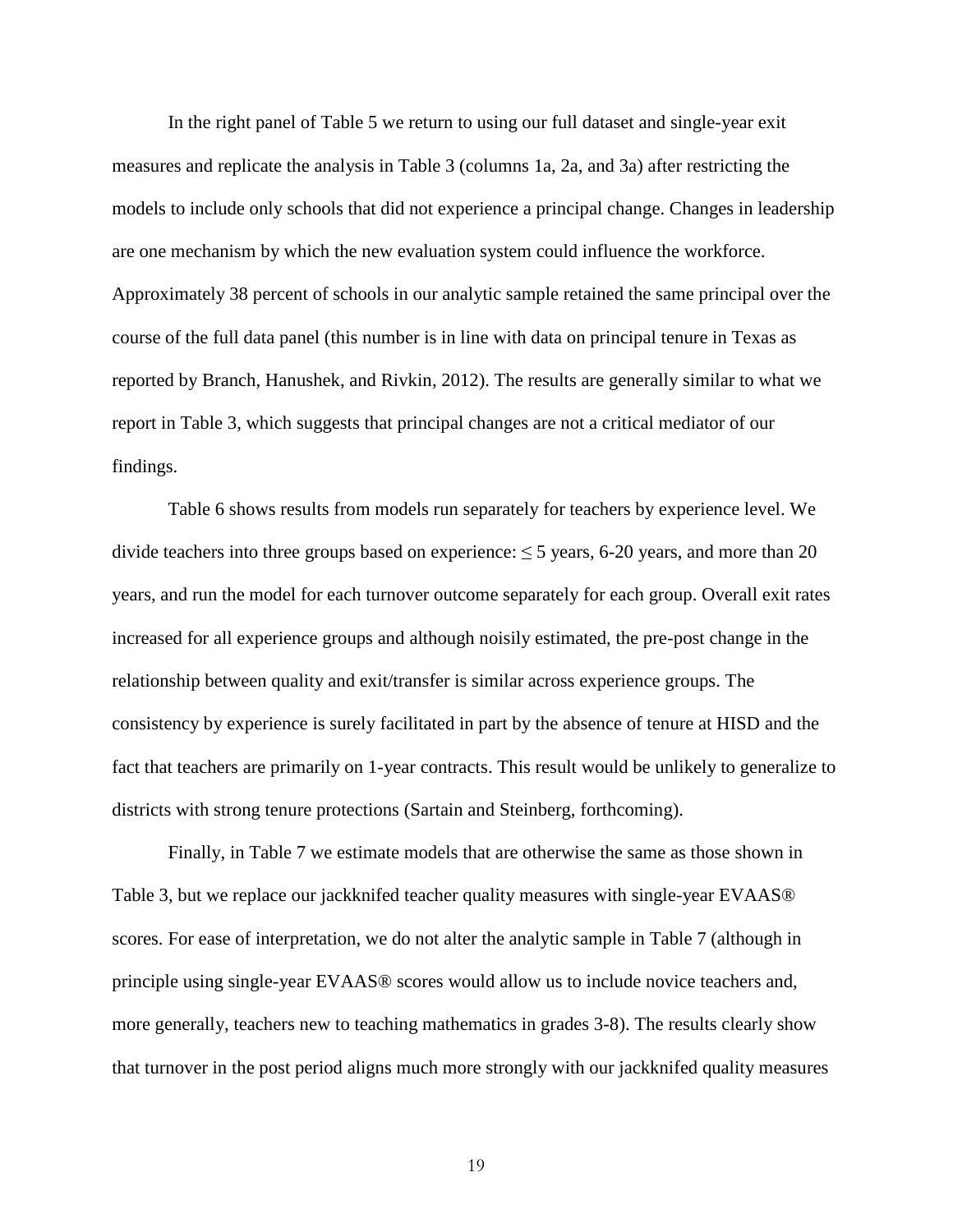– which are unobserved by principals and district officials, at least directly – than with the noisier current-year EVAAS® scores, which are observed. This result is consistent with the interpretation that personnel decisions under the reform are being made based on a totality of evidence that is superior to the single-year, noisy quality information embodied by the annual EVAAS® measures, as intended in a combined-measure evaluation system.

## **6. Heterogeneity in effects across schools**

#### *6.1 Descriptive analysis*

In Figure 3, we replicate the information shown in Figure 1, but separately for each school type. Recall that we divide schools into three groups based on their pre-policy location in the distribution of average achievement in math and reading: bottom quintile (low-achieving), middle quintiles (quintiles 2-3-4), and top quintile (high-achieving). The figure shows that while exit rates increased across all three groups in the post-period (which is consistent with Figure 1), there has been a disproportionate increase at the lowest-achieving schools.

Figure 4 further divides teachers by quality within the same school groups. Reading across a row in Figure 4 holds the school-achievement group fixed, and reading down a column holds the teacher quality group fixed. Although the graphs in the figure cut the data thinly, and therefore noise is an issue, they suggest several interesting patterns. For instance, the first row of graphs shows school-exit, district-exit, and school-transfer patterns at low-achieving schools, by teacher type. The clear bars across the first row illustrate that low-performing teachers at lowachieving schools were much more likely to exit the district in the post-policy period relative to the pre-policy period. However, when looking at rates of school exit (black bars), the relative difference shrinks because school-transfer rates (gray bars) climb for middle- and highperforming teachers at low-achieving schools. Bates (2015) suggests a potential mechanism –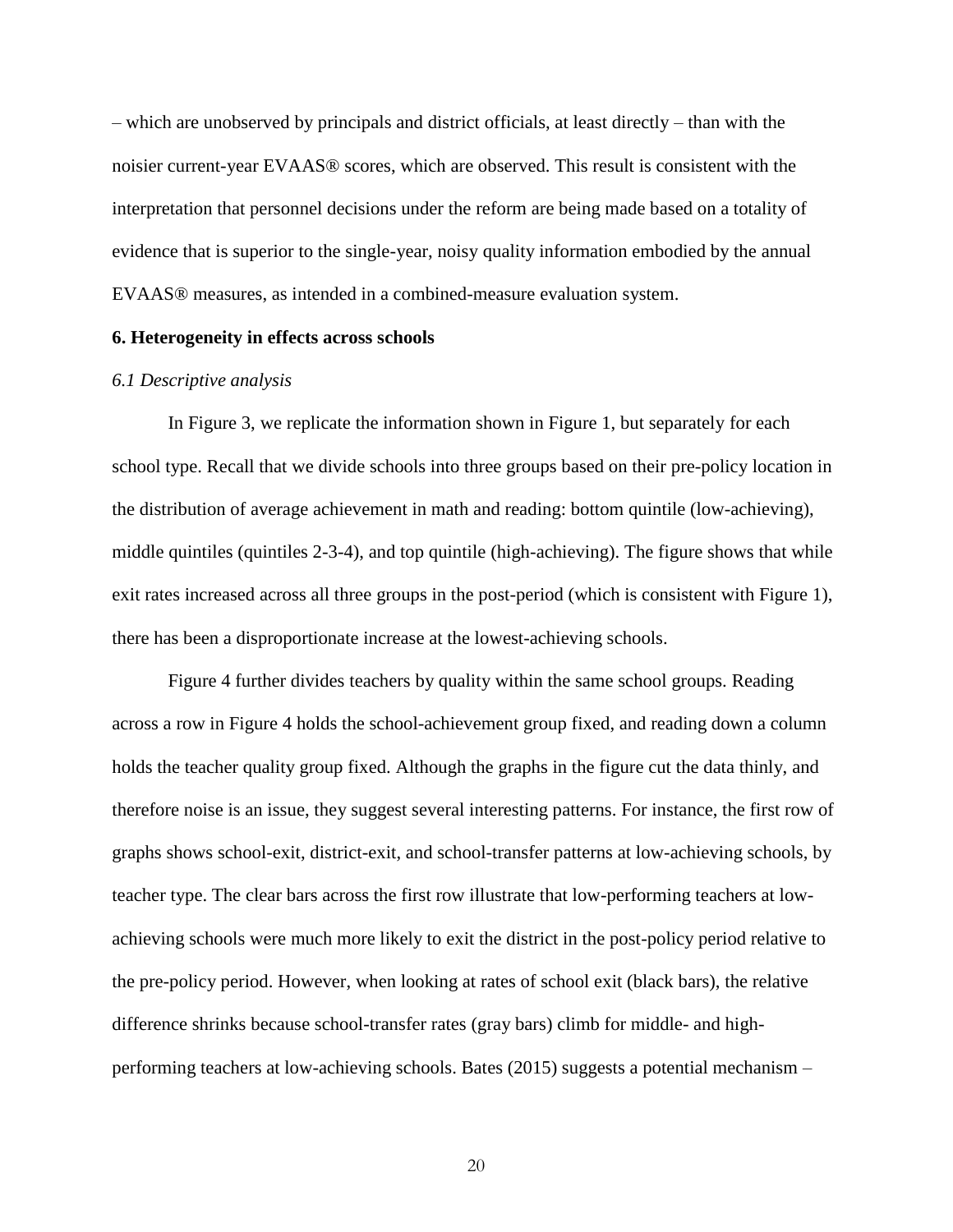namely, more effective teachers under the new system have more prominent signals of their ability than had previously been the case, and can leverage these signals into more desirable teaching positions. In the absence of true compensating wage differentials, as is typical in the public education context, teachers will prefer positions that are more desirable along nonpecuniary dimensions (Greenberg and McCall, 1974).<sup>14</sup>

Turning to middle-achieving schools, although the difference in district exit rates between low- and high-performing teachers is smaller than for low-achieving schools, it is similarly signed and there is not an offsetting school-changer effect. For high-achieving schools, there is no clear visual change in the relationship between exit and teacher quality between the pre- and post-policy periods. If anything, the differences look stronger for middle- and highperforming teachers owing to the lower pre-period exit rates of these teachers from highachieving schools.

#### *6.2 Estimation results*

 $\overline{a}$ 

As discussed in Section 4, we add interaction terms to equation (3) to test whether the patterns suggested by Figures 3 and 4 are statistically significant in our difference-in-differences specification. Table 8 presents results from models that use the linear quality measures, like in Table 3, but with the added interactions for school type. The heterogeneity parameters of interest interact the post-policy indicator with teacher quality and school type, where bottom- and topquintile schools are included in the model and compared to the holdout group of middle-quintile schools. The bottom two rows of Table 8 show coefficient estimates and standard errors for these triple interactions.

<sup>&</sup>lt;sup>14</sup> Teachers may prefer to work in higher-achieving schools for a variety of reasons. Survey evidence suggests that while teachers do prefer to work with higher-SES students, perhaps because this requires less effort, simple nonpecuniary benefits that are correlated with student SES, like better administrative support and shorter commute times, are more important in pushing teachers toward high-SES schools (Horng, 2009).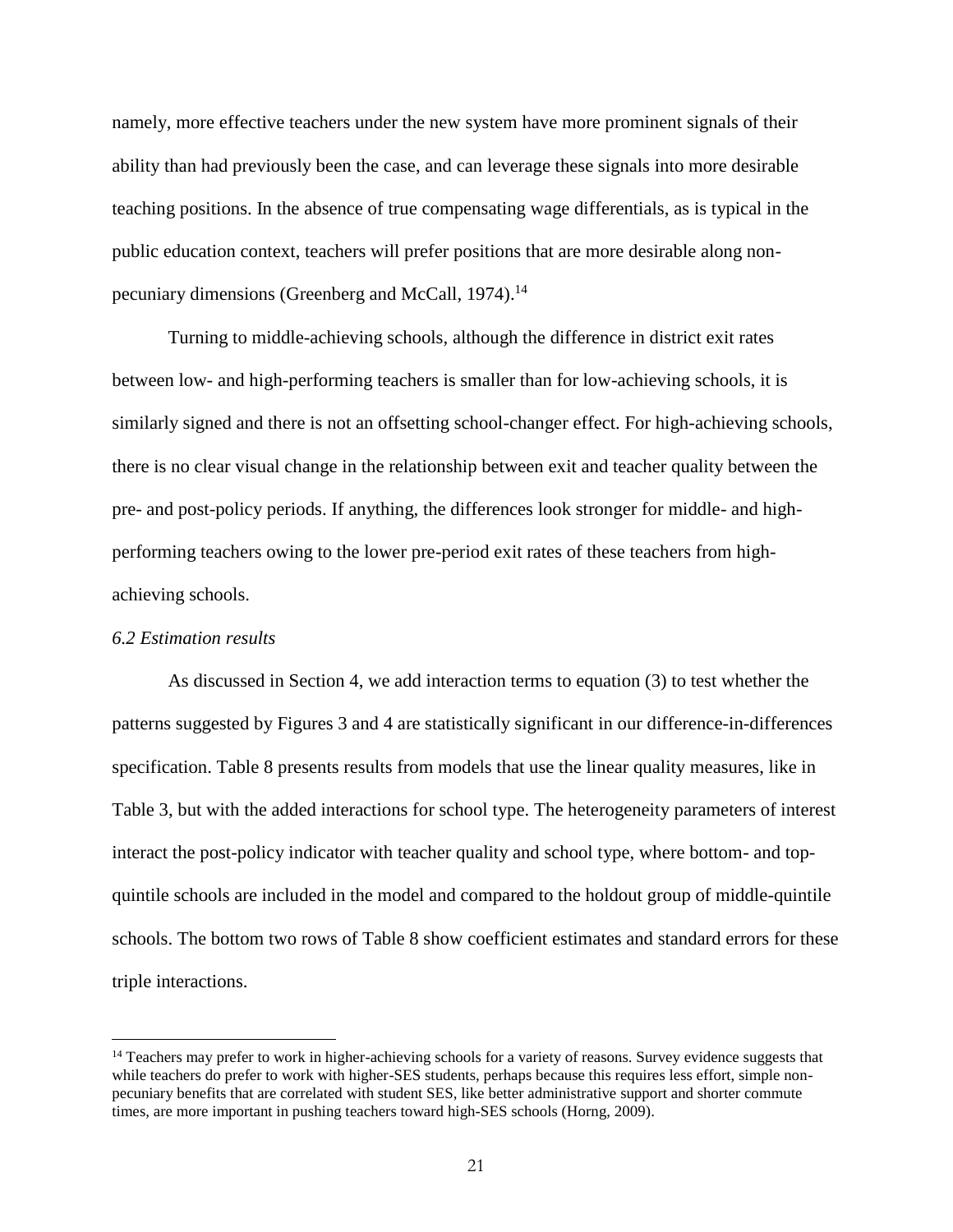To interpret the findings in Table 8, first note that the post-policy effect on the relationship between each measure of turnover and teacher quality for middle-achieving schools is shown in row 4. By virtue of their omission from the model as the holdout group, the double interaction of quality and the post-period indicator is the effect for these schools. For school and district exits, the estimates in Table 8 for middle-quintile schools are similar to, albeit slightly larger than, the analogous global estimates shown in Table 3. They imply a workforce improving change in the composition of exiters. Also as in Table 3, there is no systematic impact on the relationship between school transfers and teacher quality for middle-quintile schools.

For bottom quintile schools, the triple interaction coefficients in the second-to-last row of Table 8 indicate the quality effect at these schools relative to middle quintile schools. Although the estimates are noisy and merely suggestive, they imply that some of the positive effect on workforce quality for bottom-quintile schools is dulled by a positive relationship between teacher quality and school transfers among teachers at these schools. For top-quintile schools, the tripleinteraction estimates indicate that the net effect of the policies is essentially null. More specifically, the triple-interaction terms in the final row of Table 8 more than offset the baseline effects in row 4.

In results that we do not report for brevity, we also estimate similar models that additionally divide teachers into quintile groups and use these groups in place of the linear quality measures, so that these models have interactions across school and teacher groupings akin to what we show visually in Figure 4. Although the coefficients are signed in directions consistent with what would be expected based on results from the linear quality models in Table 8, we lack statistical power to draw further inference from the binned interactions.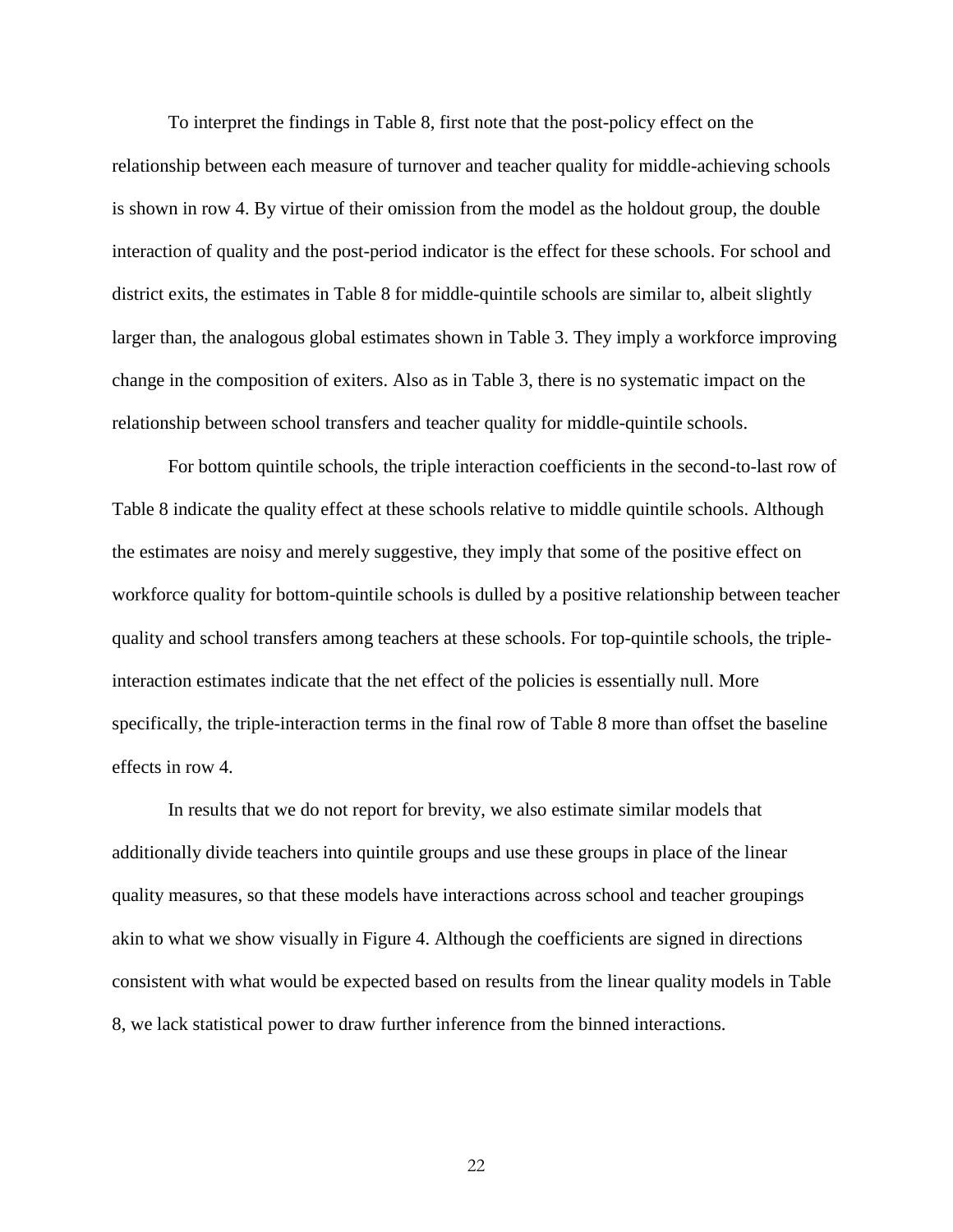### **7. Discussion and interpretation**

 $\overline{a}$ 

Given that we measure teacher quality in terms of effectiveness and validate the predictive power of our measures, it is reasonable to expect that gains in student learning would align with the change in the quality composition of exiters. However, whether or not gains are realized also depends on any impacts on the quality of teacher entrants and on effort among teachers who remain (Rothstein, 2015). Inference is further clouded by the high turnover rates at HISD post-ETI. Since turnover increases as much as it does, to the extent that this turnover is attributed to the policy and adversely affects achievement, it could imply net losses for students.

In order to gauge how the turnover aspects of the policy might be expected to affect student achievement, we estimate models of changes in school-by-grade achievement of the following form: *following form:*<br> $\Delta \overline{A}_{\text{sgt}} = \beta_0 + \Delta \overline{X}_{\text{sgt}} \beta_1 + \Delta T O_{\text{sgt}} \beta_2 + \left[ BQ_{\text{sgt}} \beta_3 + MQ_{\text{sgt}} \beta_4 + TQ_{\text{sgt}} \beta_5 + UK_{\text{sgt}} \beta_6 \right] + \gamma_s + \tau_t + u_{\text{sgt}}$  (4)

$$
\Delta \overline{A}_{\text{sgt}} = \beta_0 + \Delta \overline{X}_{\text{sgt}} \beta_1 + \Delta T O_{\text{sgt}} \beta_2 + \left[ B Q_{\text{sgt}} \beta_3 + M Q_{\text{sgt}} \beta_4 + T Q_{\text{sgt}} \beta_5 + U K_{\text{sgt}} \beta_6 \right] + \gamma_s + \tau_t + u_{\text{sgt}} \tag{4}
$$

In equation (4),  $\Delta A_{\text{sgt}}$  is the difference in average test scores across student cohorts in school *s* and grade *g* from period *t-1* to *t*. <sup>15</sup> The focal explanatory variables are (a) the change in the level of teacher turnover the two cohorts were exposed to,  $\Delta T O_{\text{sgt}}$ , and (b) the share of teachers exiting between years by quality groups denoted by  $BQ_{sgt}$ ,  $MQ_{sgt}$ ,  $TQ_{sgt}$ , and  $UK_{sgt}$  for bottom-quintile, middle-quintiles, top-quintile, and unknown teacher quality, respectively. We include the unknown category to account for teachers without jackknifed quality measures, which makes these four categories exhaustive. The turnover variables are scaled by teachers' instructional percentages in the given subject prior to exit. For example, if a teacher provides one-fourth of the mathematics instruction for a school-by-grade cell, exits the school between years *t-1* and *t*, and

<sup>15</sup> Each observation is weighted by time *t* school-by-grade student enrollment, and standard errors are clustered at the school-by-grade level.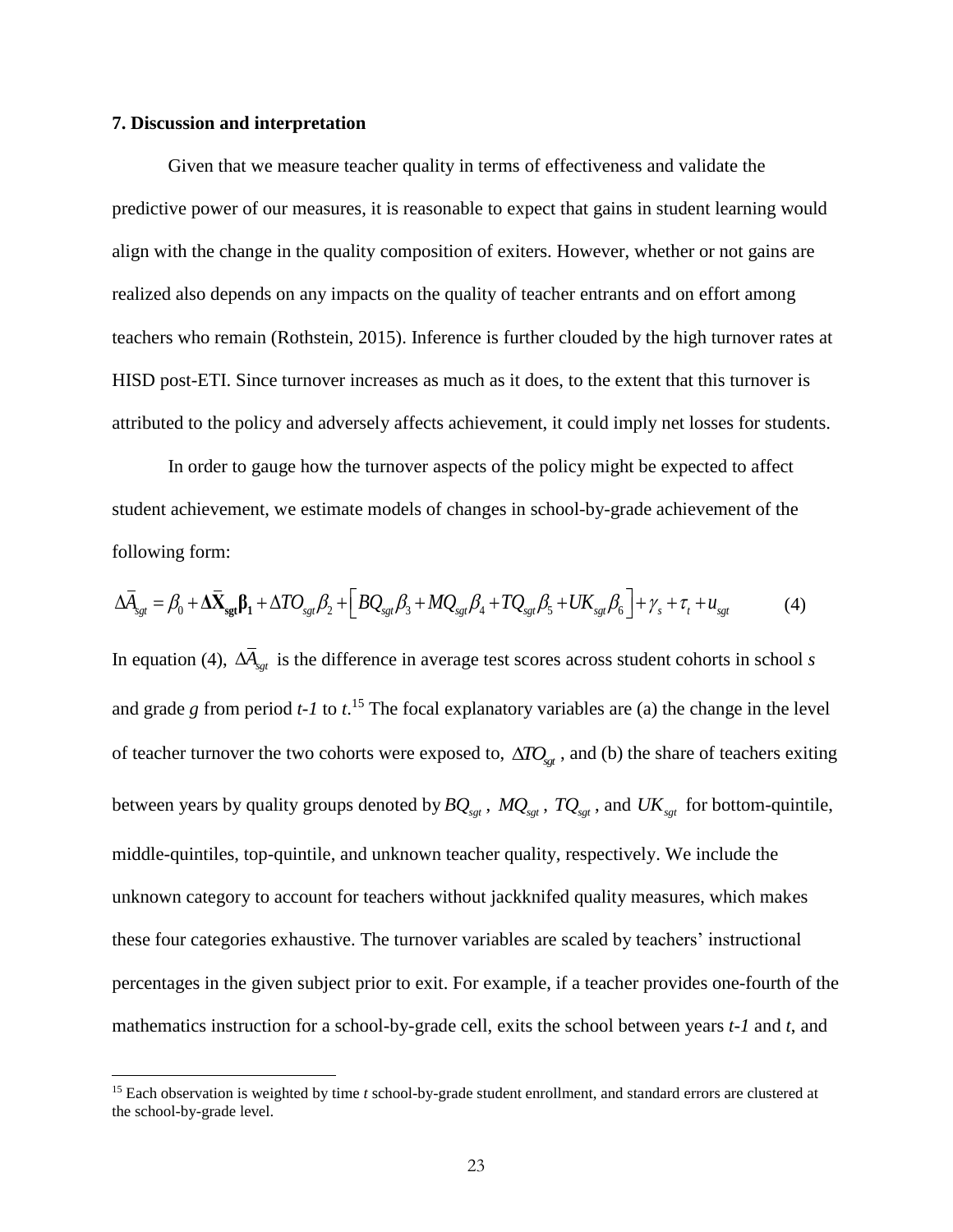is a bottom quintile teacher, then *BQsgt* is coded as 0.25 (assuming no other bottom quintile teachers in the school-by-grade cell exit at the same time). The vector  $\Delta \bar{X}_{\text{sgt}}$  captures changes in student demographic characteristics across cohorts corresponding to the test-score comparison, while  $\gamma_s$  and  $\tau_t$  are school and year fixed effects, respectively. This model is similar to the model estimated by Adnot et al. (2016) except we control not only for the level of teacher turnover across cohorts, which captures changes in the composition of teachers, but also for changes in exposure to turnover, which captures differential disruption.

The results of estimating this model are shown in Table 9. While the results should be viewed cautiously because they rely on realized differences in turnover across grades, they seem quite plausible. The estimated coefficient on the change in turnover implies that there is a disruption effect (Hanushek, Rivkin and Schiman, 2016; Ronfeldt, Loeb, and Wyckoff, 2013), which we estimate to be 0.088 student-level standard deviations for a school-by-grade cell that experiences 100 percent turnover. The estimated coefficients on the exit shares of bottom, middle, and high quality teachers of 0.172, 0.066, and -0.169, respectively, align closely with the average jackknifed effectiveness measures for each group, which are -0.132, 0.012, and 0.175, respectively (converted to student standard deviation units).

Taking the estimates in Table 9 at face value, we can combine them with results from our earlier analysis to conduct a back-of-the-envelope calculation of the overall achievement effect of the compositional change in exits. Figure 5 re-packages our results from above in a way that is better suited to illustrate the total achievement effect. The figure shows model-based estimates of the compositional shifts in quality for school and district exiters due to the new evaluation system, taking the district exit rate in the pre- and post-policy periods as given. The figure highlights a clear shift toward more low-performing teacher exits, although there are still many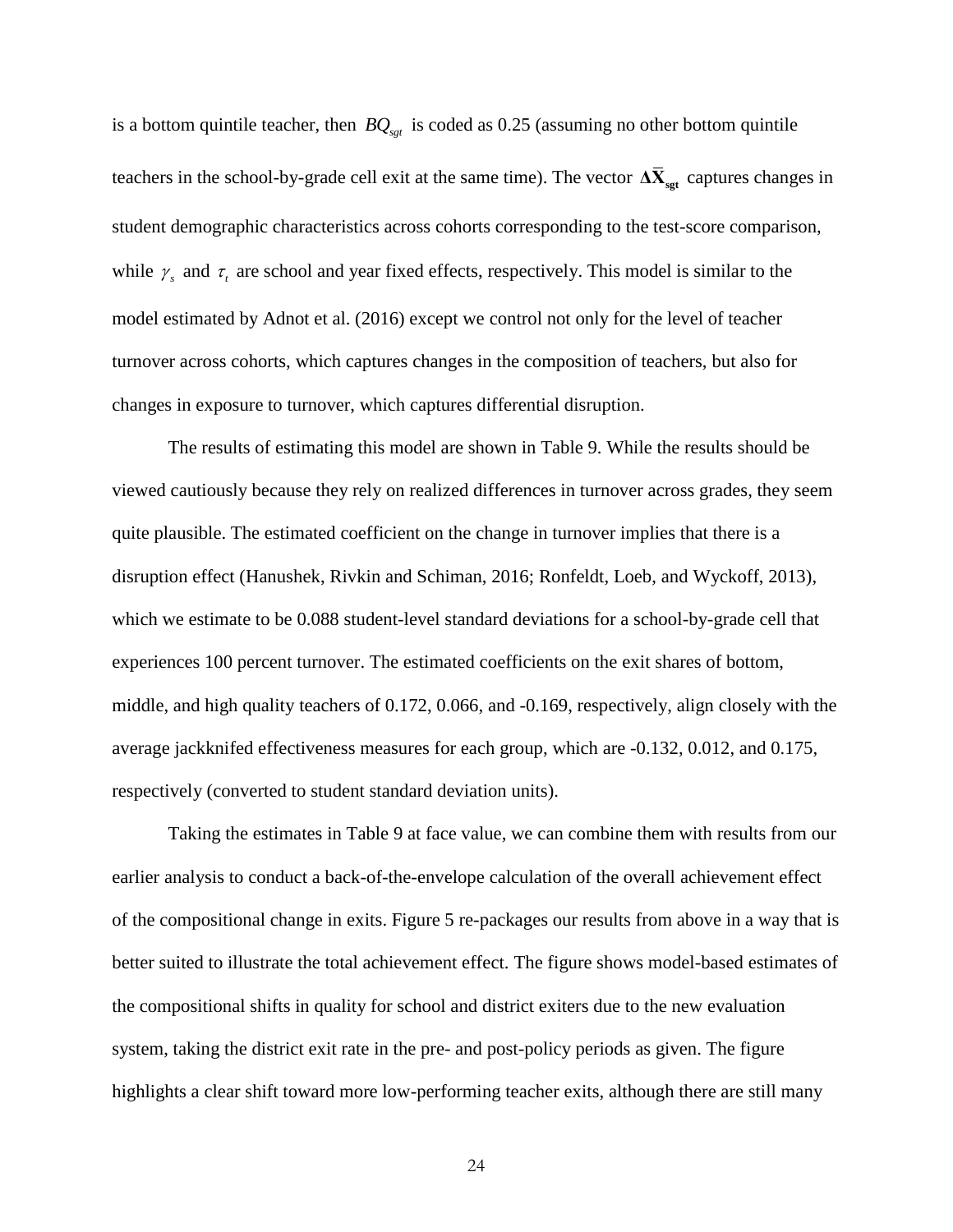middle- and high-performing teachers who exit. Combining the information in Figure 5 with our estimates of the impact of exits by teachers of different qualities from Table 9, the expected average change in achievement *per turnover* increases very little from the pre- to post-policy period – just 0.007 and 0.005 student standard deviations for school and district exiters, respectively.<sup>16</sup> Moreover, these compositional estimates do not account for the negative general disruption effect of turnovers.

While our analysis up to this point consistently points toward a compositional change in turnovers that is directionally in line with improved student achievement, we conclude that exits are not targeted well enough to induce meaningful achievement gains.

## **8. Conclusion**

 $\overline{a}$ 

We study the effects on workforce composition of the introduction of a new, morerigorous teacher evaluation system in the Houston Independent School District. The new system has clearly affected the composition of exiting teachers, primarily by increasing the exit rate among low performers relative to higher-performing teachers. Policy activity along this dimension has been concentrated at low-achieving schools within the district; at high-achieving schools, there is little indication that the nature of personnel decisions changed in the post-policy years.

Our analysis illustrates the potential for more rigorous teacher evaluations to improve student outcomes via better-informed personnel decisions, but also highlights a critical challenge associated with improving workforce quality via selective attrition. In short, in the system we

<sup>&</sup>lt;sup>16</sup> The figure is constructed using estimates from Table 4 for the relative changes in teacher exit by quality group. The compositional change estimates are mechanically dependent on the total district exit rate in the pre- and postpolicy periods, where it is unclear how much of the shift is causally attributable to the policy. However, qualitatively our estimates of the per-turnover effect on achievement are unaffected by reasonable adjustments to the baseline rate. For example, if we impose that the total exit rate increased by half of the observed rate from the pre- to postpolicy period in our calculations, the achievement effect sizes increase but remain small, at around 0.010 student standard deviations.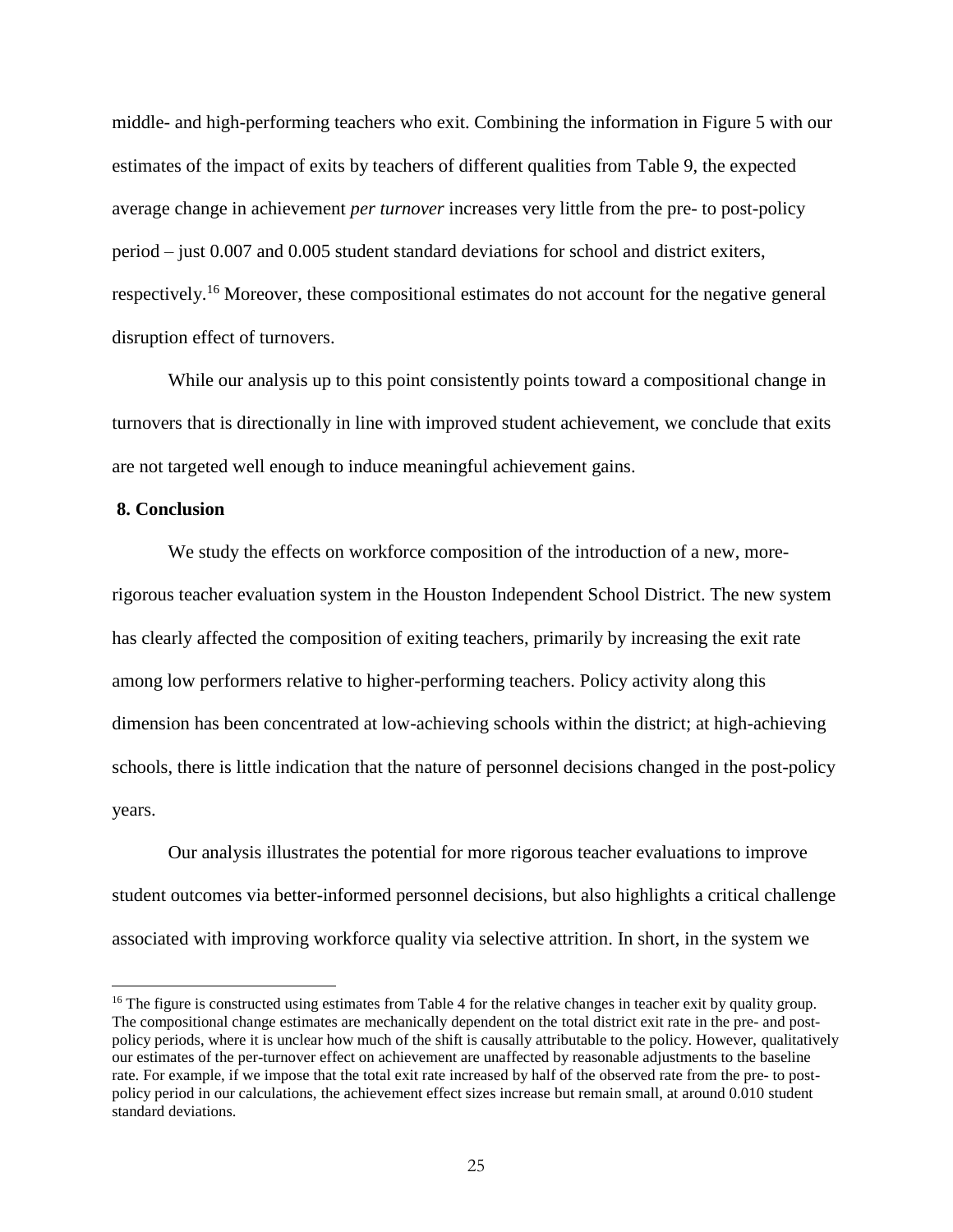study there are simply too many poorly targeted exits in the post-policy period (by middle- and top-performing teachers) for the net policy effect on achievement to be meaningful.

Stepping back from our narrow policy context, a possible complementary intervention in such a situation would be to offer more competitive wages that better reflect the large differences in teacher quality documented here and elsewhere to stem the tide of higher-quality teacher exits, as argued in Rothstein (2015). Although HISD has attempted to better align pay with productivity via the aforementioned APSIRE program, that program has faced challenges and our results are consistent with the difficulty the district has faced in better aligning compensation to productivity (Brehm, Imberman, and Lovenheim, 2015; Shifrer, Turley, and Heard, 2013). There are also other ways that the new system is designed to improve instruction and student outcomes about which our study is silent – notably via recruitment and greater improvement among incumbent teachers – but on the dimension of selective attrition, the compositional effects have not been large enough to measurably improve student achievement.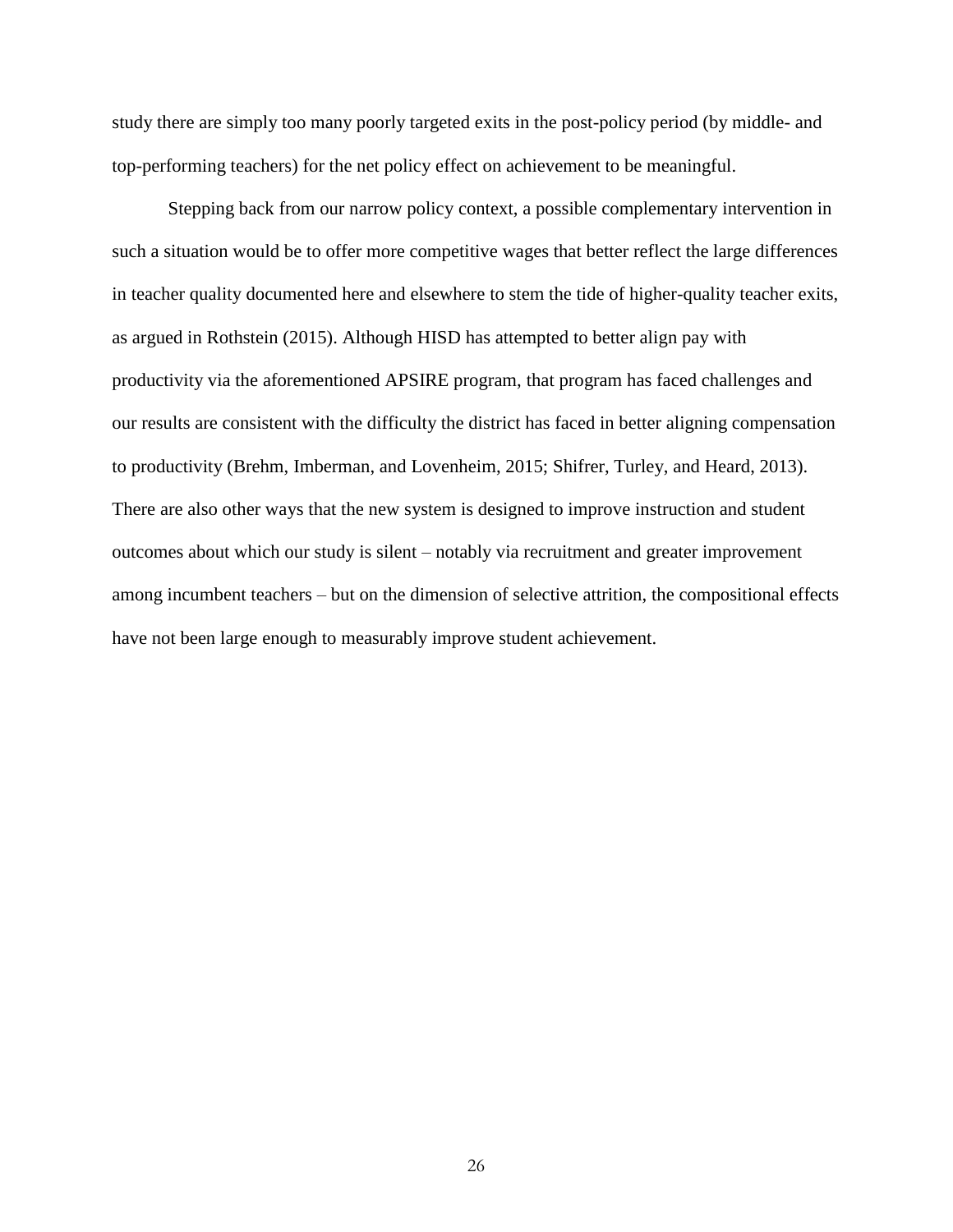# **References**

Aaronson, Daniel, Lisa Barrow and William Sander. 2007. Teachers and Student Achievement in the Chicago Public High Schools. *Journal of Labor Economics* 25(1), 95-135.

Adnot, Melinda, Thomas Dee, Veronica Katz and James Wyckoff. 2016. Teacher Turnover, Teacher Quality, and Student Achievement in DCPS. NBER Working Paper No. 21922.

Bacher-Hicks, Andrew, Thomas J. Kane and Douglas O. Staiger. 2014. Validating Teacher Effect Estimates Using Changes in Teacher Assignments in Los Angeles. NBER Working Paper No. 20657.

Backes, Ben, James Cowan, Dan Goldhaber, Cory Koedel, Luke Miller and Zeyu Xu. 2016. The Common Core Conundrum: To What Extent Should We Worry that Changes to Assessments and Standards Will Affect Test-Based Measures of Teacher Performance. CALDER Working Paper No. 152.

Ballou, Dale, William Sanders and Paul Wright. 2004. Controlling for Student Background in Value-Added Assessment of Teachers. *Journal of Educational and Behavioral Statistics* 29(1), 37-65.

Bates, Michael. 2015. Public and Private Learning in the Market for Teachers: Evidence from the Adoption of Value-Added Measures. Unpublished manuscript.

Branch, Gregory F., Eric A. Hanushek and Steven G. Rivkin. 2012. Estimating the Effect of Leaders on Public Sector Productivity: The Case of School Principals. NBER Working Paper No. 17803.

Brehm, Margaret, Scott A. Imberman and Michael F. Lovenhiem. 2015. Achievement Effects of Individual Performance Incentives in a Teacher Merit Pay Tournament. NBER Working Paper No. 21598.

Chetty, Raj, John N. Friedman and Jonah E. Rockoff. 2014a. Measuring the Impacts of Teachers I: Evaluating Bias in Teacher Value-Added Estimates. *American Economic Review* 104(9), 2593-2632.

Chetty, Raj, John N. Friedman and Jonah E. Rockoff. 2014b. Measuring the Impacts of Teachers II: Teacher Value-Added and Student Outcomes in Adulthood. *American Economic Review* 104(9), 2633-79.

Clotfelter, Charles T., Helen F. Ladd, Jacob L. Vigdor and Justin Wheeler. 2006. High-poverty Schools and the Distribution of Teachers and Principals. *North Carolina Law Review* 85: 1345- 1379.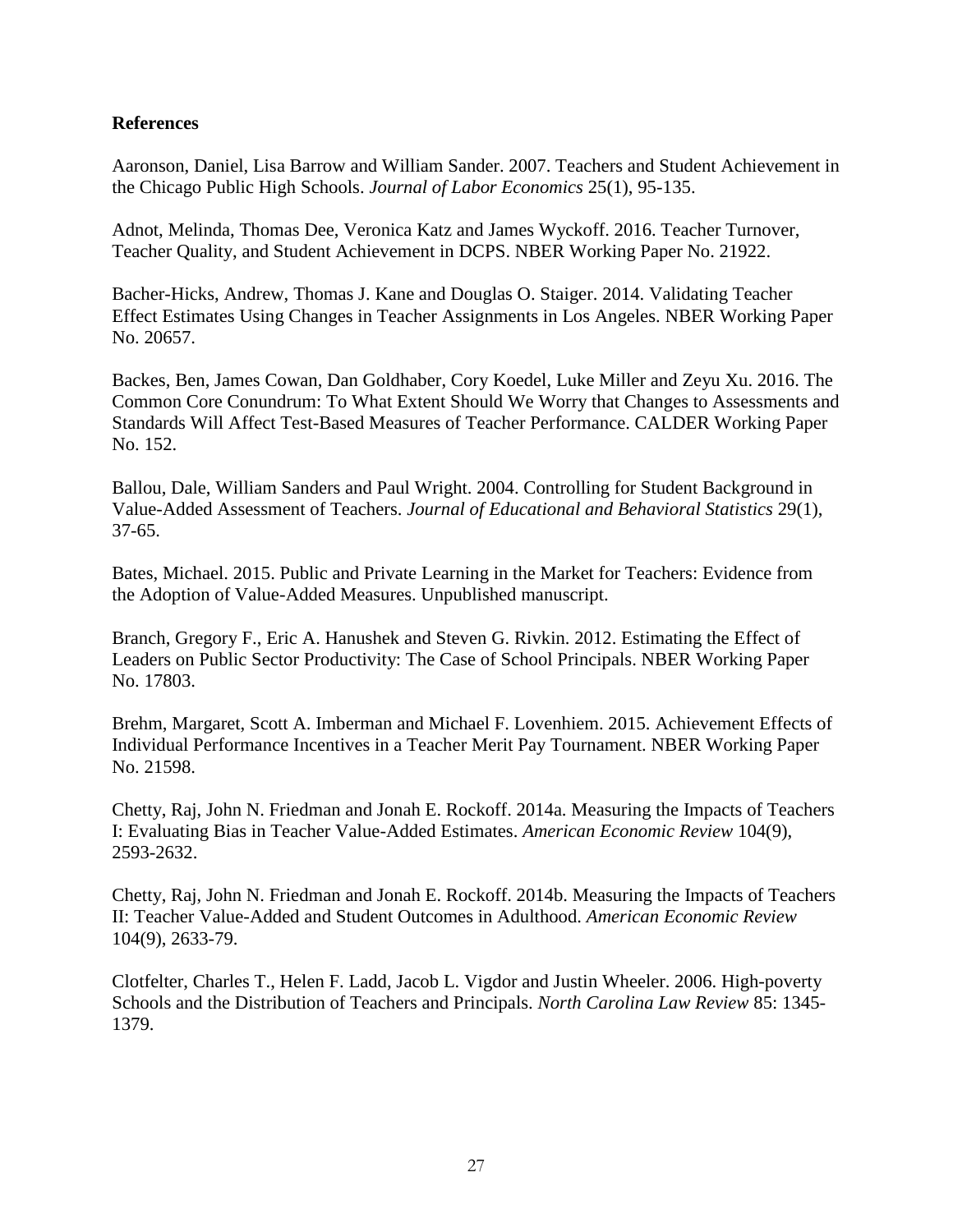Dalal, Dev K., and Michael J. Zickar. 2012. Some Common Myths about Centering Predictor Variables in Moderated Multiple Regression and Polynomial Regression. *Organizational Research and Methods* 15(3), 339-362.

Dee, Thomas and James Wyckoff. 2015. Incentives, Selection, and Teacher Performance: Evidence from IMPACT. *Journal of Policy Analysis and Management* 34(2), 267-297.

Fryer, Roland G. 2014. Injecting Charter School Best Practices into Traditional Public Schools: Evidence from Field Experiments. *Quarterly Journal of Economics* 129(3), 1355-1407.

Greenberg, David, and John McCall. 1974. Teacher Mobility and Allocation. *Journal of Human Resources* 9(4), 480-502.

Grissom, Jason A. and Michelle Reininger. 2012. Who Comes Back? A Longitudinal Analysis of the Re-Entry Behavior of Exiting Teachers. *Education Finance and Policy* 7(4): 425-454.

Hanushek, Eric A. 2011. The Economic Value of Higher Teacher Quality. *Economics of Education Review* 30(3), 266-479.

Hanushek, Eric A., and Steven G. Rivkin. 2006. "Teacher Quality." In *Handbook of the Economics of Education* Vol. 1, ed. Eric A. Hanushek and Finis Welch, 1051-78. Amsterdam: North-Holland.

Hanushek, Eric A. and Steven G. Rivkin. 2010. Generalizations about Using Value-Added Measures of Teacher Quality. *American Economic Review* 100(2), 267-271.

Hanushek, Eric A., Steven G. Rivkin and Jeffrey C. Schiman. 2016. Dynamic Effects of Teacher Turnover on the Quality of Instruction. NBER Working Paper No. 22472.

Harris, Douglas N. and Tim R. Sass. 2011. Teacher Training, Teacher Quality and Student Achievement. *Journal of Public Economics* 95(7-8), 798-812.

Horng, Eileen Lai. 2009. Teacher Tradeoffs: Disentangling Teachers' Preferences for Working Conditions and Student Demographics. *American Educational Research Journal* 46(3), 690-717.

Jacob, Brian and Lars Lefgren. 2008. Can Principals Identify Effective Teachers? Evidence on Subjective Performance Evaluation in Education. *Journal of Labor Economics* 26(1), 101-136.

Kane, Thomas J., Daniel F. McCaffrey, Trey Miller and Douglas O. Staiger. 2013. Have We Identified Effective Teachers? Validating Measures of Effective Teaching Using Random Assignment. Seattle, WA: Bill and Melinda Gates Foundation.

Lefgren, Lars and David P. Sims. 2012. Using Subject Test Scores Efficiently to Predict Teacher Value-Added. *Educational Evaluation and Policy Analysis* 34(1), 109-121.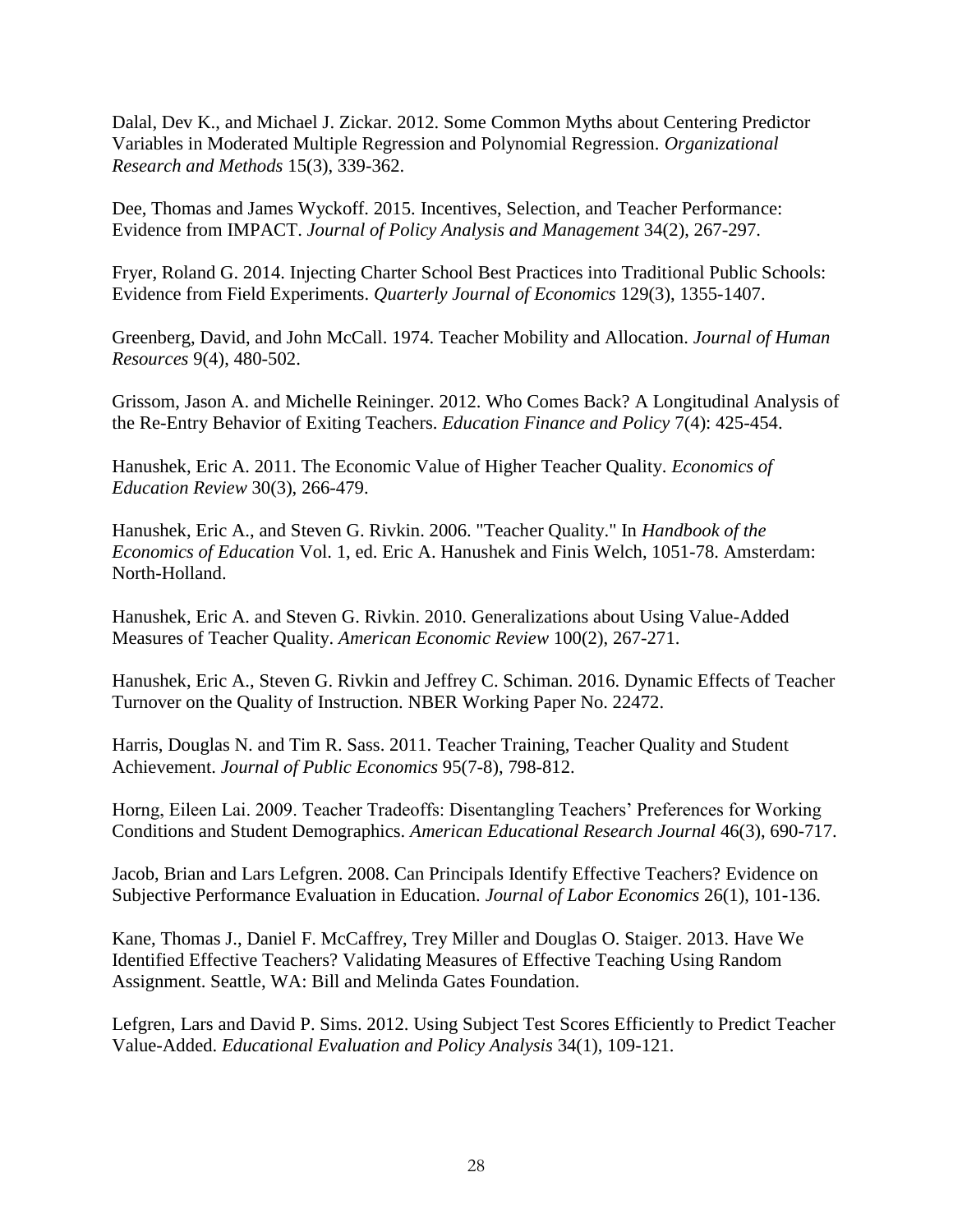Rockoff, Jonah E., Douglas O. Staiger, Thomas J. Kane and Eric S. Taylor. 2012. Information and Employee Evaluation: Evidence from a Randomized Intervention in Public Schools. *American Economic Review* 102(7), 3184-3213.

Ronfeldt, Matthew, Susanna Loeb and James Wyckoff. 2013. How Teacher Turnover Harms Student Achievement. *American Educational Research Journal* 50(1), 4-36.

Rothstein, Jesse. 2015. Teacher Quality Policy When Supply Matters. *American Economic Review* 105(1), 100-130.

Sartain, Lauren and Matthew P. Steinberg (forthcoming). Teachers' Labor Market Responses to Performance Evaluation Reform: Experimental Evidence from Chicago Public Schools. *Journal of Human Resources*.

Shifrer, Dara, Ruth Lopez Turley and Holly Heard. 2013. Houston Independent School District's ASPIRE Program: Estimated Effects of Receiving Financial Awards. Policy Report. Houston Educational Research Consortium.

Steinberg, Matthew P. and Rachel Garret. 2016. Classroom Composition and Measured Teacher Performance: What do Teacher Observation Scores Really Measure? *Educational Evaluation and Policy Analysis* 38(2), 293-317.

Weisberg, Daniel, Susan Sexton, Jennifer Mulhern and David Keeling. 2009. The Widget Effect: Our National Failure to Acknowledge and Act on Differences in Teacher Effectiveness. New York: The New Teacher Project.

Whitehurst, Grover J., Matthew M. Chingos, and Katharine M. Lindquist. 2014. Evaluating Teachers with Classroom Observations: Lessons Learned in Four Districts. Washington, DC: Brown Center on Education Policy at Brookings.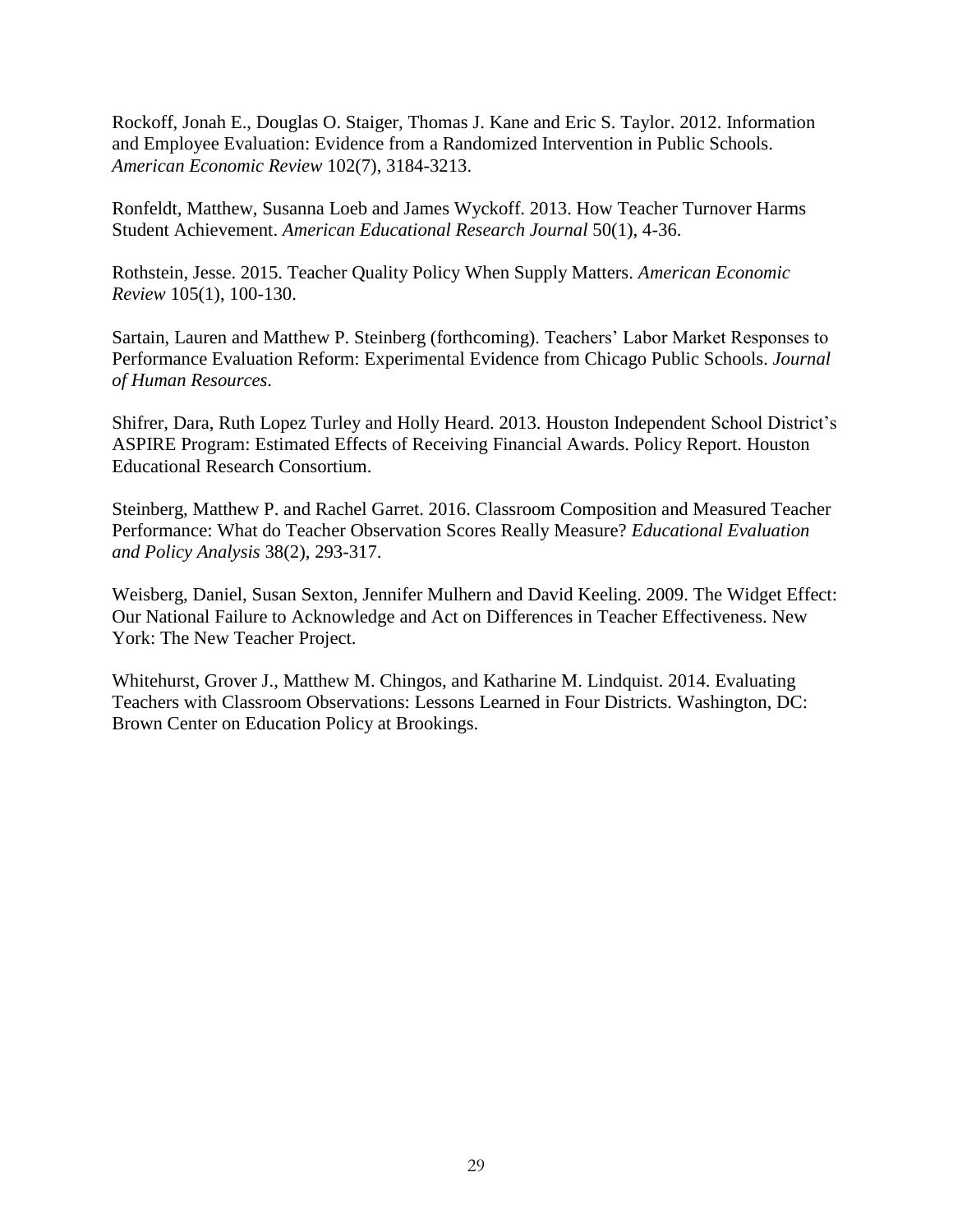

Figure 1. School exits, district exits, and school transfers, by year.

Notes: Black bars: school exits; Clear bars: district exits; Gray bars: school transfers. School exits are the sum of district exits and school transfers.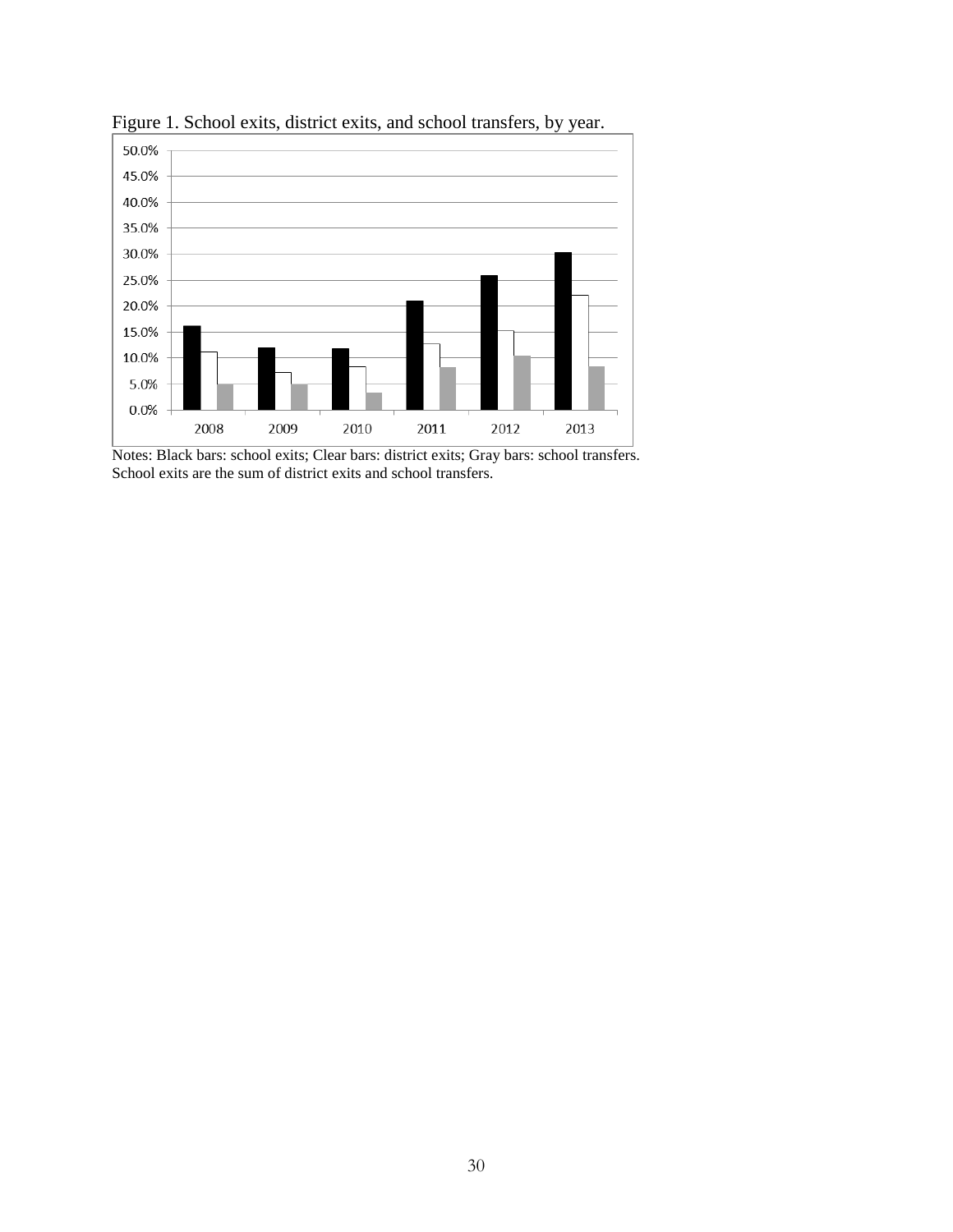

Figure 2. School exits, district exits, and school transfers, by year and teacher-quality group.

Notes: Black bars: school exits; Clear bars: district exits; Gray bars: school transfers. School exits are the sum of district exits and school transfers. From left to right, the graphs show turnovers for bottom-quintile, middle-quintiles (2-3-4), and top-quintile teachers in the quality distribution.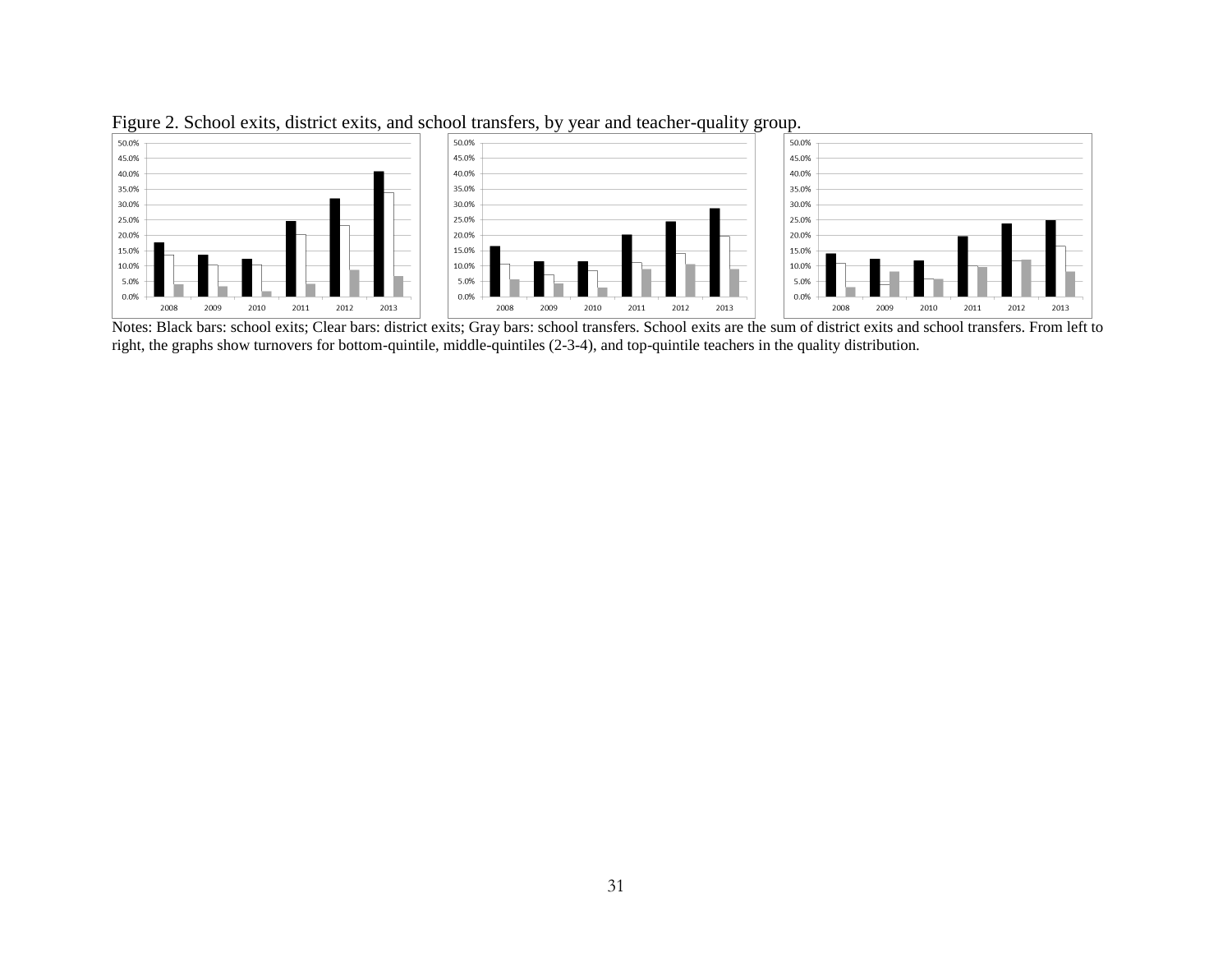

Figure 3. School exits, district exits, and school transfers, by year and pre-policy achievement group of school.

Notes: Black bars: school exits; Clear bars: district exits; Gray bars: school transfers. School exits are the sum of district exits and school transfers. From left to right, the graphs show turnovers at bottom-quintile, middle-quintiles (2-3-4), and top-quintile schools in the pre-policy (average of reading and math) achievement distribution.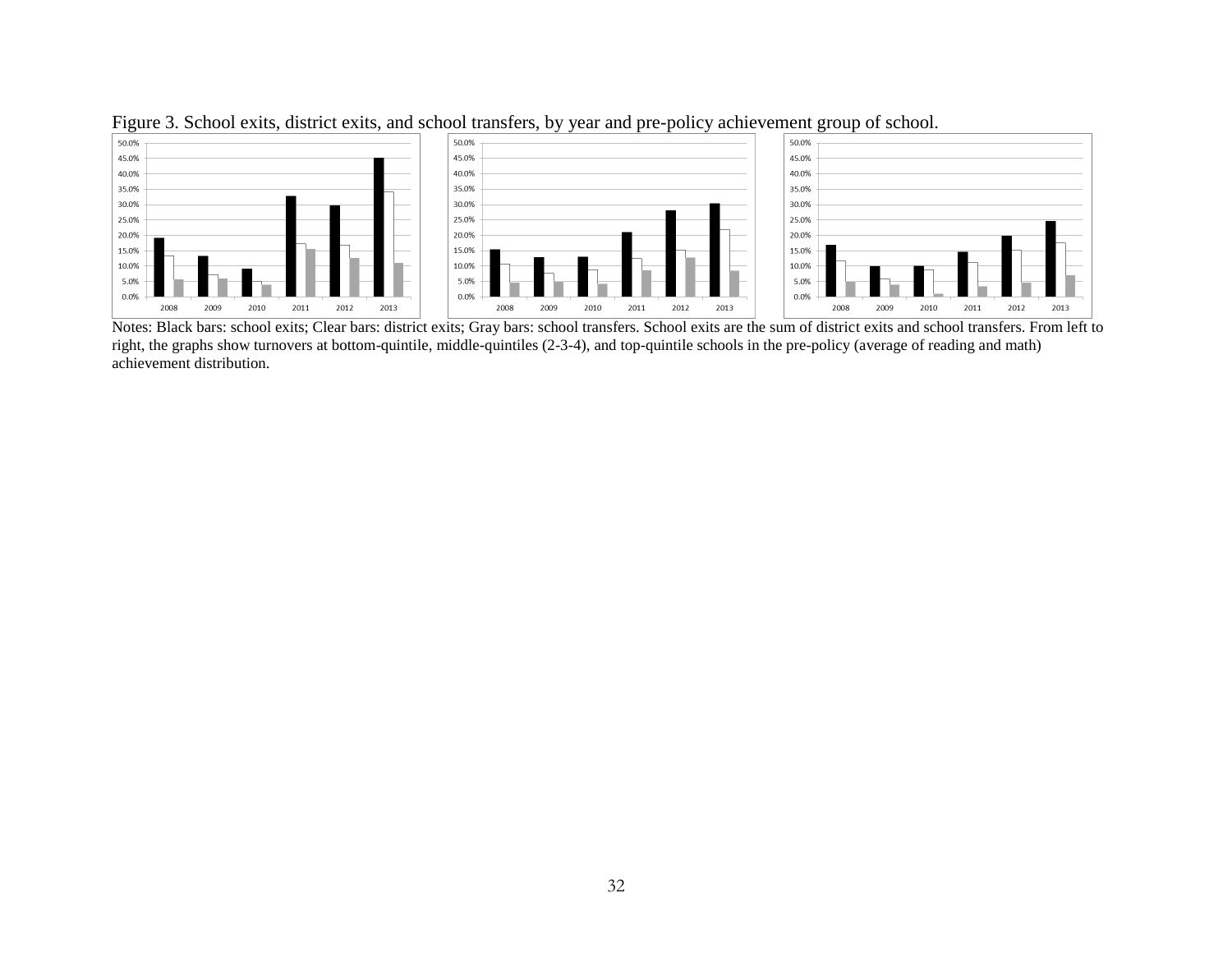

Figure 4. School exits, district exits, and school transfers, by year, pre-policy achievement group of school, and teacher-quality group.

Notes: Black bars: school exits; Clear bars: district exits; Gray bars: school transfers. School exits are the sum of district exits and school transfers. Row 1: bottom-quintile schools; Row 2: middle-quintiles schools; Row 3: top-quintile schools; Column 1: bottom-quintile teachers; Column 2: middle-quintiles teachers; Column 3: top-quintile teachers.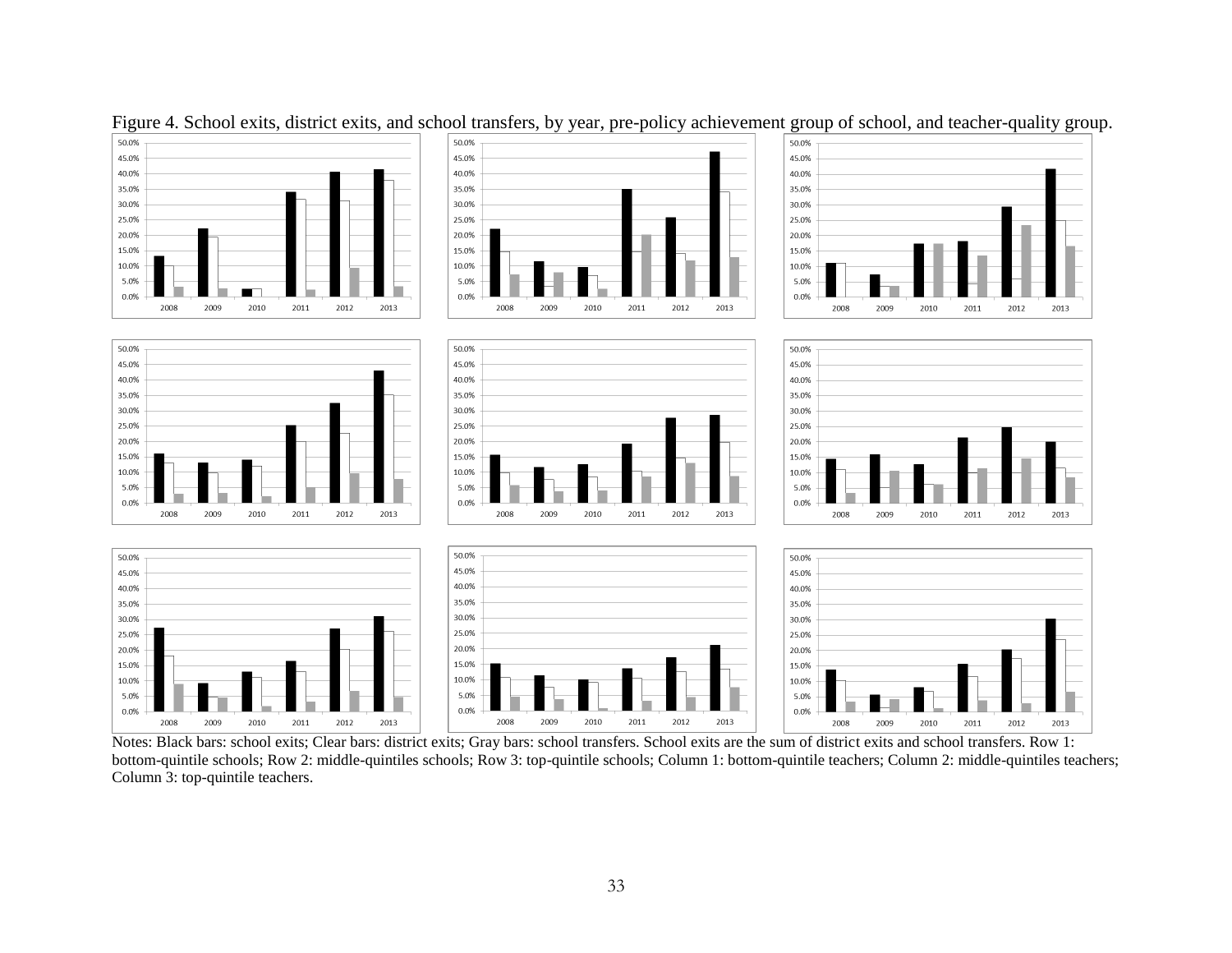

Figure 5. School and district exits, by teacher-quality group in the pre- and post-policy periods.

Notes: Black: bottom-quintile teachers; Clear: middle-quintiles teachers (quintiles 2-3-4); Gray: top-quintile teachers. The figures are derived from model-based estimates of the proportions of exiting teachers by qualityquintile group in the pre- and post-policy periods, for school and district exiters, taking the pre- and post-policy total exit rates as given.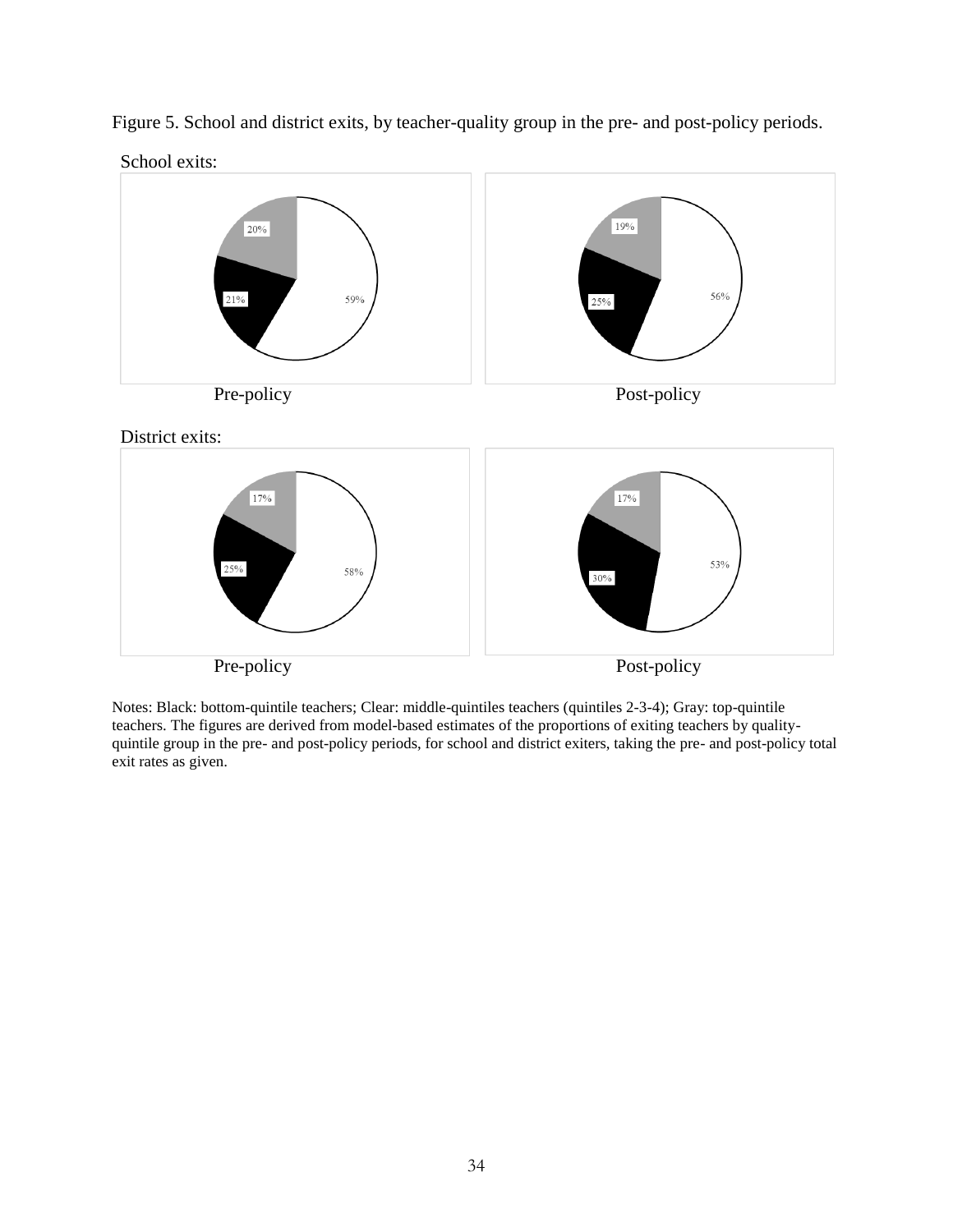|                                        |          | Schools by achievement level |        |
|----------------------------------------|----------|------------------------------|--------|
|                                        | Low      | Middle                       | High   |
| <b>Student characteristics</b>         |          |                              |        |
| Average achievement z-scores           | $-0.295$ | $-0.061$                     | 0.484  |
| Percent free lunch                     | 55.3%    | 57.6%                        | 33.4%  |
| Percent reduced price lunch            | 8.8%     | 11.0%                        | 11.0%  |
| Percent black                          | 40.8%    | 20.7%                        | 20.1%  |
| Percent Hispanic                       | 56.9%    | 75.3%                        | 47.2%  |
| Percent ESL                            | 16.7%    | 8.1%                         | 4.8%   |
| Number of grade 3-8 students tested    | 25,125   | 86,628                       | 44,560 |
| <b>Math teacher turnover</b>           |          |                              |        |
| Exited the school in $t+1$             | 13.7%    | 13.7%                        | 12.1%  |
| Exited the district in $t+1$           | 8.5%     | 9.0%                         | 8.8%   |
| Transferred to another school in $t+1$ | 5.2%     | 4.7%                         | 3.3%   |
| <b>Math teacher characteristics</b>    |          |                              |        |
| Jackknifed quality measure             | $-0.012$ | 0.047                        | 0.098  |
| Percent bottom quintile                | 21.5%    | 21.4%                        | 14.5%  |
| Percent top quintile                   | 14.1%    | 21.2%                        | 21.0%  |
| Years of experience                    | 9.9      | 10.7                         | 12.0   |
| Percent with 1 to 5 years experience   | 34.6%    | 33.5%                        | 30.6%  |
| Percent with master's degree           | 34.6%    | 30.5%                        | 28.5%  |
| Percent with doctoral degree           | 2.5%     | 1.4%                         | 1.3%   |
| Number of teacher-years                | 483      | 2508                         | 970    |

Table 1. Summary statistics for pre-policy years 2007-08 through 2009-10.

Notes: The columns present summary statistics for analysis schools divided into three groups based on pre-policy achievement levels, averaged across reading and math: bottom quintile, middle three quintiles, and top quintile. The bottom-quintile sample is smaller because treated schools in Fryer's 2014 study are omitted and also because lowachieving schools have lower enrollment on average. School exits are the sum of district exits and school transfers. As described in the text, our analytic dataset excludes first-year teachers and correspondingly these teachers are also excluded from the teacher summary statistics.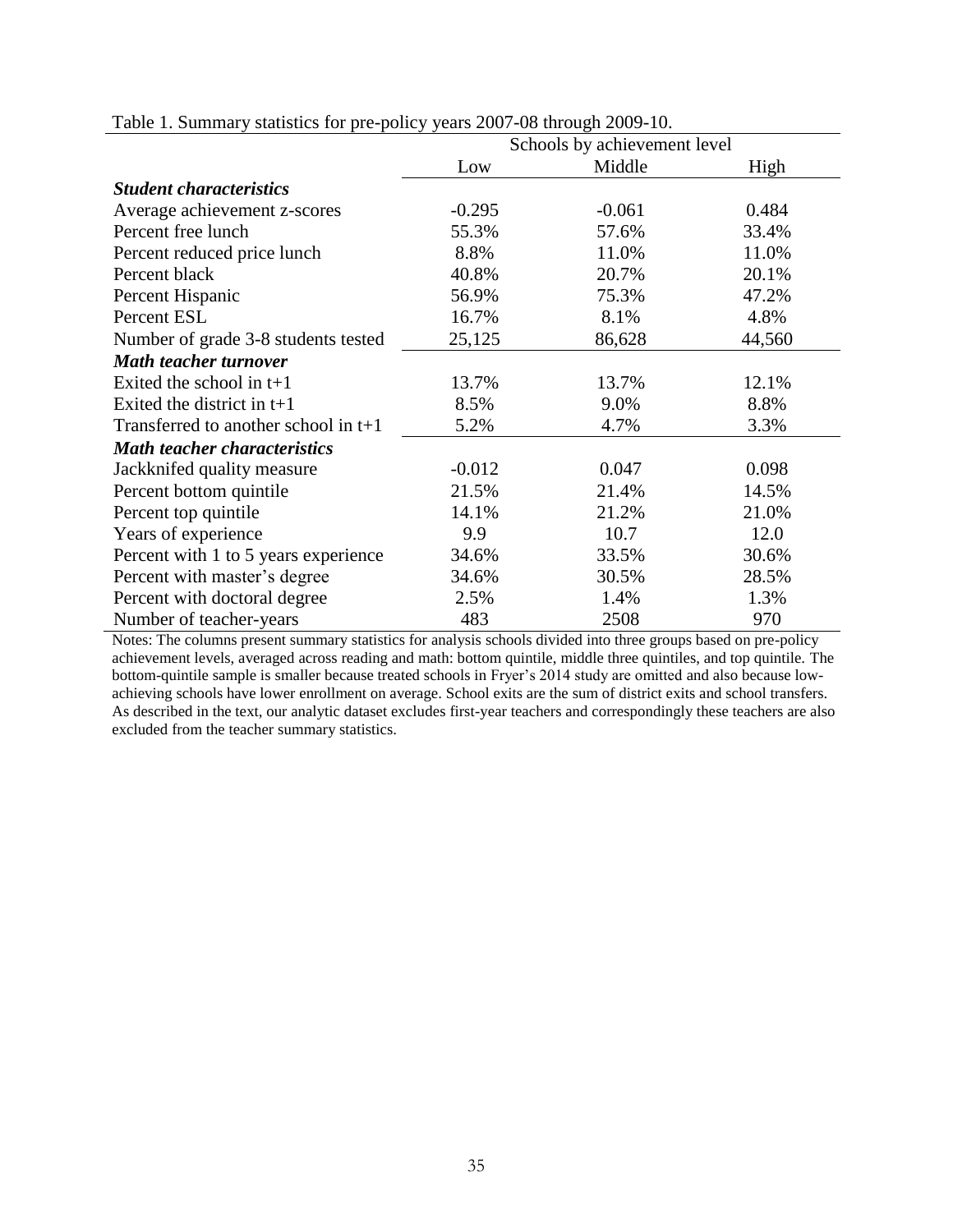|                              | $\hat{\gamma}_{_1}$<br>(1) | P-value<br>$(H_0: \gamma_I = I)$<br>(2) | Number of school-<br>grade-year cells<br>(3) |
|------------------------------|----------------------------|-----------------------------------------|----------------------------------------------|
| <b>Backward</b> looking      |                            |                                         |                                              |
| Grades 4-8, math             | 0.833                      | 0.12                                    | 2612                                         |
|                              | (0.106)                    |                                         |                                              |
| Grades 4-8, reading          | 0.946                      | 0.74                                    | 2630                                         |
|                              | (0.163)                    |                                         |                                              |
| Backward and forward looking |                            |                                         |                                              |
| Grades 4-8, math             | 0.999                      | 0.99                                    | 3413                                         |
|                              | (0.077)                    |                                         |                                              |
| Grades 4-8, reading          | 0.974                      | 0.85                                    | 3423                                         |
|                              | (0.131)                    |                                         |                                              |

Table 2. Test for bias in jackknifed teacher quality measures.

Notes: Coefficients and standard errors as estimated by equation (2) in the main text are reported in column (1). Column (2) reports p-values from tests of the null hypothesis of forecast-unbiasedness, and column (3) reports the number of school-by-grade-by-year cells used in the regressions. The backward-looking measures include only teacher scores from year *t*-2 and earlier. The backward and forward-looking measures also include scores from year t+1 and later.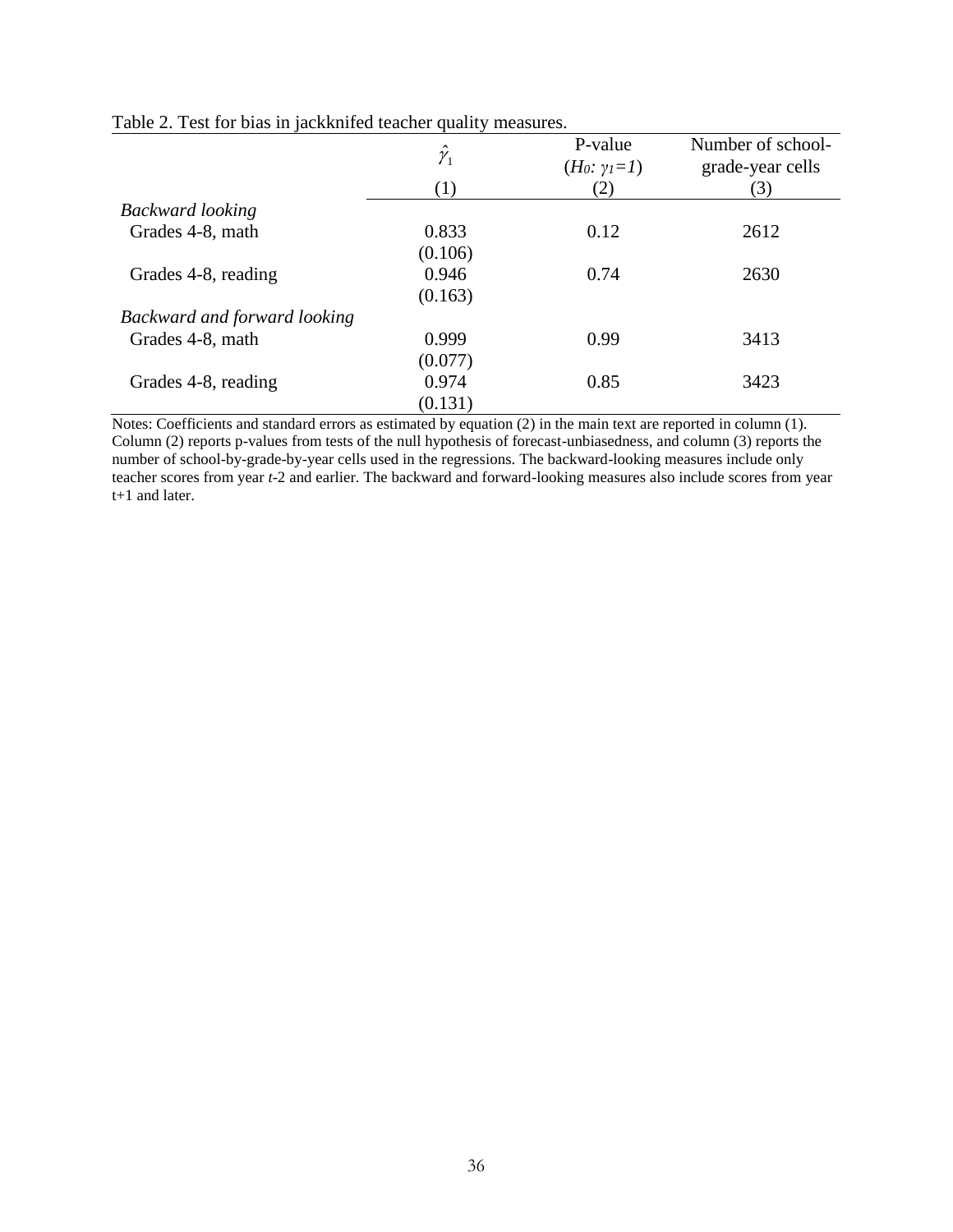|                                                 | Dependent variable is an indicator for: |                                          |                                       |                                          |                                       |                                |
|-------------------------------------------------|-----------------------------------------|------------------------------------------|---------------------------------------|------------------------------------------|---------------------------------------|--------------------------------|
|                                                 |                                         | School exit                              | District exit<br>School transfer      |                                          |                                       |                                |
|                                                 | (1a)                                    | (1b)                                     | (2a)                                  | (2b)                                     | (3a)                                  | (3b)                           |
| Intercept                                       | 0.125                                   | 0.148                                    | 0.085                                 | 0.105                                    | 0.040                                 | 0.043                          |
| Intercept*POST                                  | $(0.006)$ **<br>0.137<br>$(0.012)$ **   | $(0.011)$ **                             | $(0.004)$ **<br>0.083<br>$(0.008)$ ** | $(0.009)$ **                             | $(0.004)$ **<br>0.054<br>$(0.008)$ ** | $(0.007)$ **                   |
| Intercept*2009                                  |                                         | $-0.031$                                 |                                       | $-0.035$                                 |                                       | 0.003                          |
| Intercept*2010                                  |                                         | $(0.015)$ **<br>$-0.035$<br>$(0.015)$ ** |                                       | $(0.012)$ **<br>$-0.026$<br>$(0.012)$ ** |                                       | (0.011)<br>$-0.009$<br>(0.009) |
| Intercept*2011                                  |                                         | 0.062<br>$(0.019)$ **                    |                                       | 0.025<br>$(0.014)*$                      |                                       | 0.037<br>$(0.013)$ **          |
| Intercept*2012                                  |                                         | 0.119<br>$(0.018)$ **                    |                                       | 0.050<br>$(0.013)$ **                    |                                       | 0.069<br>$(0.013)$ **          |
| Intercept*2013                                  |                                         | 0.172<br>$(0.019)$ **                    |                                       | 0.123<br>$(0.017)$ **                    |                                       | 0.049<br>$(0.012)$ **          |
| Teacher quality                                 | $-0.008$<br>(0.015)                     | $-0.025$<br>(0.032)                      | $-0.034$<br>$(0.012)$ **              | $-0.029$<br>(0.027)                      | 0.026<br>$(0.009)$ **                 | 0.004<br>(0.017)               |
| Teacher quality*POST                            | $-0.061$<br>$(0.021)$ **                |                                          | $-0.063$<br>$(0.019)$ **              |                                          | 0.002<br>(0.016)                      |                                |
| Teacher quality*2009                            |                                         | 0.024<br>(0.036)                         |                                       | $-0.009$<br>(0.030)                      |                                       | 0.033<br>(0.024)               |
| Teacher quality*2010                            |                                         | 0.024<br>(0.037)                         |                                       | $-0.002$<br>(0.031)                      |                                       | 0.027<br>(0.023)               |
| Teacher quality*2011                            |                                         | $-0.001$<br>(0.039)                      |                                       | $-0.042$<br>(0.034)                      |                                       | 0.040<br>(0.028)               |
| Teacher quality*2012                            |                                         | $-0.020$<br>(0.044)                      |                                       | $-0.047$<br>(0.038)                      |                                       | 0.027<br>(0.032)               |
| Teacher quality*2013                            |                                         | $-0.074$<br>$(0.043)*$                   |                                       | $-0.090$<br>$(0.038)$ **                 |                                       | 0.016<br>(0.022)               |
| Teacher characteristics<br>School fixed effects | $\mathbf X$<br>$\mathbf X$              | $\mathbf X$<br>$\mathbf X$               | $\mathbf X$<br>$\overline{X}$         | $\mathbf X$<br>$\mathbf X$               | $\mathbf X$<br>$\mathbf X$            | $\mathbf X$<br>$\mathbf X$     |
| R-squared<br>N (Teacher-year)                   | 0.101<br>7800                           | 0.108<br>7800                            | 0.081<br>7800                         | 0.089<br>7800                            | 0.078<br>7800                         | 0.080<br>7800                  |

Table 3. Impacts of the new evaluation system on turnover, by linear math teacher quality.

Notes: \*\* Denotes statistical significance at the 5 percent level; \* Denotes statistical significance at the 10 percent level. Standard errors clustered by school are reported in parentheses. Observations for teachers during the 2011, 2012, and 2013 school years are coded as "POST" in columns 1a, 2a, and 3a. In these columns, the parameters for the variables interacted with POST are estimated relative to the pre-period years. In columns 1b, 2b, and 3b, the year-specific parameters are estimated relative to 2008, which is the first year of our data panel. All variables in the regressions other than the post indicator (or year indicators) are mean-centered so the intercept can be interpreted as the exit rate at the mean values of all covariates. The coefficients for all variables other than the teacher quality measures and the intercept, both interacted with time, are excluded for brevity.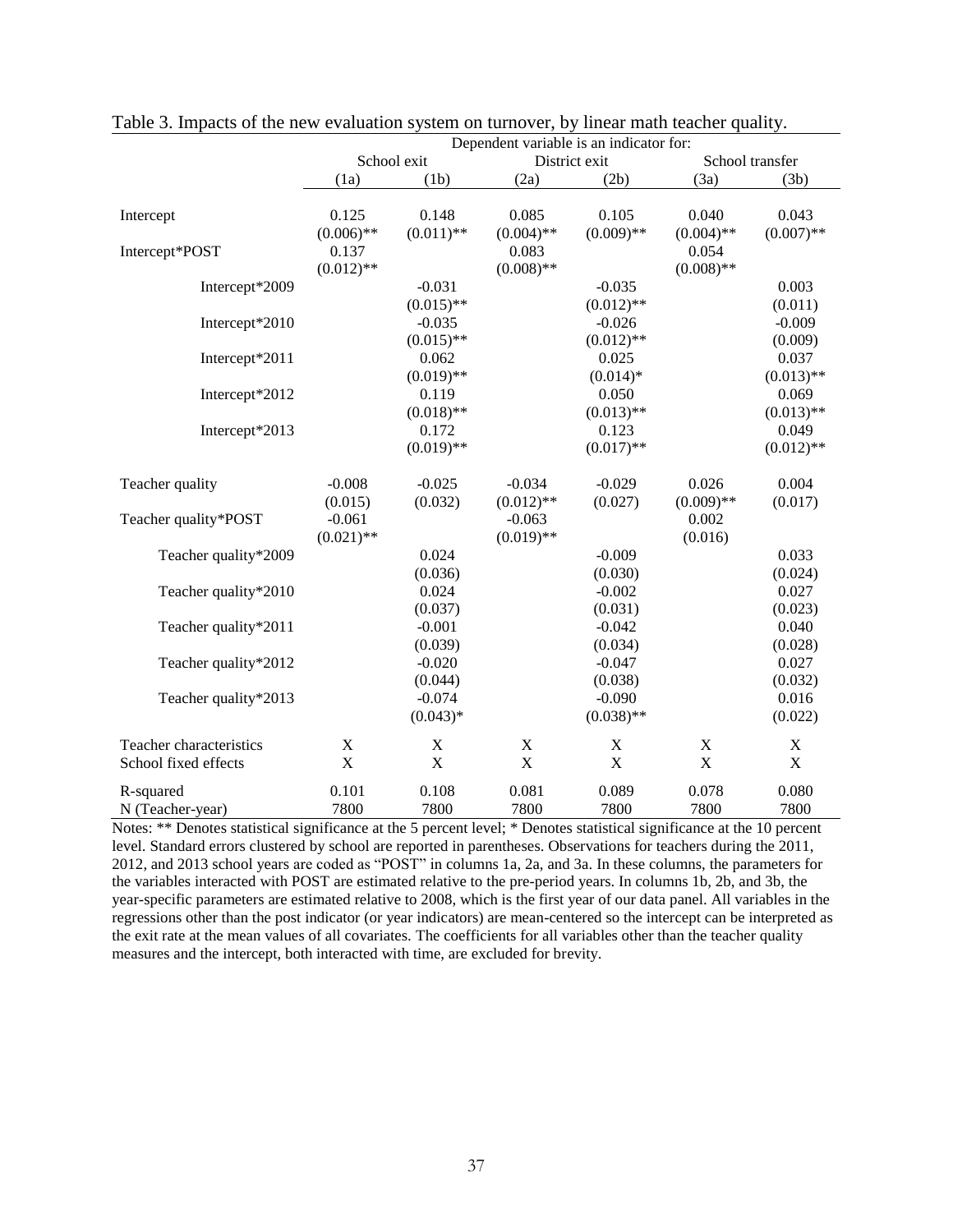|                         |              |                           |                           | Dependent variable is an indicator for: |             |                 |
|-------------------------|--------------|---------------------------|---------------------------|-----------------------------------------|-------------|-----------------|
|                         |              | School exit               |                           | District exit                           |             | School transfer |
|                         | (1a)         | (1b)                      | (2a)                      | (2b)                                    | (3a)        | (3b)            |
| Bottom quintile         | 0.012        | 0.012                     | 0.027                     | 0.033                                   | $-0.015$    | $-0.021$        |
|                         | (0.015)      | 0.030                     | $(0.013)$ **              | (0.024)                                 | $(0.008)*$  | (0.017)         |
| Top quintile            | 0.006        | $-0.012$                  | $-0.009$                  | 0.010                                   | 0.015       | $-0.023$        |
|                         | (0.015)      | (0.025)                   | (0.011)                   | (0.023)                                 | (0.010)     | (0.015)         |
| Bottom quintile*POST    | 0.076        |                           | 0.089                     |                                         | $-0.013$    |                 |
|                         | $(0.023)$ ** |                           | $(0.022)$ **              |                                         | (0.013)     |                 |
| Top quintile*POST       | $-0.007$     |                           | 0.003                     |                                         | $-0.010$    |                 |
|                         | (0.023)      |                           | (0.020)                   |                                         | (0.016)     |                 |
| Bottom quintile*2009    |              | 0.000                     |                           | $-0.010$                                |             | 0.010           |
|                         |              | (0.038)                   |                           | (0.032)                                 |             | (0.022)         |
| Bottom quintile*2010    |              | 0.000                     |                           | $-0.007$                                |             | 0.007           |
|                         |              | (0.037)                   |                           | (0.032)                                 |             | (0.020)         |
| Bottom quintile*2011    |              | 0.050                     |                           | 0.068                                   |             | $-0.018$        |
|                         |              | (0.038)                   |                           | $(0.034)$ **                            |             | (0.022)         |
| Bottom quintile*2012    |              | 0.074                     |                           | 0.070                                   |             | 0.004           |
|                         |              | (0.045)                   |                           | $(0.039)*$                              |             | (0.028)         |
| Bottom quintile*2013    |              | 0.109                     |                           | 0.114                                   |             | $-0.005$        |
|                         |              | $(0.051)$ **              |                           | $(0.047)$ **                            |             | (0.025)         |
| Top quintile*2009       |              | 0.032                     |                           | $-0.030$                                |             | 0.062           |
|                         |              | (0.036)                   |                           | (0.027)                                 |             | $(0.026)$ **    |
| Top quintile*2010       |              | 0.023                     |                           | $-0.026$                                |             | 0.049           |
|                         |              | (0.033)                   |                           | (0.028)                                 |             | $(0.022)$ **    |
| Top quintile*2011       |              | 0.023                     |                           | $-0.006$                                |             | 0.029           |
|                         |              | (0.036)                   |                           | (0.032)                                 |             | (0.025)         |
| Top quintile*2012       |              | 0.028                     |                           | $-0.010$                                |             | 0.038           |
|                         |              | (0.036)                   |                           | (0.033)                                 |             | (0.027)         |
| Top quintile*2013       |              | $-0.014$                  |                           | $-0.032$                                |             | 0.018           |
|                         |              | (0.045)                   |                           | (0.041)                                 |             | (0.027)         |
| Teacher characteristics | $\mathbf X$  | $\boldsymbol{\mathrm{X}}$ | $\boldsymbol{\mathrm{X}}$ | X                                       | $\mathbf X$ | X               |
| School fixed effects    | $\mathbf X$  | $\mathbf X$               | $\mathbf X$               | $\mathbf X$                             | X           | $\mathbf X$     |
| R-squared               | 0.102        | 0.110                     | 0.083                     | 0.092                                   | 0.078       | 0.081           |
| N (Teacher-year)        | 7800         | 7800                      | 7800                      | 7800                                    | 7800        | 7800            |

Table 4. Impacts of the new evaluation system on turnover, by math teacher quality quintile.

Notes: The specifications are the same as in Table 3, other than that indicators for the top and bottom quintiles replace the continuous quality variable. The omitted group includes teachers in quality quintiles 2, 3, and 4. See notes to Table 3.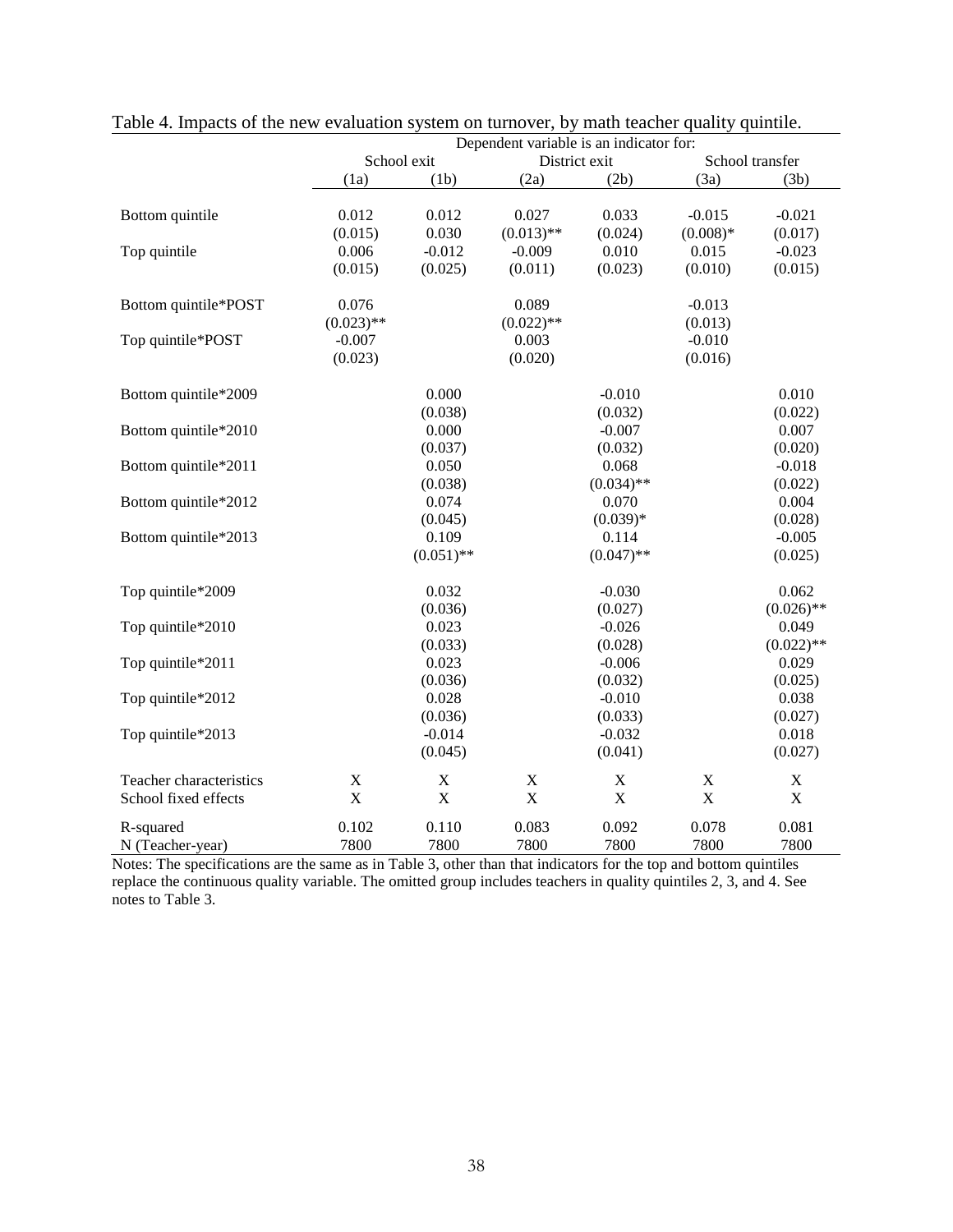|                         | 1-year exit definition<br>2008-2012 cohorts |               | 2-year exit definition<br>2008-2012 cohorts |               | No principal change<br>1-year exit definition<br>2008-2013 cohorts |              |              |  |
|-------------------------|---------------------------------------------|---------------|---------------------------------------------|---------------|--------------------------------------------------------------------|--------------|--------------|--|
|                         | School exit                                 | District exit | School exit                                 | District exit | District exit<br>School exit<br>School transfer                    |              |              |  |
|                         | (1a)                                        | (2a)          | (1b)                                        | (2b)          | (3)                                                                | (4)          | (5)          |  |
|                         | 0.128                                       | 0.086         | 0.124                                       | 0.079         | 0.104                                                              | 0.077        | 0.027        |  |
| Intercept               | $(0.005)$ **                                | $(0.003)$ **  | $(0.005)$ **                                | $(0.003)$ **  | $(0.006)$ **                                                       | $(0.005)$ ** | $(0.005)$ ** |  |
| Intercept*POST          | 0.113                                       | 0.058         | 0.112                                       | 0.051         | 0.102                                                              | 0.064        | 0.038        |  |
|                         | $(0.013)$ **                                | $(0.009)$ **  | $(0.013)$ **                                | $(0.008)$ **  | $(0.013)$ **                                                       | $(0.010)$ ** | $(0.010)$ ** |  |
| Teacher quality         | $-0.008$                                    | $-0.031$      | $-0.011$                                    | $-0.031$      | $-0.004$                                                           | $-0.033$     | 0.029        |  |
|                         | (0.015)                                     | $(0.012)$ **  | (0.015)                                     | $(0.012)$ **  | (0.021)                                                            | $(0.018)*$   | $(0.011)$ ** |  |
| Teacher quality* POST   | $-0.037$                                    | $-0.046$      | $-0.034$                                    | $-0.041$      | $-0.069$                                                           | $-0.048$     | $-0.021$     |  |
|                         | (0.024)                                     | $(0.020)$ **  | (0.024)                                     | $(0.019)$ **  | $(0.028)$ **                                                       | $(0.023)$ ** | (0.021)      |  |
| Teacher characteristics | X                                           | X             | X                                           | X             | X                                                                  | X            | X            |  |
| School fixed effects    | $\boldsymbol{X}$                            | X             | $\mathbf X$                                 | X             | X                                                                  | X            | X            |  |
| R-squared               | 0.097                                       | 0.078         | 0.098                                       | 0.077         | 0.085                                                              | 0.073        | 0.067        |  |
| N (Teacher-year)        | 6656                                        | 6656          | 6656                                        | 6656          | 3054                                                               | 3054         | 3054         |  |

Table 5. Tests for robustness of impacts of the new evaluation system on turnover, by linear math teacher quality.

Notes: The estimates in this table are comparable to estimates in Table 3 and the notes to Table 3 apply. In the left panel, we examine teacher cohorts in 2008-12 only, for whom we can define exits looking forward both 1 and 2 years in the data, to examine the sensitivity of our findings to the exit definition holding all else equal. In the right panel, we return to using our primary single-year exit definition and 2008-13 cohorts, but restrict the sample to include only schools in which there was not a principal change over the course of the data panel.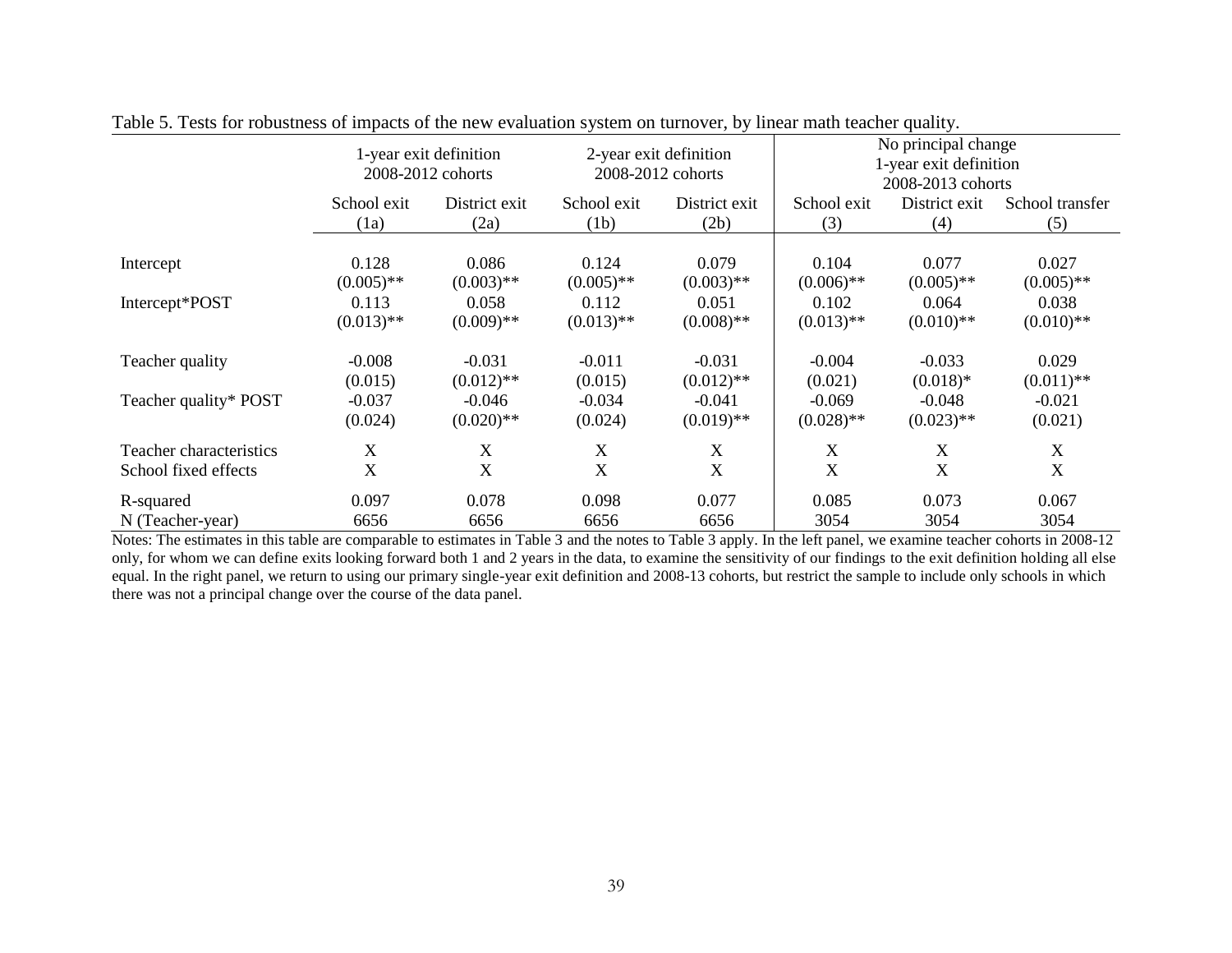| Table 0. Impacts of the new evaluation system on turnover by teacher experience and mical main teacher quality. |              |                     |              |              |                     |              |                           |                     |              |  |
|-----------------------------------------------------------------------------------------------------------------|--------------|---------------------|--------------|--------------|---------------------|--------------|---------------------------|---------------------|--------------|--|
|                                                                                                                 |              | School exit         |              |              | District exit       |              |                           | School transfer     |              |  |
|                                                                                                                 | $Exp \leq 5$ | $5 <$ Exp $\leq$ 20 | Exp>20       | $Exp\leq 5$  | $5 <$ Exp $\leq$ 20 | Exp>20       | $Exp\leq 5$               | $5 <$ Exp $\leq$ 20 | Exp>20       |  |
|                                                                                                                 | (1a)         | (1b)                | (1c)         | (2a)         | (2b)                | (2c)         | (3a)                      | (3b)                | (3c)         |  |
|                                                                                                                 |              |                     |              |              |                     |              |                           |                     |              |  |
| Intercept                                                                                                       | 0.187        | 0.102               | 0.084        | 0.133        | 0.062               | 0.074        | 0.054                     | 0.040               | 0.010        |  |
|                                                                                                                 | $(0.009)$ ** | $(0.007)$ **        | $(0.013)$ ** | $(0.008)$ ** | $(0.005)$ **        | $(0.012)$ ** | $(0.007)$ **              | $(0.005)$ **        | $(0.006)*$   |  |
| Intercept*POST                                                                                                  | 0.136        | 0.132               | 0.158        | 0.081        | 0.072               | 0.115        | 0.054                     | 0.060               | 0.043        |  |
|                                                                                                                 | $(0.021)$ ** | $(0.013)$ **        | $(0.027)$ ** | $(0.017)$ ** | $(0.010)$ **        | $(0.025)$ ** | $(0.015)$ **              | $(0.010)$ **        | $(0.012)$ ** |  |
| Teacher quality                                                                                                 | $-0.008$     | $-0.012$            | 0.045        | $-0.039$     | $-0.043$            | 0.042        | 0.031                     | 0.031               | 0.004        |  |
|                                                                                                                 | (0.030)      | (0.020)             | (0.034)      | (0.025)      | $(0.014)$ **        | (0.034)      | $(0.019)*$                | $(0.014)$ **        | (0.017)      |  |
| Teacher quality*POST                                                                                            | $-0.077$     | $-0.054$            | $-0.101$     | $-0.065$     | $-0.054$            | $-0.109$     | $-0.012$                  | 0.000               | 0.008        |  |
|                                                                                                                 | (0.050)      | $(0.029)*$          | $(0.056)*$   | (0.042)      | $(0.023)$ **        | $(0.055)$ ** | (0.032)                   | (0.023)             | (0.023)      |  |
| Teacher characteristics                                                                                         | X            | X                   | X            | X            | X                   | X            | X                         | X                   | X            |  |
| School fixed effects                                                                                            | X            | X                   | X            | X            | X                   | X            | $\boldsymbol{\mathrm{X}}$ | X                   | X            |  |
| R-squared                                                                                                       | 0.153        | 0.118               | 0.246        | 0.138        | 0.093               | 0.208        | 0.116                     | 0.110               | 0.279        |  |
| N (Teacher-year)                                                                                                | 2409         | 4174                | 1217         | 2409         | 4174                | 1217         | 2409                      | 4174                | 1217         |  |

Table 6. Impacts of the new evaluation system on turnover by teacher experience and linear math teacher quality.

Notes: The estimates in this table are comparable to estimates in Table 3 and the notes to Table 3 apply. Each column reports results from a separate regression estimated for teachers by experience group, where teachers are divided into three groups: ≤ 5 years, 6-20 years, and more than 20 years experience.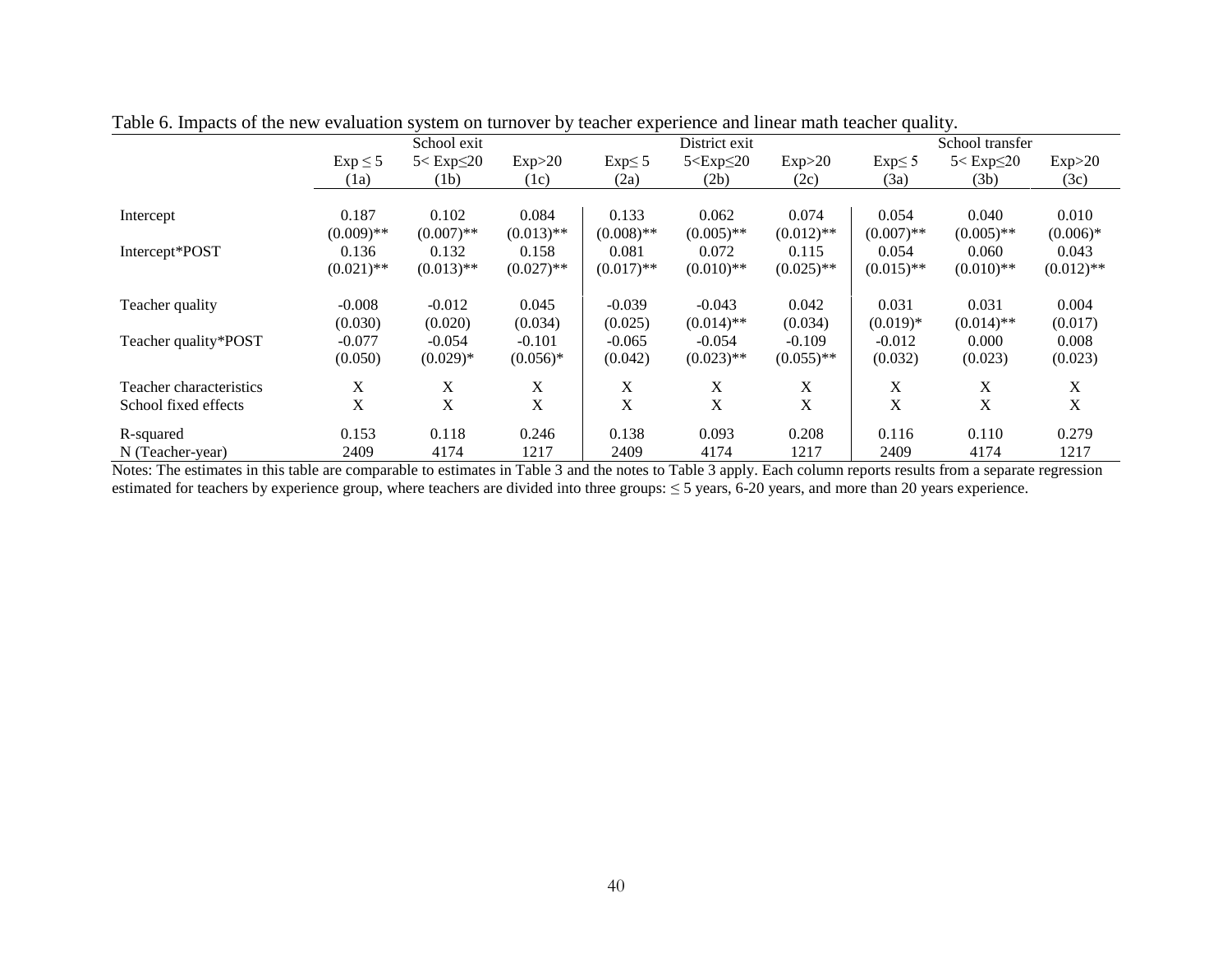| $\frac{1}{2}$ , where $\frac{1}{2}$ , when $\frac{1}{2}$ , $\frac{1}{2}$ and $\frac{1}{2}$ is the set of $\frac{1}{2}$ are interesting the set of $\frac{1}{2}$ | School exit  | District exit | School transfer |
|-----------------------------------------------------------------------------------------------------------------------------------------------------------------|--------------|---------------|-----------------|
|                                                                                                                                                                 | (1)          | (2)           | (3)             |
|                                                                                                                                                                 |              |               |                 |
| Intercept                                                                                                                                                       | 0.125        | 0.085         | 0.040           |
|                                                                                                                                                                 | $(0.006)$ ** | $(0.004)$ **  | $(0.004)$ **    |
| Intercept*POST                                                                                                                                                  | 0.136        | 0.082         | 0.054           |
|                                                                                                                                                                 | $(0.011)$ ** | $(0.008)$ **  | $(0.008)$ **    |
| Current-year EVAAS                                                                                                                                              | $-0.015$     | $-0.015$      | 0.000           |
|                                                                                                                                                                 | $(0.006)$ ** | $(0.005)$ **  | (0.004)         |
| Current-year EVAAS*POST                                                                                                                                         | $-0.021$     | $-0.023$      | 0.002           |
|                                                                                                                                                                 | $(0.010)$ ** | $(0.008)$ **  | (0.006)         |
| Teacher characteristics                                                                                                                                         | X            | X             | X               |
| School fixed effects                                                                                                                                            | X            | X             | X               |
| R-squared                                                                                                                                                       | 0.103        | 0.079         | 0.077           |
| N (Teacher-year)                                                                                                                                                | 7800         | 7800          | 7800            |

Table 7. Impacts of the new evaluation system on turnover, by linear math teacher quality and using current-year EVAAS® scores in place of jackknifed measures.

Notes: The estimates in this table are comparable to estimates in Table 3 and the notes to Table 3 apply. The specification is the same as in Table 3 but replaces the jackknifed quality measure with the current-year EVAAS® score.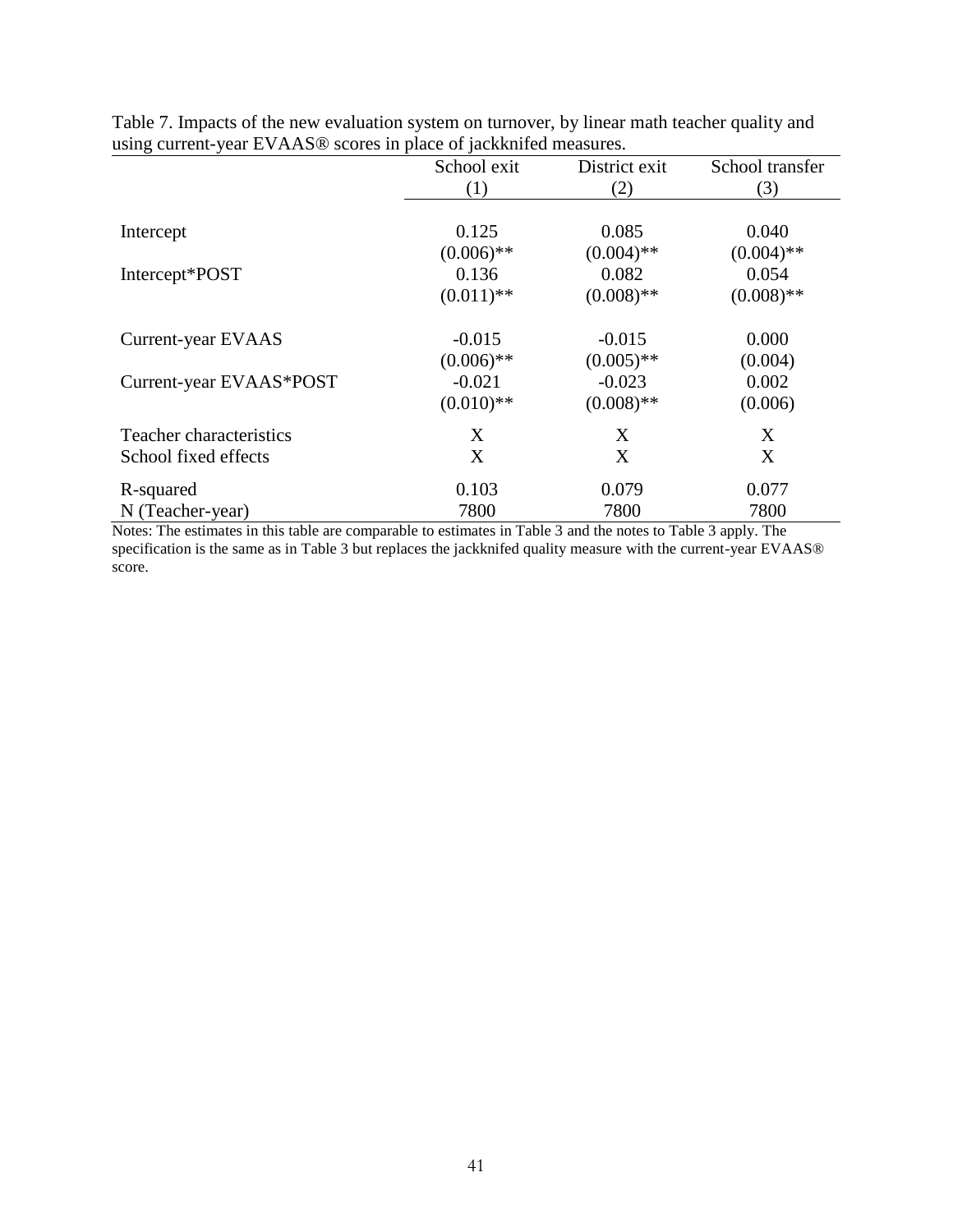|                                        | School exit               | District exit | School transfer           |
|----------------------------------------|---------------------------|---------------|---------------------------|
|                                        | (1)                       | (2)           | (3)                       |
|                                        |                           |               |                           |
| Intercept                              | 0.126                     | 0.085         | 0.041                     |
|                                        | $(0.005)$ **              | $(0.004)$ **  | $(0.004)$ **              |
| Quality                                | $-0.006$                  | $-0.035$      | 0.029                     |
|                                        | (0.018)                   | $(0.014)$ **  | $(0.011)$ **              |
| Intercept*POST                         | 0.138                     | 0.083         | 0.054                     |
|                                        | $(0.011)$ **              | $(0.008)$ **  | $(0.007)$ **              |
| Quality*POST                           | $-0.081$                  | $-0.078$      | $-0.003$                  |
|                                        | $(0.026)$ **              | $(0.022)$ **  | (0.021)                   |
| Bottom quintile school *POST           | 0.094                     | 0.051         | 0.043                     |
|                                        | $(0.035)$ **              | $(0.026)$ **  | $(0.025)*$                |
| Top quintile school*POST               | $-0.070$                  | $-0.020$      | $-0.050$                  |
|                                        | $(0.023)$ **              | (0.018)       | $(0.014)$ **              |
| Bottom quintile school*Teacher quality | 0.003                     | $-0.014$      | 0.017                     |
|                                        | (0.046)                   | (0.033)       | (0.031)                   |
| Top quintile school*Teacher quality    | $-0.025$                  | 0.010         | $-0.035$                  |
|                                        | (0.037)                   | (0.029)       | $(0.020)*$                |
| Bottom quintile school*quality* POST   | $-0.029$                  | $-0.076$      | 0.047                     |
|                                        | (0.056)                   | (0.066)       | (0.057)                   |
| Top quintile school*quality* POST      | 0.127                     | 0.094         | 0.034                     |
|                                        | $(0.051)$ **              | $(0.044)$ **  | (0.033)                   |
| Teacher characteristics                | X                         | X             | X                         |
| School fixed effects                   | $\boldsymbol{\mathrm{X}}$ | X             | $\boldsymbol{\mathrm{X}}$ |
| R-squared                              | 0.105                     | 0.084         | 0.082                     |
| N (Teacher year)                       | 7800                      | 7800          | 7800                      |

Table 8. Heterogeneous impacts of the new evaluation system on turnover by school type and linear math teacher quality.

Notes: \*\* Denotes statistical significance at the 5 percent level; \* Denotes statistical significance at the 10 percent level. Standard errors clustered by school are reported in parentheses. The omitted school type is from the middle quintiles (2-3-4) of the achievement distribution. Observations for teachers during the 2011, 2012, and 2013 school years are coded as "POST."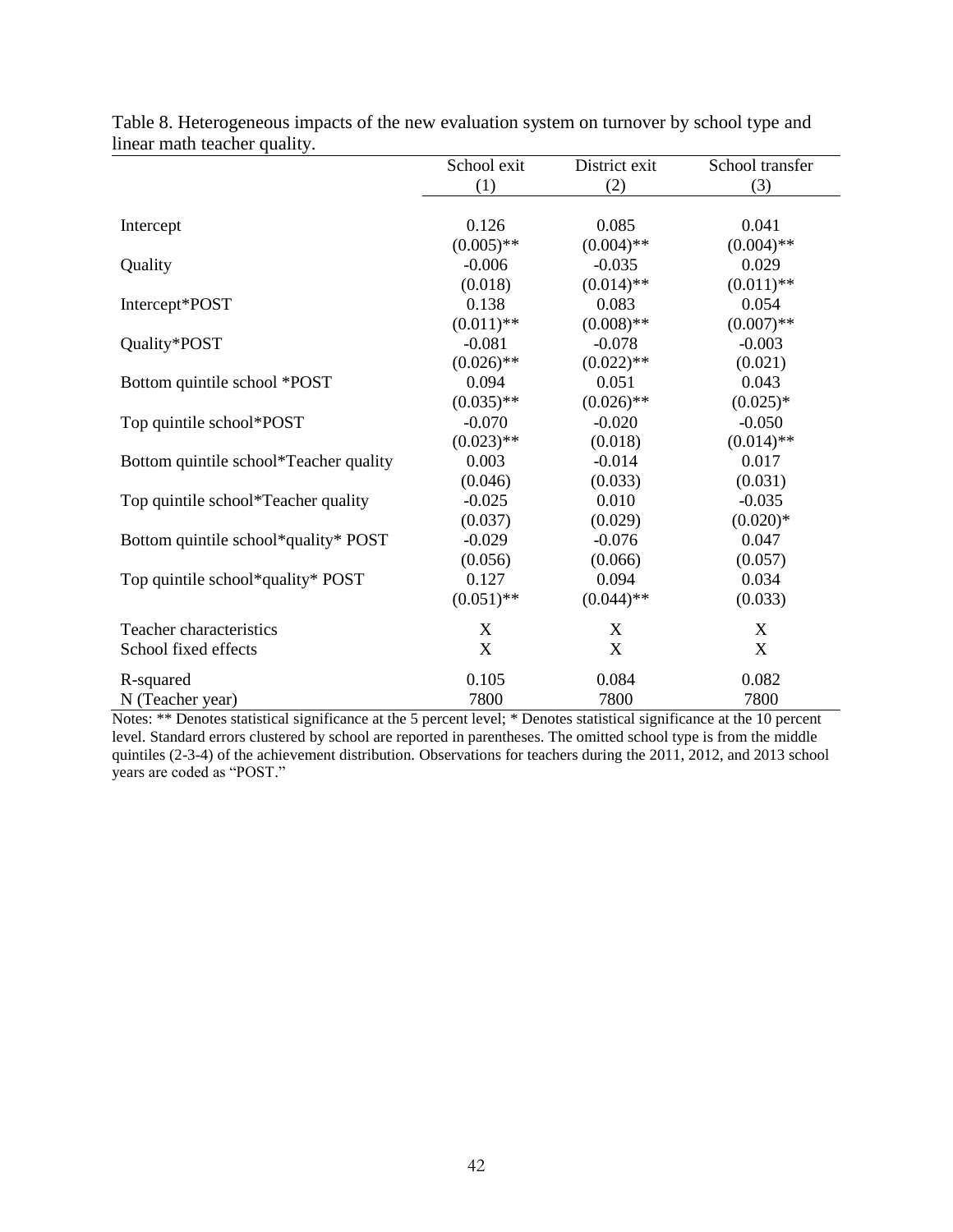|                              | Dependent variable: Difference in average test scores<br>across cohorts within a school-grade |  |  |  |  |  |
|------------------------------|-----------------------------------------------------------------------------------------------|--|--|--|--|--|
|                              |                                                                                               |  |  |  |  |  |
|                              |                                                                                               |  |  |  |  |  |
| $\Delta$ Turnover            | $-0.088$                                                                                      |  |  |  |  |  |
|                              | $(0.025)$ **                                                                                  |  |  |  |  |  |
| Share bottom-quintile exit   | 0.172                                                                                         |  |  |  |  |  |
|                              | $(0.055)$ **                                                                                  |  |  |  |  |  |
| Share middle-quintiles exit  | 0.066                                                                                         |  |  |  |  |  |
|                              | $(0.035)*$                                                                                    |  |  |  |  |  |
| Share top-quintile exit      | $-0.169$                                                                                      |  |  |  |  |  |
|                              | $(0.061)$ **                                                                                  |  |  |  |  |  |
| Share unknown-quality exit   | 0.137                                                                                         |  |  |  |  |  |
|                              | $(0.056)$ **                                                                                  |  |  |  |  |  |
| School-grade characteristics | X                                                                                             |  |  |  |  |  |
| School fixed effects         | X                                                                                             |  |  |  |  |  |
| R-squared                    | 0.093                                                                                         |  |  |  |  |  |
| N (School-grade-year)        | 2824                                                                                          |  |  |  |  |  |

# Table 9. Estimated effects of turnover on student achievement.

Notes: \*\* Denotes statistical significance at the 5 percent level; \* Denotes statistical significance at the 10 percent level. Standard errors clustered by school are reported in parentheses. The turnover shares are scaled by teachers' instructional percentages in the given subject prior to exit. The quality groupings, inclusive of the unknown quality group (i.e., teachers without jackknifed quality measures), are exhaustive.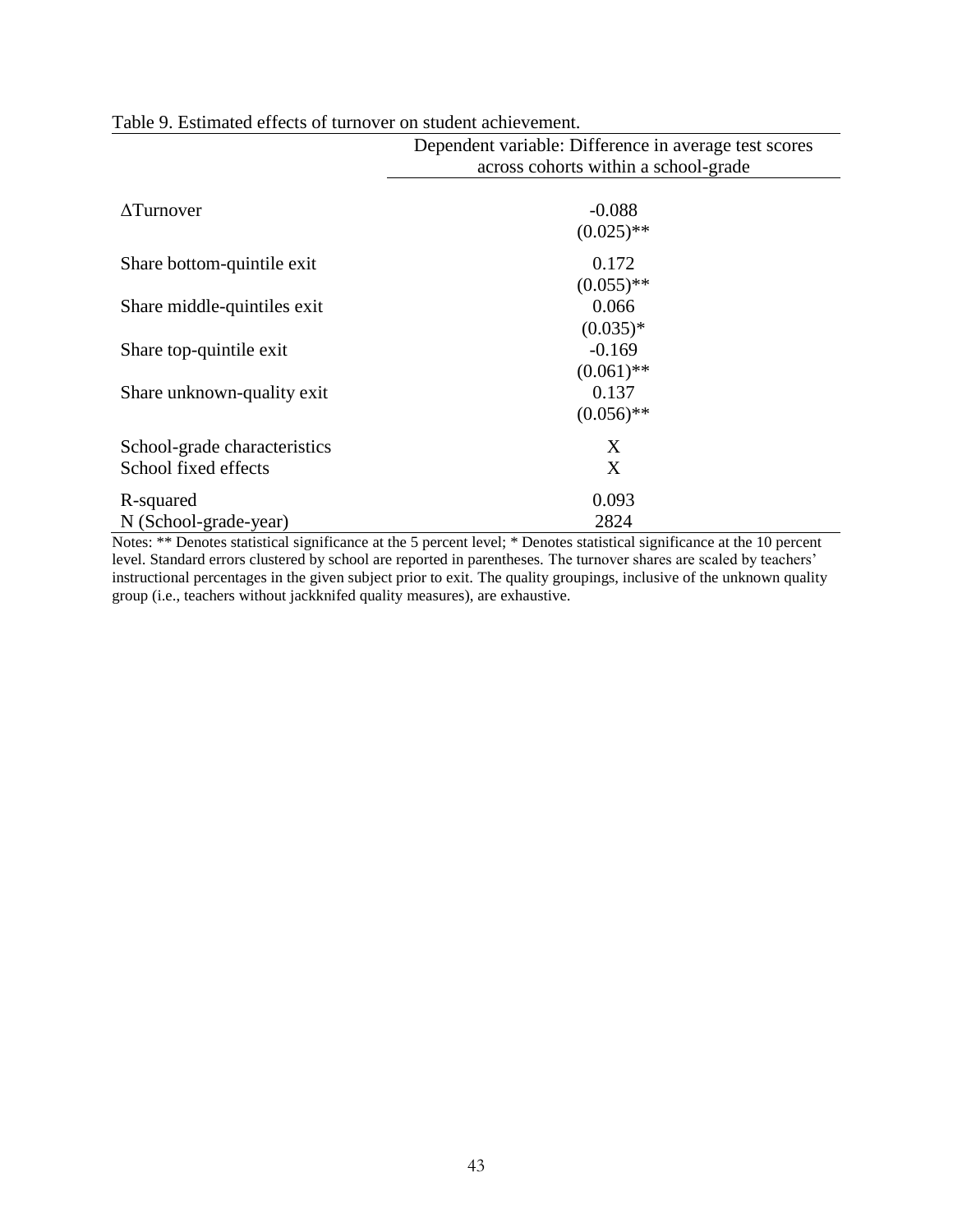# **Appendix A. Supplementary tables**

Appendix Table A.1 shows results comparable to our main results in Table 3 but restricted to data from teaching cohorts between 2008 and 2012. For these cohorts, we can estimate models of exit where (a) moves to non-teaching positions are treated as exits and (b) moves to non-teaching positions are not treated as exits. Because of the data limitation described in the text, for the 2013 cohort we must code moves to non-teaching positions as exits (they are unobserved). For consistency, we code moves to non-teaching positions as exits throughout our analysis.

Appendix Table A.1 shows that this data limitation has no bearing on our findings, as results using both coding schemes are very similar for the 2008-2012 cohorts, for whom we can analyze the data both ways. This can be seen by comparing the a and b columns for each type of turnover below. Note that the overall quality coefficients for the post-policy period are lower than in Table 3 because the policy impacts were highest in 2013, which is excluded from these models.

|                             | Dependent variable is an indicator for: |                       |                          |                          |                       |                       |
|-----------------------------|-----------------------------------------|-----------------------|--------------------------|--------------------------|-----------------------|-----------------------|
|                             |                                         | School exit           |                          | District exit            | School transfer       |                       |
|                             | (1a)                                    | (1b)                  | (2a)                     | (2b)                     | (3a)                  | (3b)                  |
| Intercept                   | 0.125<br>$(0.005)$ **                   | 0.119<br>$(0.005)$ ** | 0.085<br>$(0.004)$ **    | 0.071<br>$(0.003)$ **    | 0.040<br>$(0.004)$ ** | 0.047<br>$(0.004)$ ** |
| Intercept*POST              | 0.113<br>$(0.013)$ **                   | 0.110<br>$(0.013)$ ** | 0.058<br>$(0.009)$ **    | 0.050<br>$(0.008)$ **    | 0.055<br>$(0.009)$ ** | 0.063<br>$(0.010)$ ** |
| Teacher quality             | $-0.008$<br>(0.015)                     | $-0.005$<br>(0.015)   | $-0.031$<br>$(0.012)$ ** | $-0.032$<br>$(0.011)$ ** | 0.024<br>$(0.009)$ ** | 0.025<br>$(0.010)$ ** |
| Teacher quality*POST        | $-0.037$<br>(0.024)                     | $-0.034$<br>(0.024)   | $-0.046$<br>$(0.020)$ ** | $-0.047$<br>$(0.019)$ ** | 0.010<br>(0.018)      | 0.011<br>(0.018)      |
| Alternative exit definition |                                         | X                     |                          | X                        |                       | X                     |
| Teacher characteristics     | X                                       | X                     | X                        | X                        | X                     | X                     |
| School fixed effects        | X                                       | X                     | X                        | X                        | X                     | X                     |
| R-Squared                   | 0.097                                   | 0.099                 | 0.078                    | 0.084                    | 0.089                 | 0.088                 |
| N (Teacher-year)            | 6656                                    | 6656                  | 6656                     | 6656                     | 6656                  | 6656                  |

Appendix Table A.1. Turnover models with linear math teacher quality. Standard versus alternative exit definitions for teachers in 2008-2012.

Notes: Standard errors clustered by school are reported in parentheses. Observations for teachers during the 2011 and 2012 school years are coded as "POST". The parameters for the variables interacted with POST are estimated relative to the pre-period years. All variables in the regressions other than the post indicator (or year indicators) are mean-centered so the intercept can be interpreted as the exit rate at the mean values of all covariates. The coefficients for all variables other than the teacher quality measures and the intercept, both interacted with time, are excluded for brevity.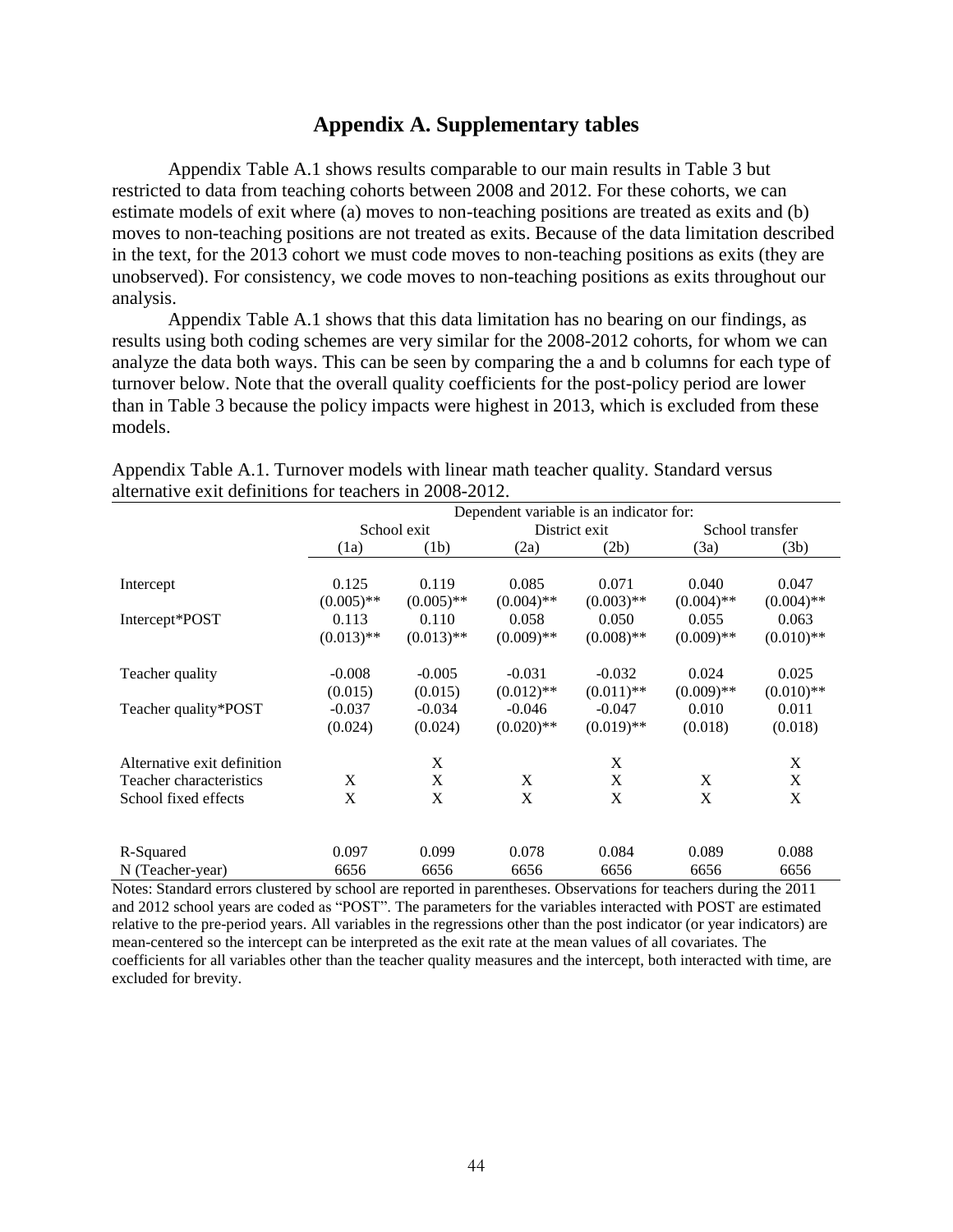Appendix Table A.2 replicates our main findings from Table 3 but using teacher quality measures based on student test-score growth in reading instead of math. The results are qualitatively similar to what we show for math. Note that there is substantial overlap in the reading and math teacher samples (that is, there are many teachers who are responsible for student instruction in math and reading – e.g., self-contained elementary teachers).

|                         | Dependent variable is an indicator for: |              |              |                                  |                           |              |
|-------------------------|-----------------------------------------|--------------|--------------|----------------------------------|---------------------------|--------------|
|                         |                                         | School exit  |              | District exit<br>School transfer |                           |              |
|                         | (1a)                                    | (1b)         | (2a)         | (2b)                             | (3a)                      | (3b)         |
| Intercept               | 0.124                                   | 0.146        | 0.087        | 0.108                            | 0.040                     | 0.037        |
|                         | $(0.005)$ **                            | $(0.010)$ ** | $(0.004)$ ** | $(0.009)$ **                     | $(0.004)$ **              | $(0.007)$ ** |
| Intercept*POST          | 0.127                                   |              | 0.079        |                                  | 0.048                     |              |
|                         | $(0.011)$ **                            |              | $(0.008)$ ** |                                  | $(0.007)$ **              |              |
| Intercept*2009          |                                         | $-0.015$     |              | $-0.029$                         |                           | 0.014        |
|                         |                                         | (0.015)      |              | $(0.012)$ **                     |                           | (0.010)      |
| Intercept*2010          |                                         | $-0.049$     |              | $-0.034$                         |                           | $-0.015$     |
|                         |                                         | $(0.014)$ ** |              | $(0.012)$ **                     |                           | $(0.008)*$   |
| Intercept*2011          |                                         | 0.051        |              | 0.028                            |                           | 0.024        |
|                         |                                         | $(0.018)$ ** |              | $(0.013)$ **                     |                           | $(0.012)*$   |
| Intercept*2012          |                                         | 0.106        |              | 0.038                            |                           | 0.068        |
|                         |                                         | $(0.018)$ ** |              | $(0.014)$ **                     |                           | $(0.013)$ ** |
| Intercept*2013          |                                         | 0.176        |              | 0.119                            |                           | 0.057        |
|                         |                                         | $(0.020)$ ** |              | $(0.017)$ **                     |                           | $(0.011)$ ** |
| Teacher quality         | 0.013                                   | 0.039        | 0.001        | 0.042                            | 0.012                     | $-0.003$     |
|                         | (0.018)                                 | (0.042)      | (0.015)      | (0.032)                          | (0.011)                   | (0.023)      |
| Teacher quality*POST    | $-0.080$                                |              | $-0.109$     |                                  | 0.029                     |              |
|                         | $(0.030)$ **                            |              | $(0.027)$ ** |                                  | (0.018)                   |              |
| Teacher quality*2009    |                                         | $-0.029$     |              | $-0.059$                         |                           | 0.030        |
|                         |                                         | (0.052)      |              | (0.037)                          |                           | (0.033)      |
| Teacher quality*2010    |                                         | $-0.027$     |              | $-0.043$                         |                           | 0.015        |
|                         |                                         | (0.048)      |              | (0.039)                          |                           | (0.028)      |
| Teacher quality*2011    |                                         | $-0.075$     |              | $-0.115$                         |                           | 0.040        |
|                         |                                         | (0.055)      |              | $(0.044)$ **                     |                           | (0.027)      |
| Teacher quality*2012    |                                         | $-0.059$     |              | $-0.119$                         |                           | 0.060        |
|                         |                                         | (0.063)      |              | $(0.050)$ **                     |                           | (0.045)      |
| Teacher quality*2013    |                                         | $-0.163$     |              | $-0.223$                         |                           | 0.060        |
|                         |                                         | $(0.063)$ ** |              | $(0.053)$ **                     |                           | $(0.036)*$   |
| Teacher characteristics | $\mathbf X$                             | $\mathbf X$  | $\mathbf X$  | $\mathbf X$                      | $\boldsymbol{\mathrm{X}}$ | $\mathbf X$  |
| School fixed effects    | $\mathbf X$                             | $\mathbf X$  | $\mathbf X$  | $\mathbf X$                      | $\mathbf X$               | $\mathbf X$  |
| R-squared               | 0.096                                   | 0.106        | 0.076        | 0.088                            | 0.080                     | 0.084        |
| N (Teacher-year)        | 7863                                    | 7863         | 7863         | 7863                             | 7863                      | 7863         |

Appendix Table A.2. Impacts of the new evaluation system on turnover, by linear reading teacher quality.

Notes: The estimates in this table are comparable to estimates in Table 3 and the notes to Table 3 apply.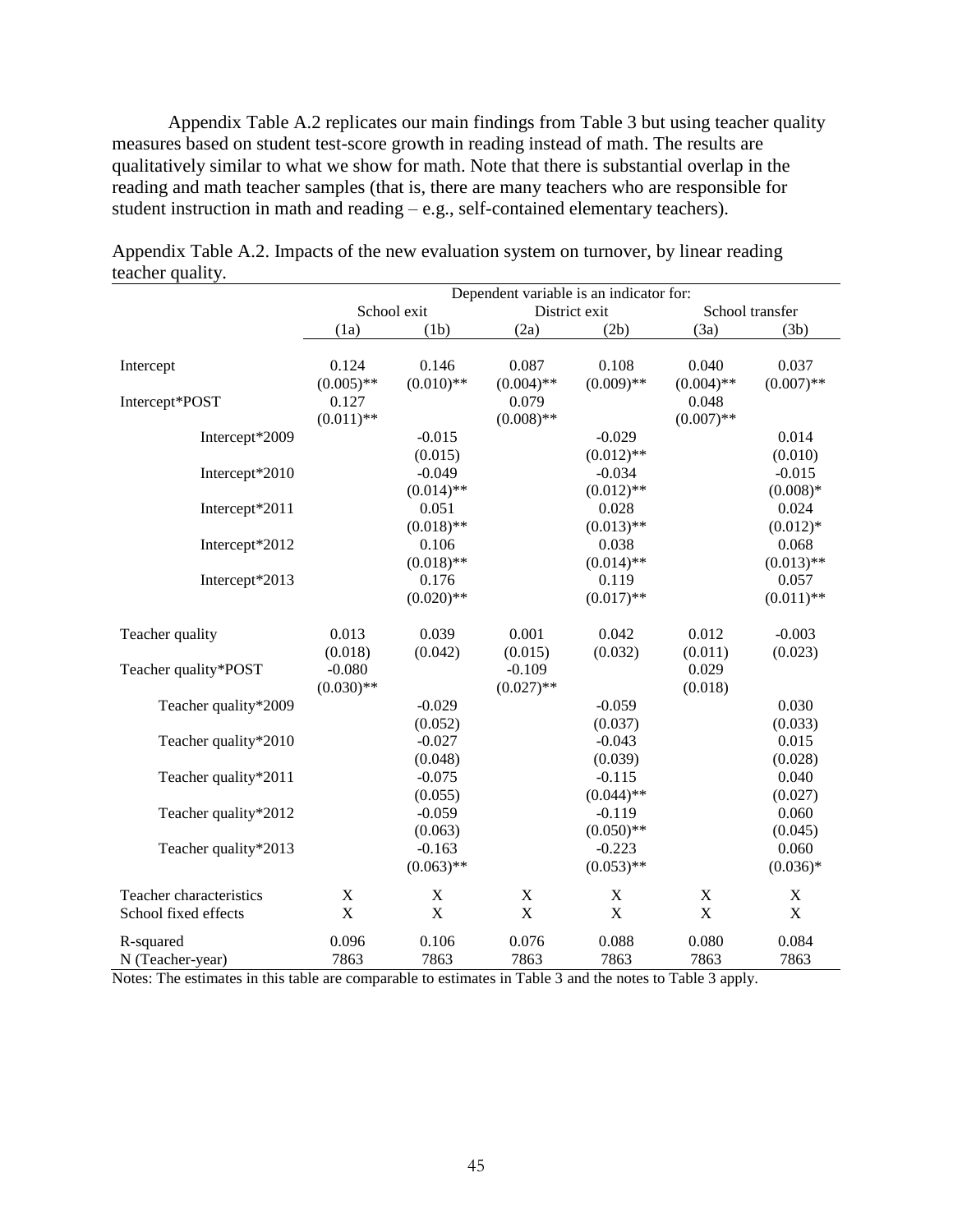Appendix Table A.3 replicates our main findings from Table 4 but using teacher quality measures based on student test-score growth in reading instead of math. The results are qualitatively similar to what we show for math, although in the reading models there is some evidence that top-quintile teacher exit rates declined in the post-policy period. Note that there is substantial overlap in the reading and math teacher samples (that is, there are many teachers who are responsible for student instruction in math and reading – e.g., self-contained elementary teachers).

|                         |              | School exit  |                | District exit | School transfer |             |
|-------------------------|--------------|--------------|----------------|---------------|-----------------|-------------|
|                         | (1a)         | (1b)         | (2a)           | (2b)          | (3a)            | (3b)        |
|                         |              |              |                |               |                 |             |
| Bottom quintile         | $-0.021$     | $-0.043$     | $-0.018$       | $-0.039$      | $-0.003$        | $-0.004$    |
|                         | (0.015)      | $(0.025)*$   | (0.014)        | $(0.021)*$    | (0.008)         | (0.015)     |
| Top quintile            | 0.014        | $-0.002$     | $-0.005$       | $-0.003$      | 0.020           | 0.001       |
|                         | (0.015)      | (0.031)      | (0.011)        | (0.024)       | $(0.008)$ **    | (0.014)     |
| Bottom quintile*POST    | 0.054        |              | 0.073          |               | $-0.019$        |             |
|                         | $(0.026)$ ** |              | $(0.024)$ **   |               | (0.015)         |             |
| Top quintile*POST       | $-0.039$     |              | $-0.046$       |               | 0.008           |             |
|                         | (0.024)      |              | $(0.019)$ **   |               | (0.015)         |             |
| Bottom quintile*2009    |              | 0.043        |                | 0.042         |                 | 0.001       |
|                         |              | (0.037)      |                | (0.030)       |                 | (0.022)     |
| Bottom quintile*2010    |              | 0.023        |                | 0.021         |                 | 0.002       |
|                         |              | (0.030)      |                | (0.027)       |                 | (0.015)     |
| Bottom quintile*2011    |              | 0.060        |                | 0.075         |                 | $-0.015$    |
|                         |              | (0.040)      |                | $(0.037)$ **  |                 | (0.021)     |
| Bottom quintile*2012    |              | 0.072        |                | 0.108         |                 | $-0.036$    |
|                         |              | $(0.040)*$   |                | $(0.036)$ **  |                 | (0.024)     |
| Bottom quintile*2013    |              | 0.099        |                | 0.100         |                 | $-0.001$    |
|                         |              | $(0.045)$ ** |                | $(0.041)$ **  |                 | (0.028)     |
| Top quintile*2009       |              | 0.045        |                | 0.014         |                 | 0.031       |
|                         |              | (0.044)      |                | (0.031)       |                 | (0.023)     |
| Top quintile*2010       |              | 0.006        |                | $-0.019$      |                 | 0.025       |
|                         |              | (0.034)      |                | (0.029)       |                 | (0.020)     |
| Top quintile*2011       |              | $-0.018$     |                | $-0.036$      |                 | 0.018       |
|                         |              | (0.041)      |                | (0.032)       |                 | (0.023)     |
| Top quintile*2012       |              | 0.001        |                | $-0.020$      |                 | 0.021       |
|                         |              | (0.044)      |                | (0.035)       |                 | (0.027)     |
| Top quintile*2013       |              | $-0.052$     |                | $-0.098$      |                 | 0.046       |
|                         |              | (0.049)      |                | $(0.037)$ **  |                 | $(0.028)*$  |
| Teacher characteristics | $\mathbf X$  | $\mathbf X$  | $\mathbf X$    | $\mathbf X$   | $\mathbf X$     | X           |
| School fixed effects    | $\mathbf X$  | $\mathbf X$  | $\overline{X}$ | X             | $\mathbf X$     | $\mathbf X$ |
| R-squared               | 0.096        | 0.106        | 0.080          | 0.089         | 0.081           | 0.085       |
| N (Teacher-year)        | 7863         | 7863         | 7863           | 7863          | 7863            | 7863        |

Appendix Table A.3. Impacts of the new evaluation system on turnover, by reading teacher quality quintile.

Notes: The estimates in this table are comparable to estimates in Table 4 and the notes to Table 4 apply.